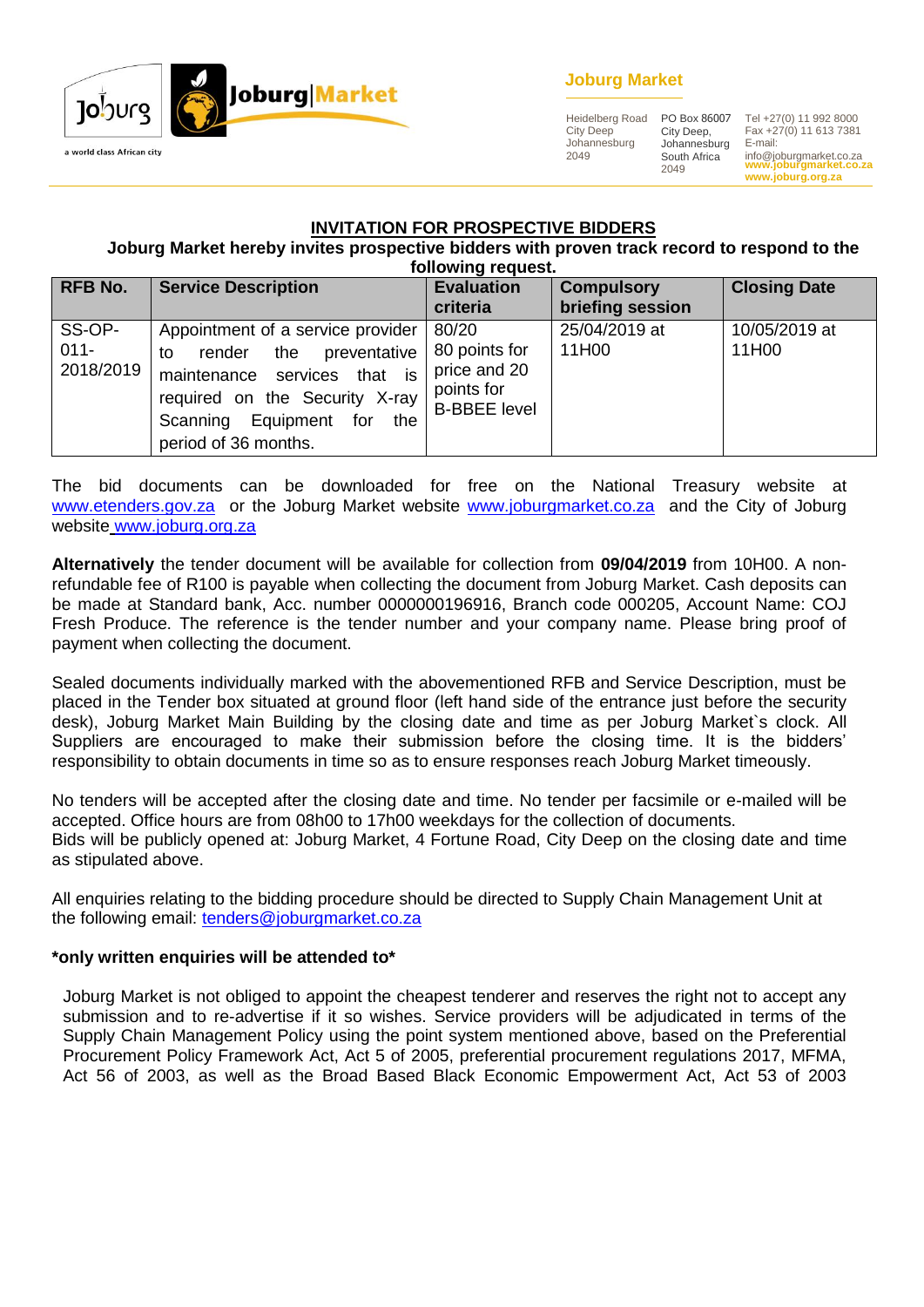#### **IMPORTANT NOTICE**

- 1. Bidders are reminded that for any and all alterations in the bid document must be initialled / signed in full by the bidder"s authorised signatory and or provide an accompanying letter on the bidder"s official letterhead will indicate such alterations.
- 2. This bid, correctly endorsed, is to be addressed to the Supply Chain Management and must be deposited into the tender/ bid box at the Ground Floor: Main Entrance, Joburg Market, 04 Fortune Street, City Deep, at the time and date shown herein. Under no circumstance will late tenders be accepted.
- 3. Failure to attend the compulsory briefing session (if applicable to the bid l) will result in disqualification of the bid.
- 4. Failure to submit samples, if requested will result in disqualification of the bid.
- 5. The bid document is to be completed in ink and in full. It is not to be re-typed at all.
- 6. The bid document is to be submitted in full in the same order as issued, with all the sections attached.
- 7. In bid where Consortiums and Joint Ventures are involved, an agreement endorsed with signatures of all parties involved, must be submitted.
- 8. Micro Exempted Enterprises (EME"s) are required to submit a certificate issued by an Auditor Or Accounting Officer on a letter head with a practise number and contact number clearly Specified on the face of the certificate

# **FAILURE TO COMPLY WITH THE ABOVE REQUIREMENTS MAY DISQUALIFY THE BID**

**Bidder /s:………………………………………………………………………………………………**

|  | Cell:………………………………………………… E-Mail:………………………………………………… |
|--|-----------------------------------------------------|
|  |                                                     |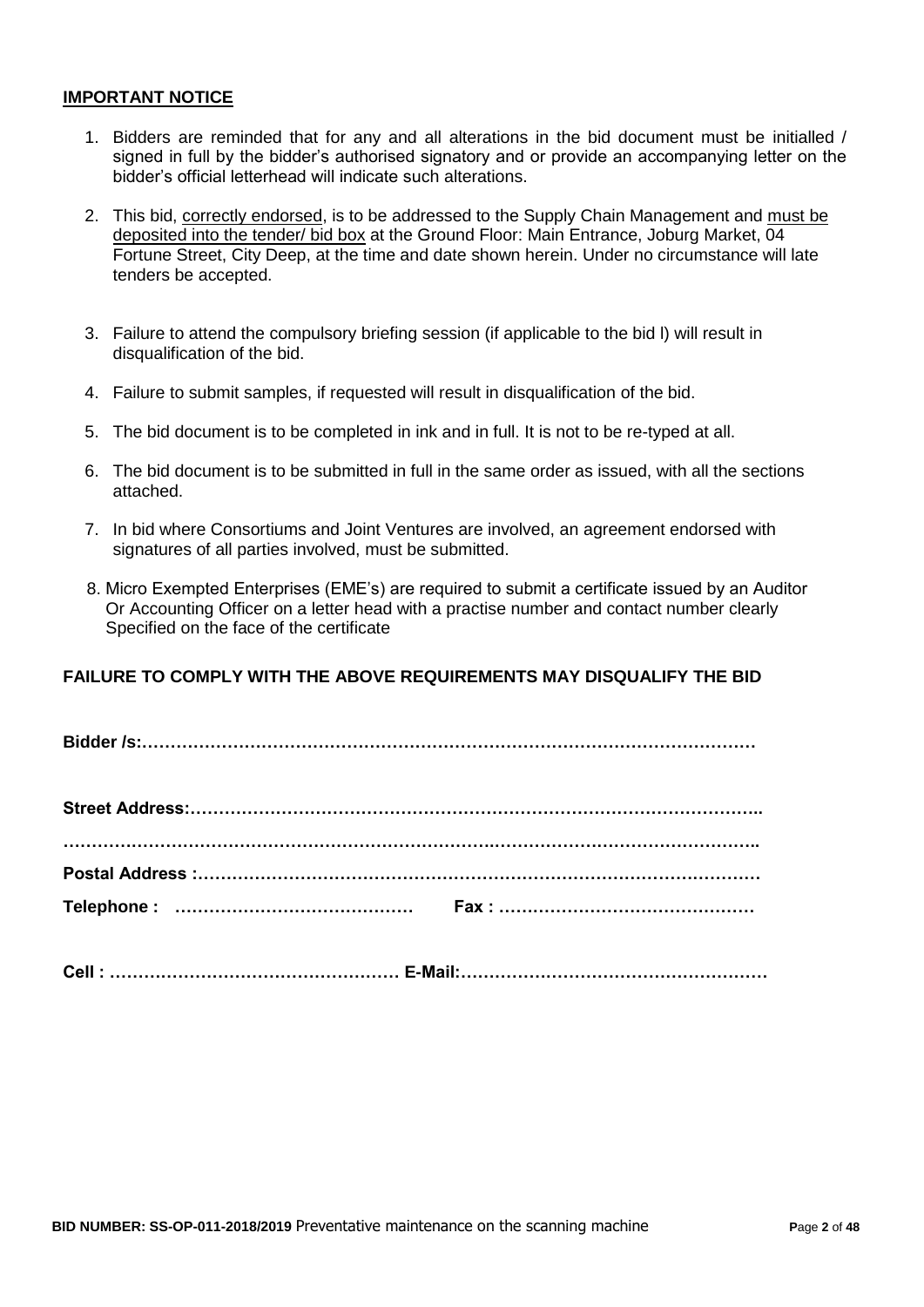# **INDEX**

| No.            | <b>TABLE OF CONTENTS</b>                            | <b>SOURCE DOCUMENT</b> |
|----------------|-----------------------------------------------------|------------------------|
| $\mathbf{1}$ . | <b>INVITATION TO BID</b>                            | MBD <sub>1</sub>       |
| 2.             | <b>DECLARATION OF INTEREST</b>                      | MBD <sub>4</sub>       |
| 3.             | <b>PREFERENCE POINTS CLAIMS</b>                     | <b>MBD 6.1</b>         |
| 4.             | <b>DECLARATION OF BIDDERS PAST SCM PRACTICE</b>     | MBD <sub>8</sub>       |
| 5.             | <b>CERTIFICATE OF INDEPENDENT BID DETERMINATION</b> | MBD <sub>9</sub>       |
| 6.             | <b>GENERAL CONDITIONS OF CONTRACT</b>               |                        |
| 7.             | <b>TERMS OF REFERENCE</b>                           |                        |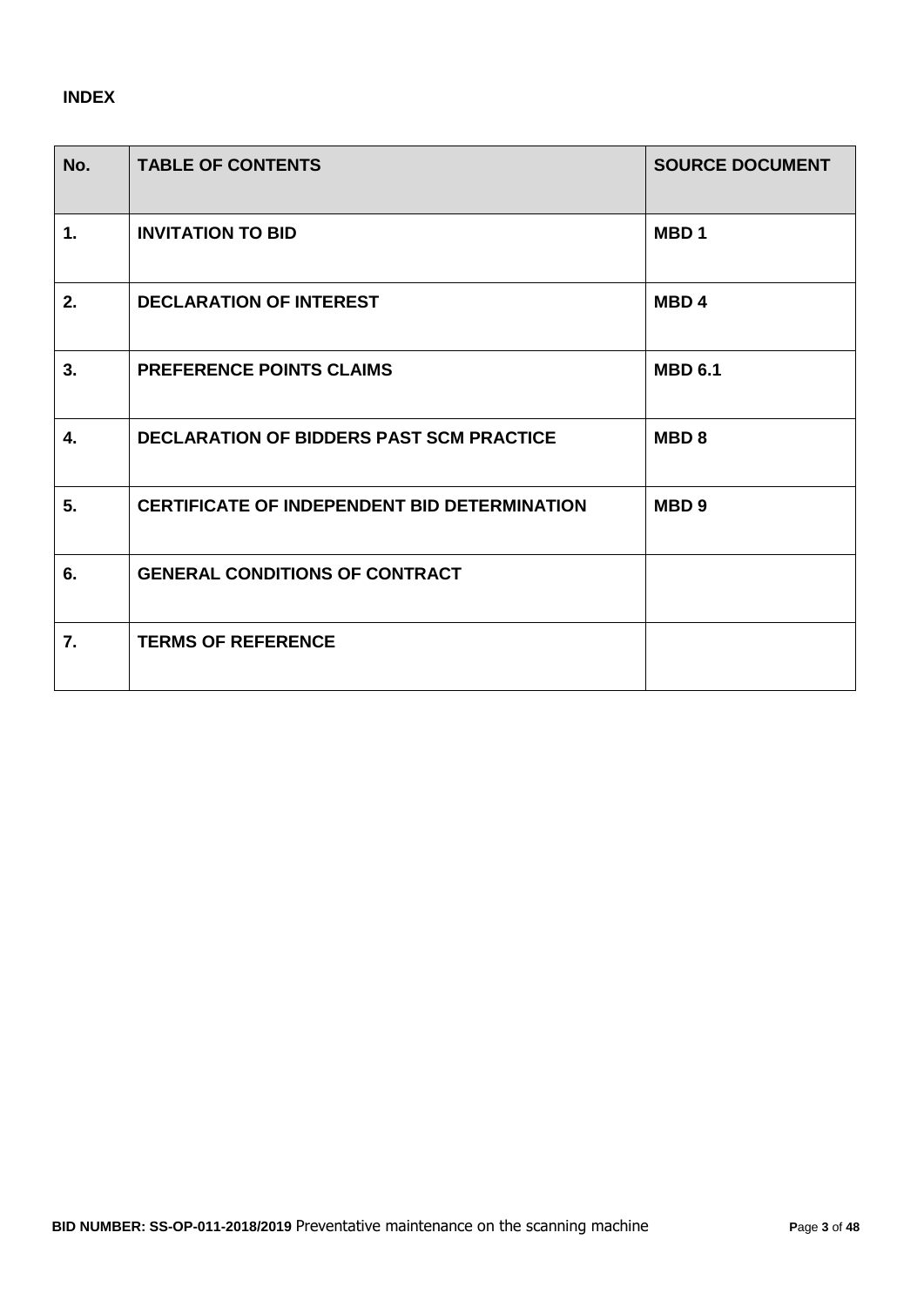# **BID DOCUMENTS CHECK LIST:**

**A completed and signed BID document must be submitted in a sealed envelope. The BID document must be submitted as issued with attachments on a separate file with dividers between every attachment. The dividers must be in the form and numbered according to the numbering stated below. That is:**

| <b>Item</b>    | <b>Description</b>                                                                                                                                                                                                                             | Submitted -         |
|----------------|------------------------------------------------------------------------------------------------------------------------------------------------------------------------------------------------------------------------------------------------|---------------------|
|                |                                                                                                                                                                                                                                                | <b>Indicate YES</b> |
|                |                                                                                                                                                                                                                                                | or NO               |
| $\mathbf{1}$   | Completed Registration on the National Treasury Central Supplier Database                                                                                                                                                                      |                     |
| 2              | Completed and signed MBD 1,4,6.1, 8, 9,                                                                                                                                                                                                        |                     |
| <b>NB</b>      | Failure to fully complete all sections will lead to a disqualification of the bid.                                                                                                                                                             |                     |
| 3              | General Condition of Contract (GCC) to be signed                                                                                                                                                                                               |                     |
| 4              | Rates and taxes account not older than three months or lease agreement                                                                                                                                                                         |                     |
| 5              | ID copies of shareholders / directors and share certificates; certification not older<br>than three months                                                                                                                                     |                     |
| 6              | Signed JV agreement for Joint Venture companies. Separate National Treasury<br>Central Supplier Database registration and consolidated BBBEE certificate(where<br>applicable)                                                                  |                     |
| $\overline{7}$ | Initial / sign for all alterations in the tender document                                                                                                                                                                                      |                     |
| 8              | Registration with CIDB (where applicable)                                                                                                                                                                                                      |                     |
| 9              | Submission of tender documents; thereof including all returnable                                                                                                                                                                               |                     |
| 10             | B-BBEE Status Level of Contribution certificate OR <b>SWORN AFFIDAVIT - B-</b><br><b>BBEE EXEMPTED MICRO ENTERPRISE OR an Accounting Officer as</b><br>contemplated in the Close Corporation Act (CCA) in order to claim preference<br>points. |                     |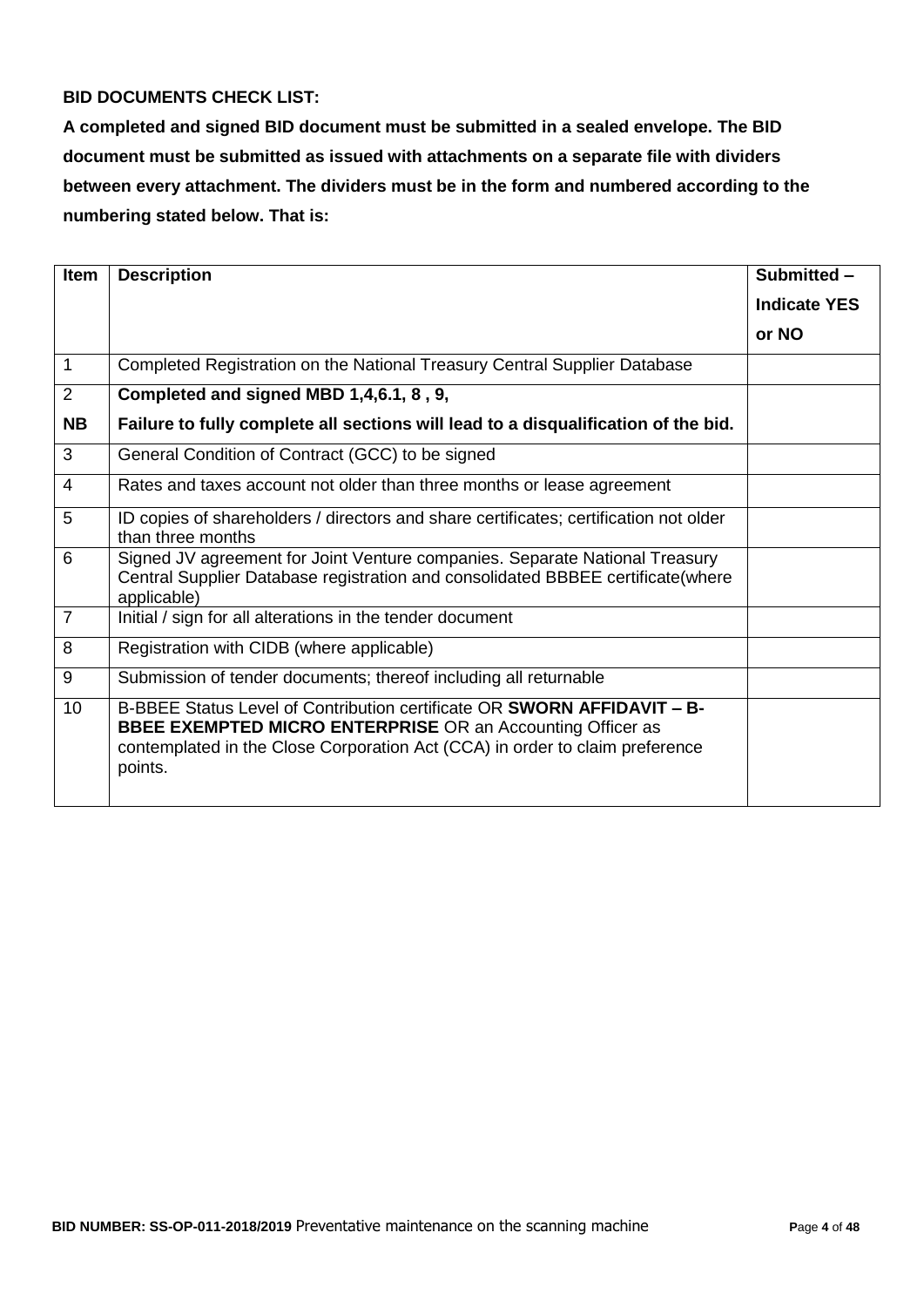# **PART A INVITATION TO BID**

|                                                                                                                                                                                                                                                                                                                        | YOU ARE HEREBY INVITED TO BID FOR REQUIREMENTS OF THE JOBURG MARKET |                                                                                                                                                                             |            |                                                                             |                         |                  |       |
|------------------------------------------------------------------------------------------------------------------------------------------------------------------------------------------------------------------------------------------------------------------------------------------------------------------------|---------------------------------------------------------------------|-----------------------------------------------------------------------------------------------------------------------------------------------------------------------------|------------|-----------------------------------------------------------------------------|-------------------------|------------------|-------|
| <b>BID NUMBER:</b>                                                                                                                                                                                                                                                                                                     | <b>SS-OP-011-</b><br>2018/2019                                      | <b>CLOSING DATE:</b>                                                                                                                                                        | 10/05/2019 |                                                                             | <b>CLOSING</b><br>TIME: |                  | 11:00 |
| <b>DESCRIPTION:</b>                                                                                                                                                                                                                                                                                                    |                                                                     | Appointment of a service provider to render the preventative maintenance services that is<br>required on the Security X-ray Scanning Equipment for the period of 36 months. |            |                                                                             |                         |                  |       |
| THE SUCCESSFUL BIDDER WILL BE REQUIRED TO FILL IN AND SIGN A WRITTEN CONTRACT FORM (MBD7).                                                                                                                                                                                                                             |                                                                     |                                                                                                                                                                             |            |                                                                             |                         |                  |       |
| BID RESPONSE DOCUMENTS MAY BE DEPOSITED IN THE BID BOX SITUATED AS FOLLOWS                                                                                                                                                                                                                                             |                                                                     |                                                                                                                                                                             |            |                                                                             |                         |                  |       |
| <b>PO BOX 86007</b><br><b>City Deep</b><br>Johannesburg<br>2049<br><b>OR</b>                                                                                                                                                                                                                                           | <b>Attention: Head of Supply Chain Management</b>                   |                                                                                                                                                                             |            |                                                                             |                         |                  |       |
| DEPOSITED IN THE BID BOX SITUATED AT GROUND FLOOR (left hand side of the entrance just before the<br>security desk), Joburg Market Main Building by the closing date and time as per Joburg Market's clock. All<br>Suppliers are encouraged to make their submission before the closing time.<br><b>4 Fortune Road</b> |                                                                     |                                                                                                                                                                             |            |                                                                             |                         |                  |       |
| <b>City Deep</b><br>Johannesburg                                                                                                                                                                                                                                                                                       |                                                                     |                                                                                                                                                                             |            |                                                                             |                         |                  |       |
| Bidders should ensure that bids are delivered timeously to the correct address. If the bid is late, it will not be<br>accepted for consideration.                                                                                                                                                                      |                                                                     |                                                                                                                                                                             |            |                                                                             |                         |                  |       |
| The bid box is open 24 hours a day, 7 days a week.                                                                                                                                                                                                                                                                     |                                                                     |                                                                                                                                                                             |            |                                                                             |                         |                  |       |
| <b>SUPPLIER INFORMATION</b>                                                                                                                                                                                                                                                                                            |                                                                     |                                                                                                                                                                             |            |                                                                             |                         |                  |       |
| NAME OF BIDDER                                                                                                                                                                                                                                                                                                         |                                                                     |                                                                                                                                                                             |            |                                                                             |                         |                  |       |
|                                                                                                                                                                                                                                                                                                                        |                                                                     |                                                                                                                                                                             |            |                                                                             |                         |                  |       |
| POSTAL ADDRESS<br>AND / OR<br><b>STREET ADDRESS</b>                                                                                                                                                                                                                                                                    |                                                                     |                                                                                                                                                                             |            |                                                                             |                         |                  |       |
|                                                                                                                                                                                                                                                                                                                        |                                                                     | CODE                                                                                                                                                                        |            |                                                                             | <b>NUMBER</b>           |                  |       |
| <b>TELEPHONE NUMBER</b><br>AND / OR<br><b>CELLPHONE NUMBER</b>                                                                                                                                                                                                                                                         |                                                                     |                                                                                                                                                                             |            |                                                                             |                         |                  |       |
| <b>FACSIMILE NUMBER</b><br>(If applicable)                                                                                                                                                                                                                                                                             |                                                                     | CODE                                                                                                                                                                        |            |                                                                             | <b>NUMBER</b>           |                  |       |
| <b>E-MAIL ADDRESS</b>                                                                                                                                                                                                                                                                                                  |                                                                     |                                                                                                                                                                             |            |                                                                             |                         |                  |       |
| VAT REGISTRATION<br>(If VAT registered)                                                                                                                                                                                                                                                                                | <b>NUMBER</b>                                                       |                                                                                                                                                                             |            |                                                                             |                         |                  |       |
| TAX COMPLIANCE STATUS                                                                                                                                                                                                                                                                                                  |                                                                     | <b>TCS PIN:</b>                                                                                                                                                             |            | <b>OR</b>                                                                   | CSD No:                 |                  |       |
| <b>B-BBEE STATUS LEVEL</b><br><b>VERIFICATION CERTIFICATE</b><br><b>[TICK APPLICABLE BOX]</b>                                                                                                                                                                                                                          |                                                                     | $\Box$ Yes<br>No                                                                                                                                                            |            | <b>B-BBEE</b><br><b>STATUS</b><br>LEVEL<br><b>SWORN</b><br><b>AFFIDAVIT</b> |                         | $\Box$ Yes<br>No |       |
| A B-BBEE STATUS LEVEL VERIFICATION CERTIFICATE/ SWORN AFFIDAVIT (FOR EMES & QSEs) MUST BE SUBMITTED IN<br><b>ORDER TO QUALIFY FOR PREFERENCE POINTS FOR B-BBEET</b>                                                                                                                                                    |                                                                     |                                                                                                                                                                             |            |                                                                             |                         |                  |       |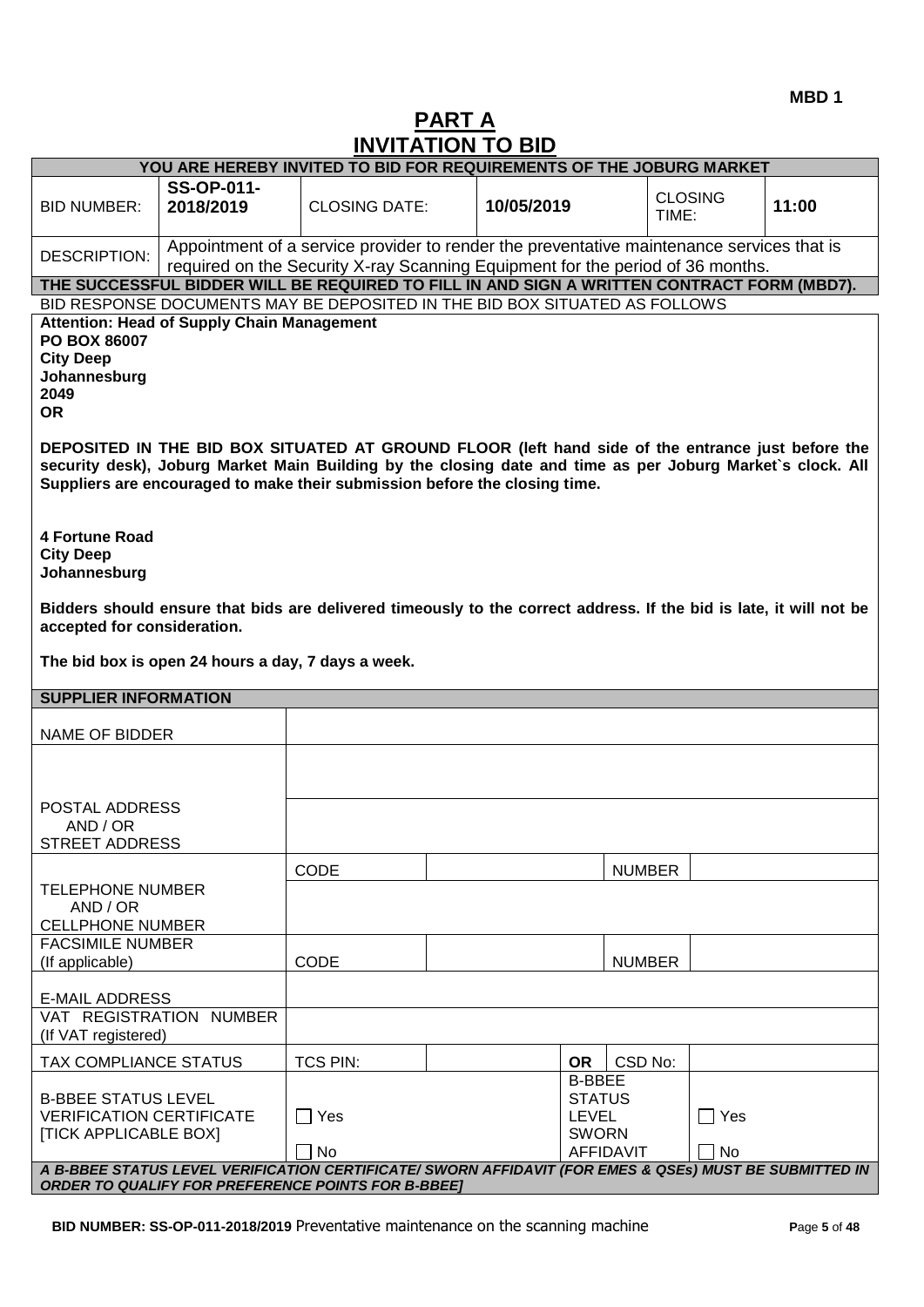| ARE YOU THE<br><b>ACCREDITED</b><br>REPRESENTATIVE IN<br><b>SOUTH AFRICA FOR THE</b><br><b>GOODS/SERVICES</b><br><b><i>NORKS OFFERED?</i></b> | Yes<br>   No<br>[IF YES ENCLOSE PROOF]                                                                  | ARE YOU A<br><b>FOREIGN</b><br><b>BASED</b><br><b>SUPPLIER</b><br><b>FOR THE</b><br><b>GOODS</b><br><b>/SERVICES</b><br><b><i>NORKS</i></b><br><b>OFFERED?</b> | $\Box$ Yes<br>$\Box$ No<br><b>IF YES, ANSWER</b><br><b>PART B:3 ]</b> |
|-----------------------------------------------------------------------------------------------------------------------------------------------|---------------------------------------------------------------------------------------------------------|----------------------------------------------------------------------------------------------------------------------------------------------------------------|-----------------------------------------------------------------------|
| <b>TOTAL NUMBER OF</b><br><b>ITEMS OFFERED</b>                                                                                                |                                                                                                         | <b>TOTAL BID</b><br><b>PRICE</b>                                                                                                                               |                                                                       |
| <b>SIGNATURE OF BIDDER</b>                                                                                                                    |                                                                                                         | <b>DATE</b>                                                                                                                                                    |                                                                       |
| <b>E-MAIL ADDRESS</b>                                                                                                                         | BIDDING PROCEDURE ENQUIRIES AND TECHNICAL INFORMATION MAY BE DIRECTED TO:<br>tenders@joburgmarket.co.za |                                                                                                                                                                |                                                                       |
|                                                                                                                                               |                                                                                                         |                                                                                                                                                                |                                                                       |

**\*only written enquiries will be attended to.**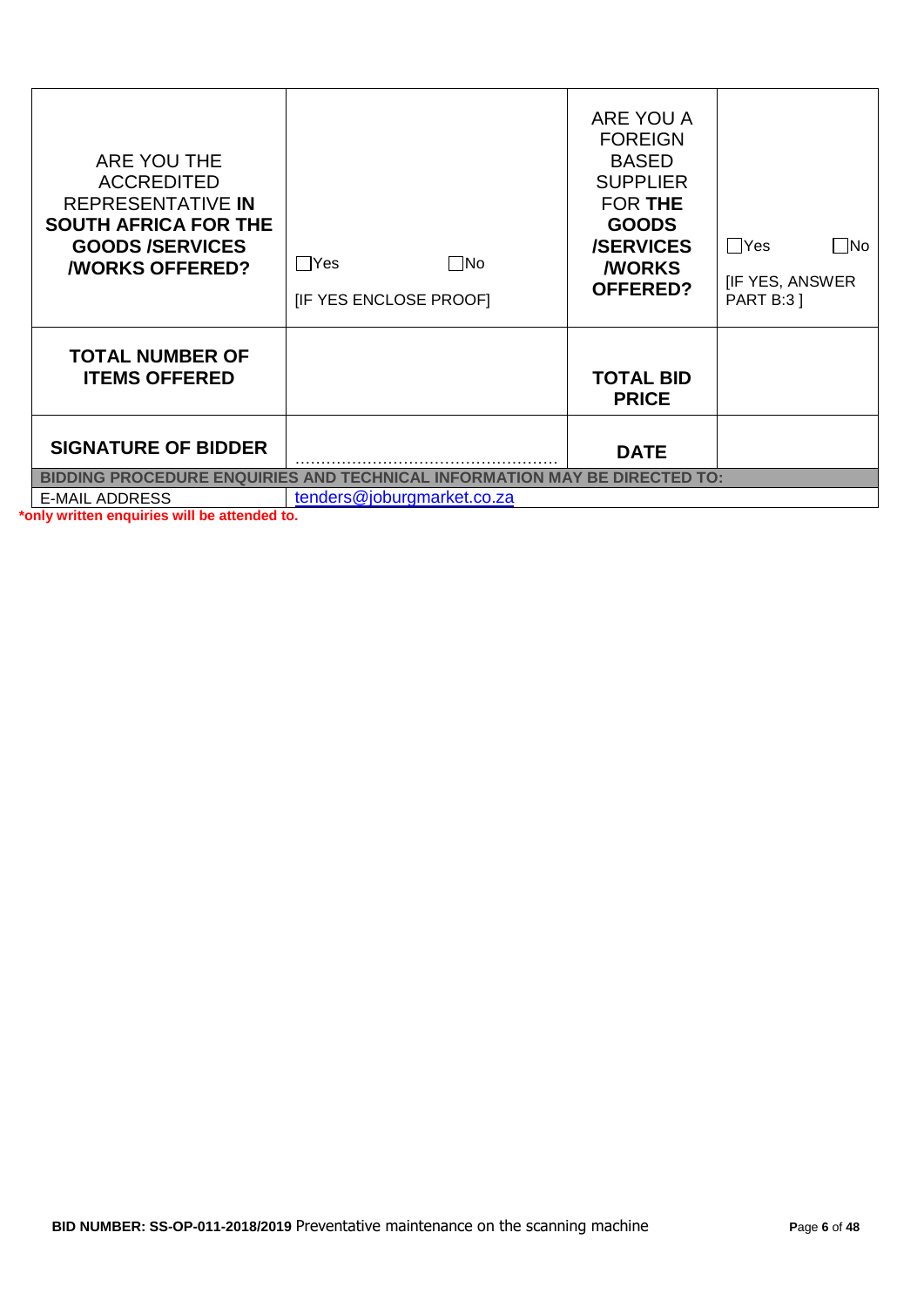#### **PART B TERMS AND CONDITIONS FOR BIDDING**

|                             | 1. BID SUBMISSION:<br>1.1. BIDS MUST BE DELIVERED BY THE STIPULATED TIME TO THE CORRECT ADDRESS. LATE BIDS<br>WILL NOT BE ACCEPTED FOR CONSIDERATION.                                                                                          |  |  |  |  |
|-----------------------------|------------------------------------------------------------------------------------------------------------------------------------------------------------------------------------------------------------------------------------------------|--|--|--|--|
|                             | 1.2. ALL BIDS MUST BE SUBMITTED ON THE OFFICIAL FORMS PROVIDED-(NOT TO BE RE-TYPED) OR<br><b>ONLINE</b>                                                                                                                                        |  |  |  |  |
|                             | 1.3. THIS BID IS SUBJECT TO THE PREFERENTIAL PROCUREMENT POLICY FRAMEWORK ACT AND THE<br>PREFERENTIAL PROCUREMENT REGULATIONS, 2017, THE GENERAL CONDITIONS OF CONTRACT<br>(GCC) AND, IF APPLICABLE, ANY OTHER SPECIAL CONDITIONS OF CONTRACT. |  |  |  |  |
|                             | 2. TAX COMPLIANCE REQUIREMENTS                                                                                                                                                                                                                 |  |  |  |  |
|                             | 2.1 BIDDERS MUST ENSURE COMPLIANCE WITH THEIR TAX OBLIGATIONS.                                                                                                                                                                                 |  |  |  |  |
|                             | 2.2 BIDDERS ARE REQUIRED TO SUBMIT THEIR UNIQUE PERSONAL IDENTIFICATION NUMBER (PIN)<br>ISSUED BY SARS TO ENABLE THE ORGAN OF STATE TO VIEW THE TAXPAYER'S PROFILE AND<br><b>TAX STATUS.</b>                                                   |  |  |  |  |
|                             | 2.3 APPLICATION FOR THE TAX COMPLIANCE STATUS (TCS) CERTIFICATE OR PIN MAY ALSO BE MADE<br>VIA E-FILING. IN ORDER TO USE THIS PROVISION, TAXPAYERS WILL NEED TO REGISTER WITH<br>SARS AS E-FILERS THROUGH THE WEBSITE WWW.SARS.GOV.ZA.         |  |  |  |  |
|                             | 2.4 FOREIGN SUPPLIERS MUST COMPLETE THE PRE-AWARD QUESTIONNAIRE IN PART B:3.                                                                                                                                                                   |  |  |  |  |
|                             | 2.5 BIDDERS MAY ALSO SUBMIT A PRINTED TCS CERTIFICATE TOGETHER WITH THE BID.                                                                                                                                                                   |  |  |  |  |
|                             | 2.6 IN BIDS WHERE CONSORTIA / JOINT VENTURES / SUB-CONTRACTORS ARE INVOLVED, EACH<br>PARTY MUST SUBMIT A SEPARATE TCS CERTIFICATE / PIN / CSD NUMBER.                                                                                          |  |  |  |  |
|                             | 2.7 WHERE NO TCS IS AVAILABLE BUT THE BIDDER IS REGISTERED ON THE CENTRAL SUPPLIER<br>DATABASE (CSD), A CSD NUMBER MUST BE PROVIDED.                                                                                                           |  |  |  |  |
|                             | 3. QUESTIONNAIRE TO BIDDING FOREIGN SUPPLIERS                                                                                                                                                                                                  |  |  |  |  |
|                             | 3.1. IS THE ENTITY A RESIDENT OF THE REPUBLIC OF SOUTH AFRICA (RSA)?<br>YES $\Box$ NO                                                                                                                                                          |  |  |  |  |
|                             | <b>YES</b><br>3.2. DOES THE ENTITY HAVE A BRANCH IN THE RSA?<br><b>NO</b>                                                                                                                                                                      |  |  |  |  |
|                             | 3.3. DOES THE ENTITY HAVE A PERMANENT ESTABLISHMENT IN THE RSA?<br>YES $\Box$ NO                                                                                                                                                               |  |  |  |  |
|                             | 3.4. DOES THE ENTITY HAVE ANY SOURCE OF INCOME IN THE RSA?<br>YES $\Box$ NO                                                                                                                                                                    |  |  |  |  |
|                             | 3.5. IS THE ENTITY LIABLE IN THE RSA FOR ANY FORM OF TAXATION?<br>YES $\Box$ NO                                                                                                                                                                |  |  |  |  |
|                             | IF THE ANSWER IS "NO" TO ALL OF THE ABOVE, THEN IT IS NOT A REQUIREMENT TO REGISTER FOR<br>A TAX COMPLIANCE STATUS SYSTEM PIN CODE FROM THE SOUTH AFRICAN REVENUE SERVICE<br>(SARS) AND IF NOT REGISTER AS PER 2.3 ABOVE.                      |  |  |  |  |
|                             | NB: FAILURE TO PROVIDE ANY OF THE ABOVE PARTICULARS MAY RENDER THE BID INVALID.<br>NO BIDS WILL BE CONSIDERED FROM PERSONS IN THE SERVICE OF THE STATE.                                                                                        |  |  |  |  |
| <b>SIGNATURE OF BIDDER:</b> |                                                                                                                                                                                                                                                |  |  |  |  |
|                             |                                                                                                                                                                                                                                                |  |  |  |  |
|                             |                                                                                                                                                                                                                                                |  |  |  |  |
|                             |                                                                                                                                                                                                                                                |  |  |  |  |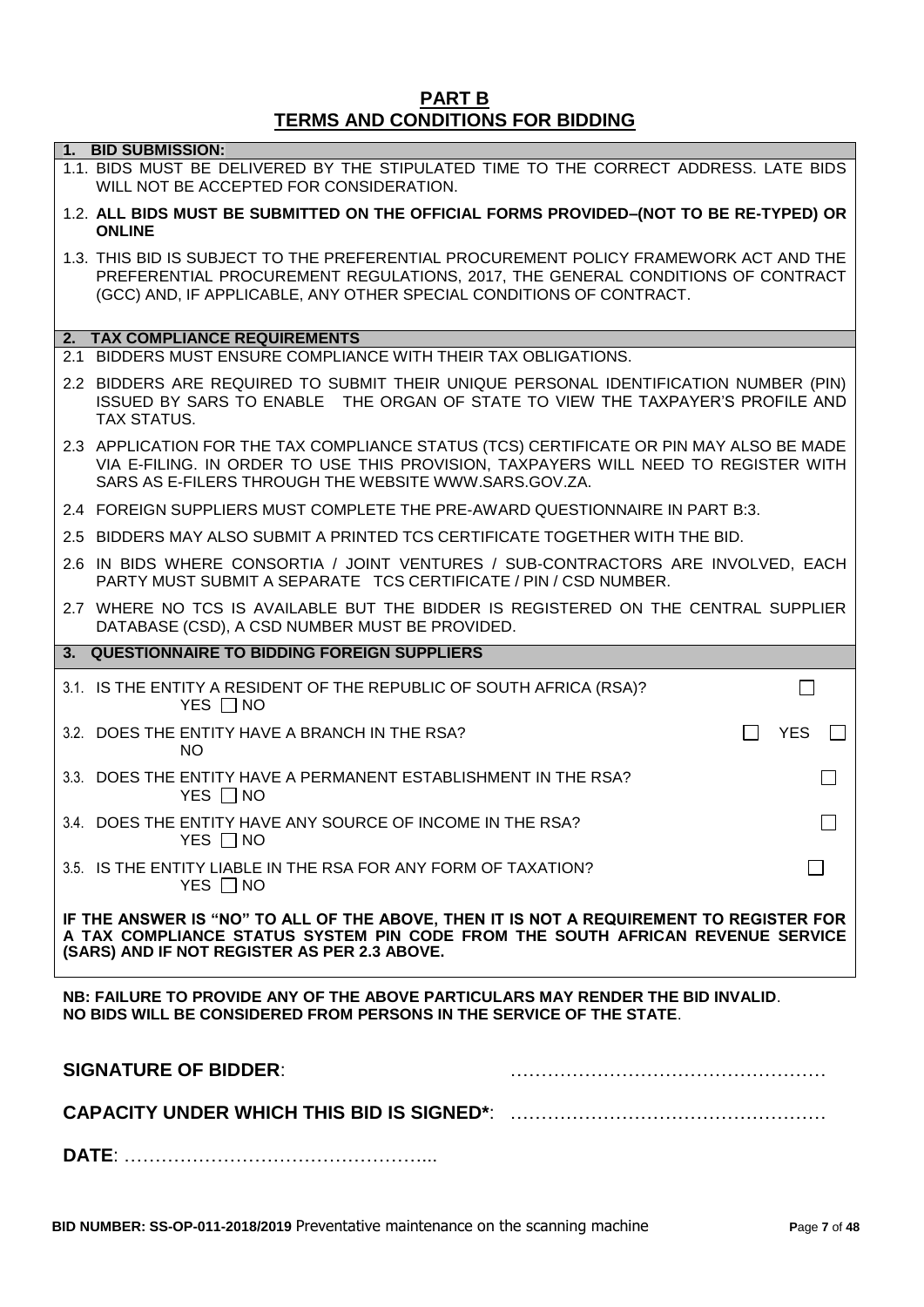# **DECLARATION OF INTEREST**

- 1. No bid will be accepted from persons in the service of the state<sup>1</sup>.
- 2. Any person, having a kinship with persons in the service of the state, including a blood relationship, may make an offer or offers in terms of this invitation to bid. In view of possible allegations of favouritism, should the resulting bid, or part thereof, be awarded to persons connected with or related to persons in service of the state, it is required that the bidder or their authorised representative declare their position in relation to the evaluating/adjudicating authority.
- 3. In order to give effect to the above, the following questionnaire must be completed and submitted with the bid.

3.7. The names of all directors / trustees / shareholders members, their individual identity numbers and state employee numbers must be indicated in paragraph 4 below.

3.8. Are you presently in the service of the state?

YES NO

3.8.1. If yes, furnish particulars. ….…………………………………………………  $1$ MSCM Regulations: "in the service of the state" means to be  $-$ 

- (a) a member of –
- (i) any municipal council;
- (ii) any provincial legislature; or
- (iii) the national Assembly or the national Council of provinces;

(b) a member of the board of directors of any municipal entity;

(c) an official of any municipality or municipal entity;

(d) an employee of any national or provincial department, national or provincial public entity or constitutional institution within the meaning of the Public Finance Management Act, 1999 (Act No.1 of 1999);

(e) a member of the accounting authority of any national or provincial public entity; or

(f) an employee of Parliament or a provincial legislature.

² Shareholder" means a person who owns shares in the company and is actively involved in the management of the company or business and exercises control over the company.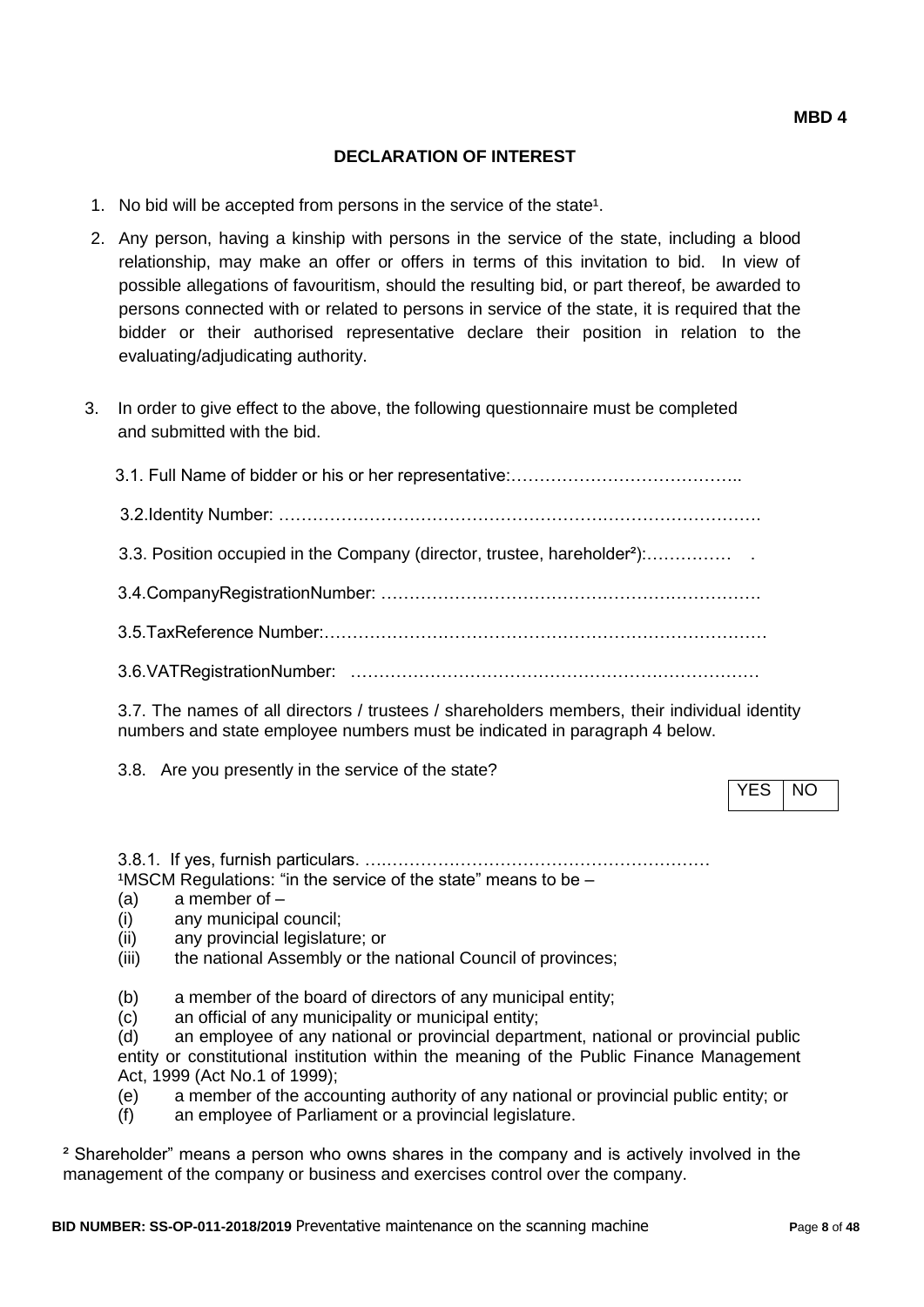| 3.9  | Have you been in the service of the state for the past twelve months?                                                                                                                                                                  |            |           |
|------|----------------------------------------------------------------------------------------------------------------------------------------------------------------------------------------------------------------------------------------|------------|-----------|
|      |                                                                                                                                                                                                                                        | <b>YES</b> | NO        |
|      |                                                                                                                                                                                                                                        |            |           |
|      |                                                                                                                                                                                                                                        |            |           |
|      |                                                                                                                                                                                                                                        |            |           |
| 3.10 | Do you have any relationship (family, friend, other) with persons in the service<br>of the state and who may be involved with the evaluation and or adjudication of                                                                    |            |           |
|      | this bid?                                                                                                                                                                                                                              | YES.       | NO.       |
|      |                                                                                                                                                                                                                                        |            |           |
|      | 3.10.1. If yes, furnish particulars.                                                                                                                                                                                                   |            |           |
| 3.11 | Are you, aware of any relationship (family, friend, other) between any other<br>bidder and any persons in the service of the state who may be involved with the<br>evaluation and or adjudication of this bid?                         |            |           |
|      |                                                                                                                                                                                                                                        | <b>YES</b> | <b>NO</b> |
|      |                                                                                                                                                                                                                                        |            |           |
|      | 3.11.1. If yes, furnish particulars                                                                                                                                                                                                    |            |           |
|      |                                                                                                                                                                                                                                        |            |           |
|      | 3.12 Are any of the company's directors, trustees, managers, principle shareholders<br>or stakeholders in service of the state?                                                                                                        |            |           |
|      |                                                                                                                                                                                                                                        | <b>YES</b> | <b>NO</b> |
|      |                                                                                                                                                                                                                                        |            |           |
|      |                                                                                                                                                                                                                                        |            |           |
|      |                                                                                                                                                                                                                                        |            |           |
|      | 3.13 Are any spouse, child or parent of the company's directors trustees, managers,                                                                                                                                                    |            |           |
|      | principle shareholders or stakeholders in service of the state?                                                                                                                                                                        | <b>YES</b> | <b>NO</b> |
|      |                                                                                                                                                                                                                                        |            |           |
|      |                                                                                                                                                                                                                                        |            |           |
|      |                                                                                                                                                                                                                                        |            |           |
|      |                                                                                                                                                                                                                                        |            |           |
|      | 3.14 Do you or any of the directors, trustees, managers, principle shareholders, or<br>stakeholders of this company have any interest in any other related companies<br>or business whether or not they are bidding for this contract. |            |           |
|      |                                                                                                                                                                                                                                        | <b>YES</b> | NO.       |
|      |                                                                                                                                                                                                                                        |            |           |
|      |                                                                                                                                                                                                                                        |            |           |
|      |                                                                                                                                                                                                                                        |            |           |
|      |                                                                                                                                                                                                                                        |            |           |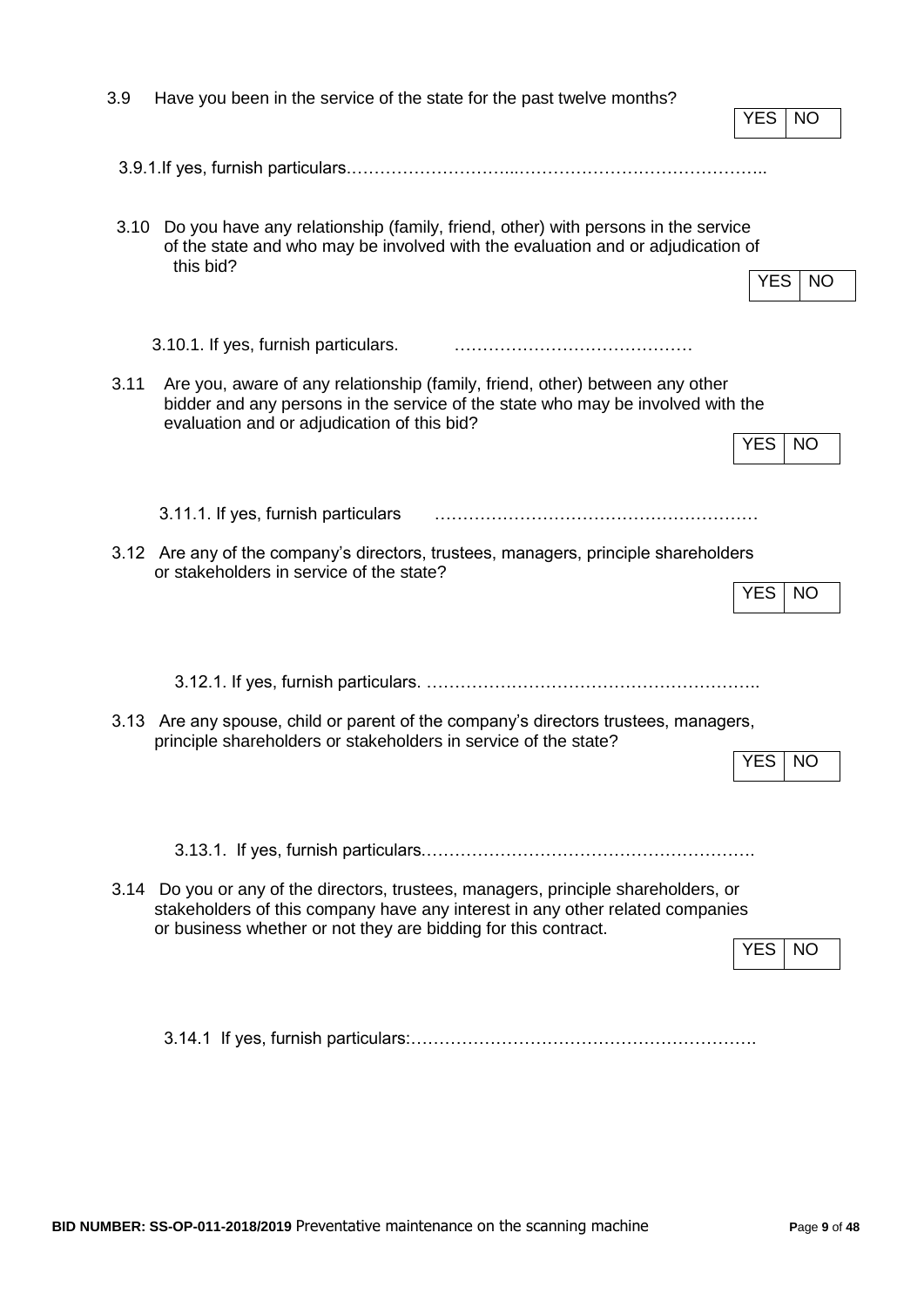# 4. **Full details of directors / trustees / members / shareholders (if applicable)**

| <b>Full Name</b> | <b>Identity Number</b> | State Employee Number (If<br>employed by the state) |
|------------------|------------------------|-----------------------------------------------------|
|                  |                        |                                                     |
|                  |                        |                                                     |
|                  |                        |                                                     |
|                  |                        |                                                     |
|                  |                        |                                                     |
|                  |                        |                                                     |
|                  |                        |                                                     |
|                  |                        |                                                     |
|                  |                        |                                                     |

 **……………………………. …………………………………** Signature **Date** 

 **…………………………..... …………………………………… Name of Bidder**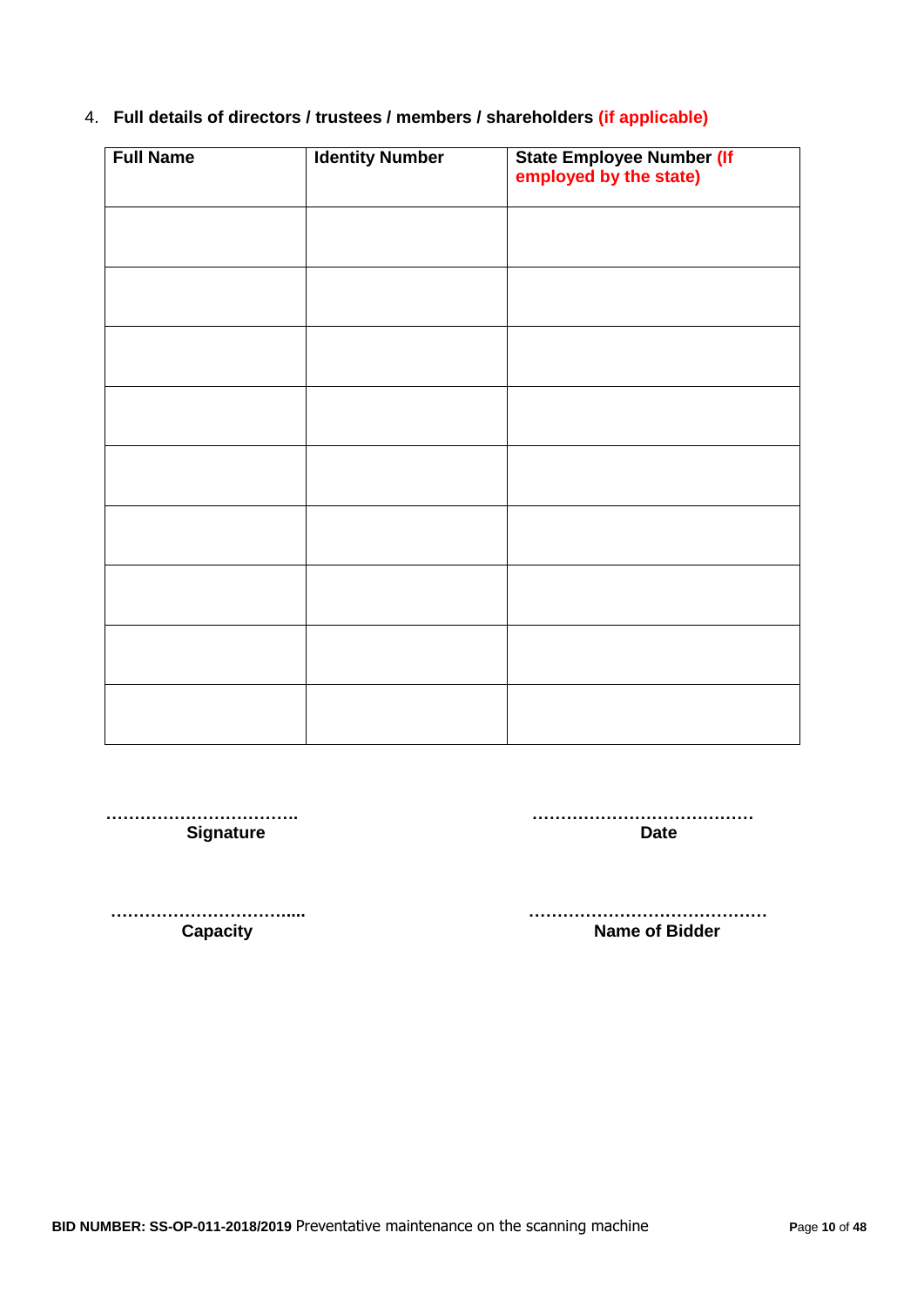### **PREFERENCE POINTS CLAIM FORM IN TERMS OF THE PREFERENTIAL PROCUREMENT REGULATIONS 2017**

This preference form must form part of all bids invited. It contains general information and serves as a claim form for preference points for Broad-Based Black Economic Empowerment (B-BBEE) Status Level of Contribution

#### **NB: BEFORE COMPLETING THIS FORM, BIDDERS MUST STUDY THE GENERAL CONDITIONS, DEFINITIONS AND DIRECTIVES APPLICABLE IN RESPECT OF B-BBEE, AS PRESCRIBED IN THE PREFERENTIAL PROCUREMENT REGULATIONS, 2017.**

#### **1. GENERAL CONDITIONS**

- 1.1 The following preference point systems are applicable to all bids:
	- the 80/20 system for requirements with a Rand value of up to R50 000 000 (all applicable taxes included); and
	- the 90/10 system for requirements with a Rand value above R50 000 000 (all applicable taxes included).
- 1.2 The value of this bid is estimated to not exceed R50 000 000 (all applicable taxes included) and therefore the 80/20 preference point system shall be applicable;
- 1.3 Points for this bid shall be awarded for:
	- (a) Price; and
	- (b) B-BBEE Status Level of Contributor.
- 1.4 The maximum points for this bid are allocated as follows:

|                                                      | <b>POINTS</b> |
|------------------------------------------------------|---------------|
| <b>PRICE</b>                                         | 80            |
| <b>B-BBEE STATUS LEVEL OF CONTRIBUTOR</b>            | 20            |
| Total points for Price and B-BBEE must not<br>exceed | 100           |

- 1.5 Failure on the part of a bidder to submit proof of B-BBEE Status level of contributor together with the bid, will be interpreted to mean that preference points for B-BBEE status level of contribution are not claimed.
- 1.6 The purchaser reserves the right to require of a bidder, either before a bid is adjudicated or at any time subsequently, to substantiate any claim in regard to preferences, in any manner required by the purchaser.

#### **2. DEFINITIONS**

(a) **"B-BBEE"** means broad-based black economic empowerment as defined in section 1 of the Broad-Based Black Economic Empowerment Act;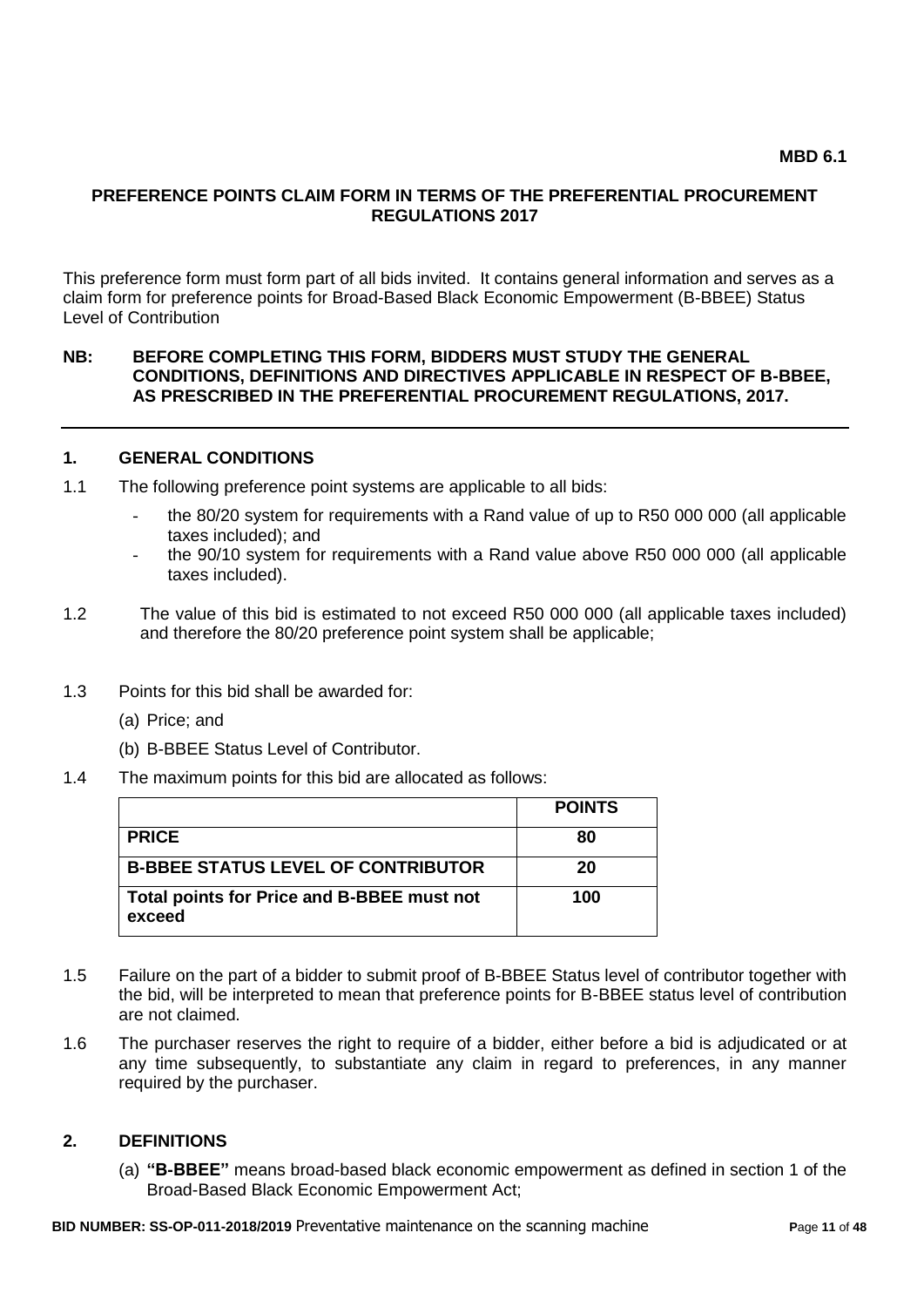- (b) "**B-BBEE status level of contributor"** means the B-BBEE status of an entity in terms of a code of good practice on black economic empowerment, issued in terms of section 9(1) of the Broad-Based Black Economic Empowerment Act;
- (c) **"bid"** means a written offer in a prescribed or stipulated form in response to an invitation by an organ of state for the provision of goods or services, through price quotations, advertised competitive bidding processes or proposals;
- (d) **"Broad-Based Black Economic Empowerment Act"** means the Broad-Based Black Economic Empowerment Act, 2003 (Act No. 53 of 2003);
- **(e) "EME"** means an Exempted Micro Enterprise in terms of a code of good practice on black economic empowerment issued in terms of section 9 (1) of the Broad-Based Black Economic Empowerment Act;
- (f) **"functionality"** means the ability of a tenderer to provide goods or services in accordance with specifications as set out in the tender documents.
- (g) **"prices"** includes all applicable taxes less all unconditional discounts;
- (h) **"proof of B-BBEE status level of contributor"** means:
	- **1)** B-BBEE Status level certificate issued by an authorized body or person;
	- **2)** A sworn affidavit as prescribed by the B-BBEE Codes of Good Practice;
	- **3)** Any other requirement prescribed in terms of the B-BBEE Act;
- (i) **"QSE"** means a qualifying small business enterprise in terms of a code of good practice on black economic empowerment issued in terms of section 9 (1) of the Broad-Based Black Economic Empowerment Act;
- *(j)* **"rand value"** means the total estimated value of a contract in Rand, calculated at the time of bid invitation, and includes all applicable taxes;

# **3. POINTS AWARDED FOR PRICE**

# **3.1 THE 80/20 OR 90/10 PREFERENCE POINT SYSTEMS**

A maximum of 80 or 90 points is allocated for price on the following basis: **80/20 or 90/10**

$$
\frac{1}{90}
$$

$$
Ps = 80 \left( 1 - \frac{Pt - P \min}{P \min} \right) \qquad \text{or} \qquad \qquad Ps = 90 \left( 1 - \frac{Pt - P \min}{P \min} \right)
$$

**Where** 

Ps = Points scored for price of bid under consideration

 $Pt =$  Price of bid under consideration

Pmin = Price of lowest acceptable bid

# **4. POINTS AWARDED FOR B-BBEE STATUS LEVEL OF CONTRIBUTOR**

4.1 In terms of Regulation 6 (2) and 7 (2) of the Preferential Procurement Regulations, preference points must be awarded to a bidder for attaining the B-BBEE status level of contribution in accordance with the table below:

| <b>B-BBEE Status Level of</b><br><b>Contributor</b> | <b>Number of points</b> | <b>Number of points</b><br>(80/20 system) |
|-----------------------------------------------------|-------------------------|-------------------------------------------|
|                                                     |                         | חר                                        |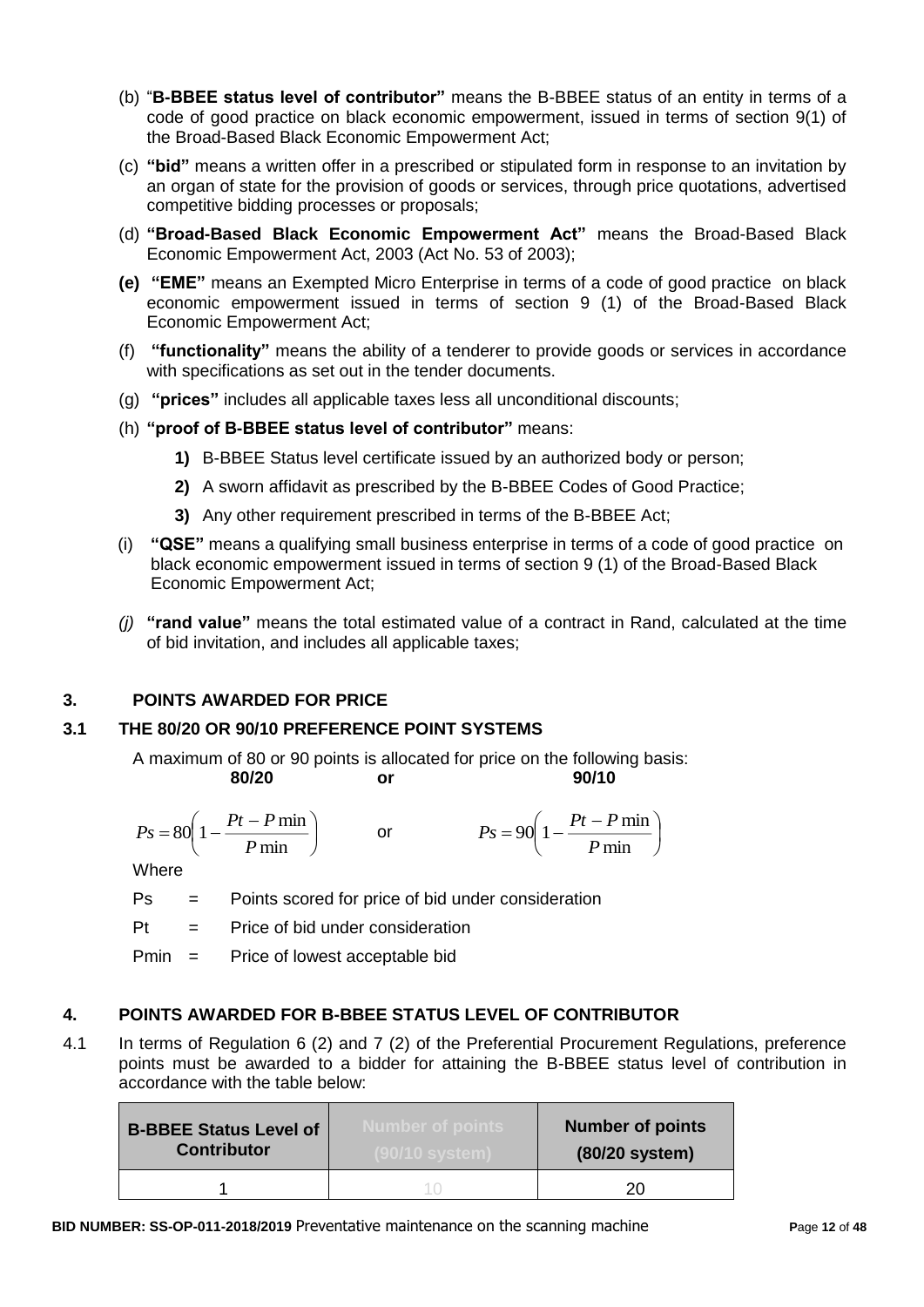| 2                            | 18 |
|------------------------------|----|
| 3                            | 14 |
|                              | 12 |
| 5                            |    |
| 6                            | Բ  |
|                              |    |
|                              |    |
| Non-compliant<br>contributor |    |

### **5. BID DECLARATION**

5.1 Bidders who claim points in respect of B-BBEE Status Level of Contribution must complete the following:

# **6. B-BBEE STATUS LEVEL OF CONTRIBUTOR CLAIMED IN TERMS OF PARAGRAPHS 1.4 AND 4.1**

6.1 B-BBEE Status Level of Contributor: . = ………(maximum of 20 points)

(Points claimed in respect of paragraph 7.1 must be in accordance with the table reflected in paragraph 4.1 and must be substantiated by relevant proof of B-BBEE status level of contributor. **(Attach B-BBEE certificate or CSD)**

### **7. SUB-CONTRACTING**

7.1 Will any portion of the contract be sub-contracted?

(*Tick applicable box*)



- 7.1.1 If yes, indicate:
	- i) What percentage of the contract will be subcontracted............…………….…………%
	- ii) The name of the sub-contractor…………………………………………………………..
	- iii) The B-BBEE status level of the sub-contractor......................................……………..
	- iv) Whether the sub-contractor is an EME or QSE *(Tick applicable box*)
		- YES NO
	- v) Specify, by ticking the appropriate box, if subcontracting with an enterprise in terms of Preferential Procurement Regulations,2017:

| Designated Group: An EME or QSE which is at last 51% owned        | <b>EME</b> | <b>QSE</b> |
|-------------------------------------------------------------------|------------|------------|
| by:                                                               | N          | V          |
| <b>Black people</b>                                               |            |            |
| Black people who are youth                                        |            |            |
| Black people who are women                                        |            |            |
| Black people with disabilities                                    |            |            |
| Black people living in rural or underdeveloped areas or townships |            |            |
| Cooperative owned by black people                                 |            |            |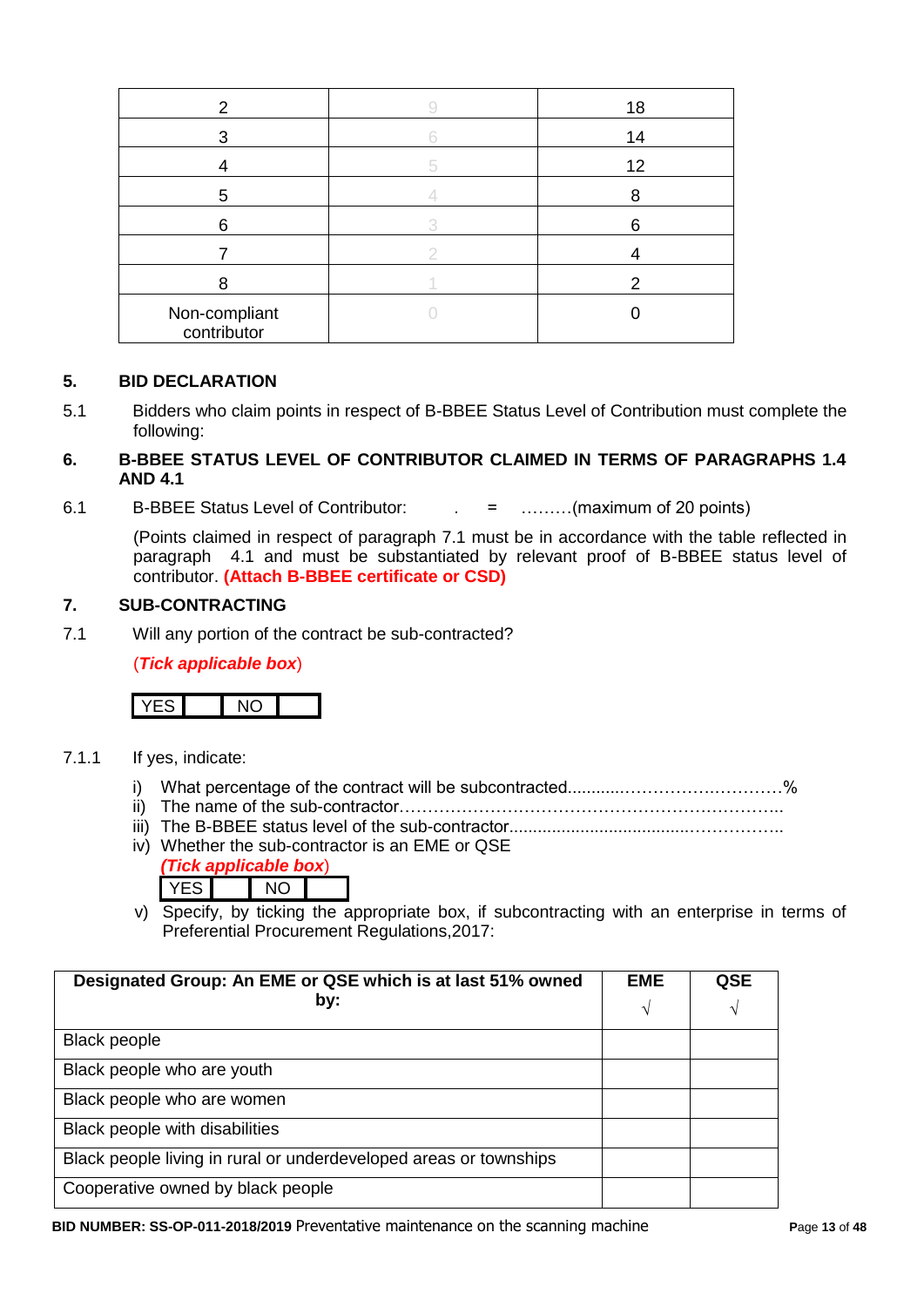|         | Black people who are military veterans                                                                                                                                                                                                                                                                                                      |
|---------|---------------------------------------------------------------------------------------------------------------------------------------------------------------------------------------------------------------------------------------------------------------------------------------------------------------------------------------------|
|         | <b>OR</b>                                                                                                                                                                                                                                                                                                                                   |
| Any EME |                                                                                                                                                                                                                                                                                                                                             |
| Any QSE |                                                                                                                                                                                                                                                                                                                                             |
|         |                                                                                                                                                                                                                                                                                                                                             |
| 8.      | <b>DECLARATION WITH REGARD TO COMPANY/FIRM</b>                                                                                                                                                                                                                                                                                              |
| 8.1     |                                                                                                                                                                                                                                                                                                                                             |
| 8.2     |                                                                                                                                                                                                                                                                                                                                             |
| 8.3     |                                                                                                                                                                                                                                                                                                                                             |
| 8.4     | <b>TYPE OF COMPANY/ FIRM</b>                                                                                                                                                                                                                                                                                                                |
|         | Partnership/Joint Venture / Consortium<br>$\Box$<br>One person business/sole propriety<br>П<br>Close corporation<br>П<br>Company<br>$\Box$<br>(Pty) Limited<br>$\mathbb{R}^n$<br><b>TICK APPLICABLE BOX</b>                                                                                                                                 |
| 8.5     | MAY DESCRIBE PRINCIPAL BUSINESS ACTIVITIES                                                                                                                                                                                                                                                                                                  |
| 8.6     | <b>COMPANY CLASSIFICATION</b><br>Manufacturer<br>П.<br>Supplier<br>П<br>Professional service provider<br>П<br>Other service providers, e.g. transporter, etc.<br>$\Box$                                                                                                                                                                     |
|         | <b>TICK APPLICABLE BOX</b>                                                                                                                                                                                                                                                                                                                  |
| 8.7     | <b>MUNICIPAL INFORMATION</b>                                                                                                                                                                                                                                                                                                                |
|         | Registered Account Number:                                                                                                                                                                                                                                                                                                                  |
| 8.8     |                                                                                                                                                                                                                                                                                                                                             |
| 8.9     | I/we, the undersigned, who is / are duly authorised to do so on behalf of the company/firm,<br>certify that the points claimed, based on the B-BBE status level of contributor indicated in<br>paragraphs 1.4 and 6.1 of the foregoing certificate, qualifies the company/ firm for the<br>preference(s) shown and I / we acknowledge that: |
|         | The information furnished is true and correct;<br>i)                                                                                                                                                                                                                                                                                        |

**BID NUMBER: SS-OP-011-2018/2019** Preventative maintenance on the scanning machine **P**age **14** of **48** ii) The preference points claimed are in accordance with the General Conditions as indicated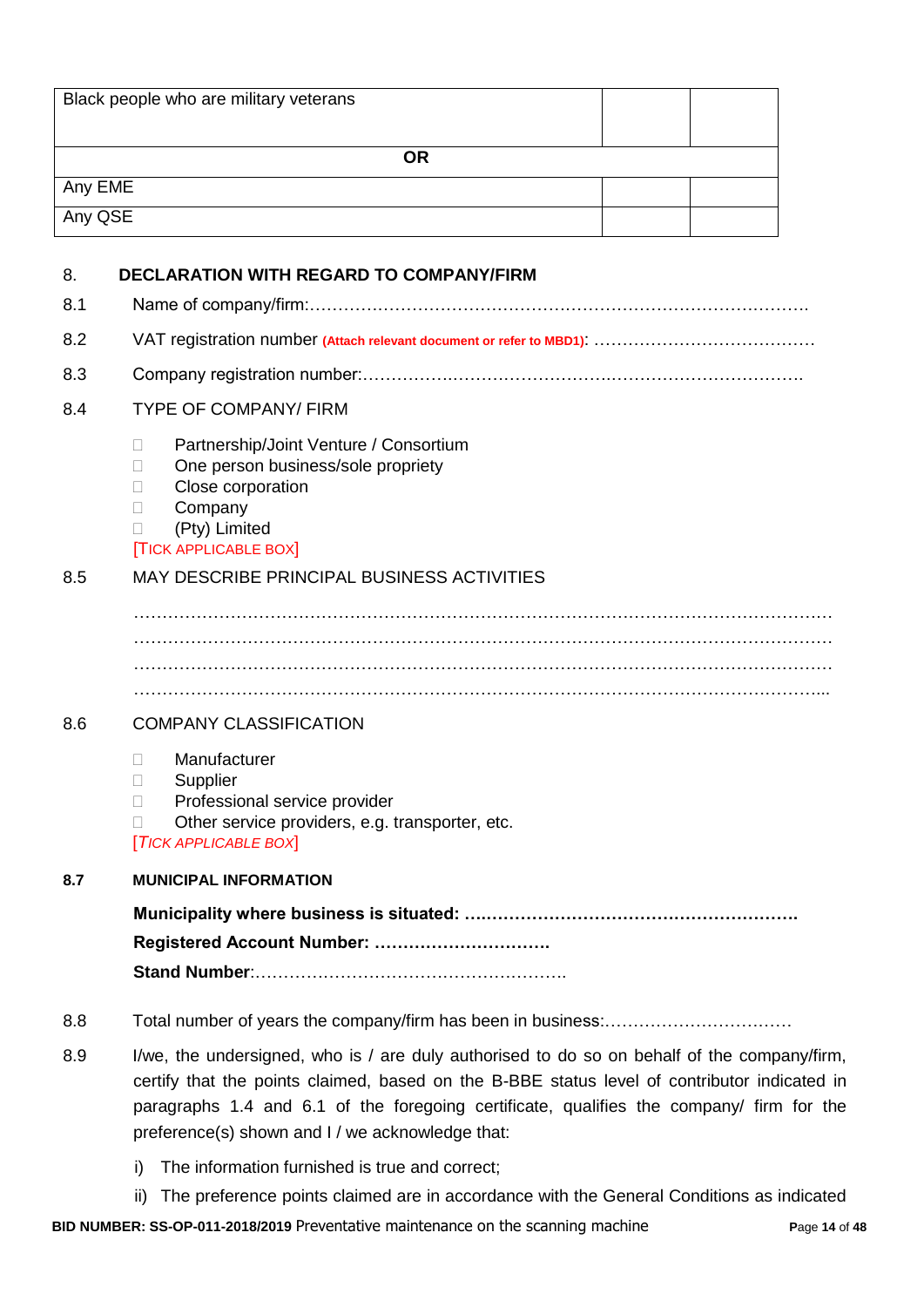in paragraph 1 of this form;

- iii) In the event of a contract being awarded as a result of points claimed as shown in paragraphs 1.4 and 6.1, the contractor may be required to furnish documentary proof to the satisfaction of the purchaser that the claims are correct;
- iv) If the B-BBEE status level of contributor has been claimed or obtained on a fraudulent basis or any of the conditions of contract have not been fulfilled, the purchaser may, in addition to any other remedy it may have –
	- (a) disqualify the person from the bidding process;
	- (b) recover costs, losses or damages it has incurred or suffered as a result of that person"s conduct;
	- (c) cancel the contract and claim any damages which it has suffered as a result of having to make less favourable arrangements due to such cancellation;
	- (d) recommend that the bidder or contractor, its shareholders and directors, or only the shareholders and directors who acted on a fraudulent basis, be restricted by the National Treasury from obtaining business from any organ of state for a period not exceeding 10 years, after the *audi alteram partem* (hear the other side) rule has been applied; and
	- (e) forward the matter for criminal prosecution.

| <b>WITNESSES</b> |                         |                            |
|------------------|-------------------------|----------------------------|
|                  |                         | SIGNATURE(S) OF BIDDERS(S) |
| ◠                | DATE:<br><b>ADDRESS</b> |                            |
|                  |                         |                            |
|                  |                         |                            |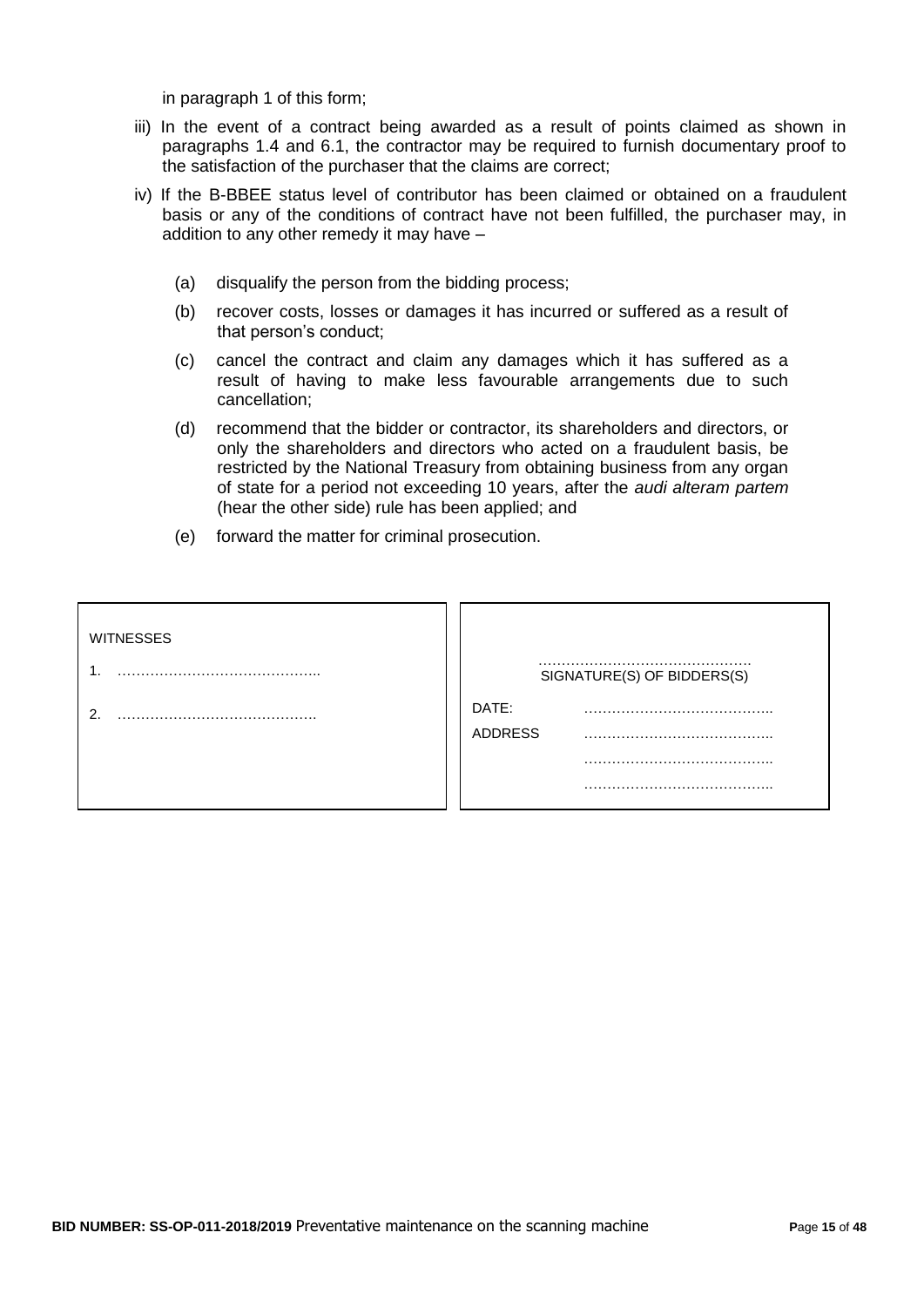# **9. AUTHORITY FOR SIGNATORY**

Signatories for close corporations and companies shall confirm their authority **by singing or attaching to this form** a duly signed and dated copy of the relevant resolution of their members or their board of directors, as the case may be.

| No <sub>_________________________________</sub> and any Contract, which may arise there from on behalf of |                                                                                                                                                                                         |
|-----------------------------------------------------------------------------------------------------------|-----------------------------------------------------------------------------------------------------------------------------------------------------------------------------------------|
|                                                                                                           |                                                                                                                                                                                         |
|                                                                                                           |                                                                                                                                                                                         |
|                                                                                                           |                                                                                                                                                                                         |
|                                                                                                           |                                                                                                                                                                                         |
| As witnesses:                                                                                             |                                                                                                                                                                                         |
|                                                                                                           |                                                                                                                                                                                         |
|                                                                                                           |                                                                                                                                                                                         |
| 11.                                                                                                       | I/we, the undersigned, who warrants that he/she is duly authorised to do so on behalf of<br>the firm certify that points claimed, based on the equity ownership, indicated in paragraph |

- 8 of the foregoing certificate, qualifies the firm for the preference(s) shown and I / we acknowledge that:
	- (i) The information furnished is true and correct.
	- (ii) The Equity ownership claimed is in accordance with the General Conditions as indicated in paragraph 1 of this form.
		- In the event of a contract being awarded as a result of points claimed as shown in paragraph 8, the contractor may be required to furnish documentary proof to the
		- satisfaction of the purchaser that the claims are correct.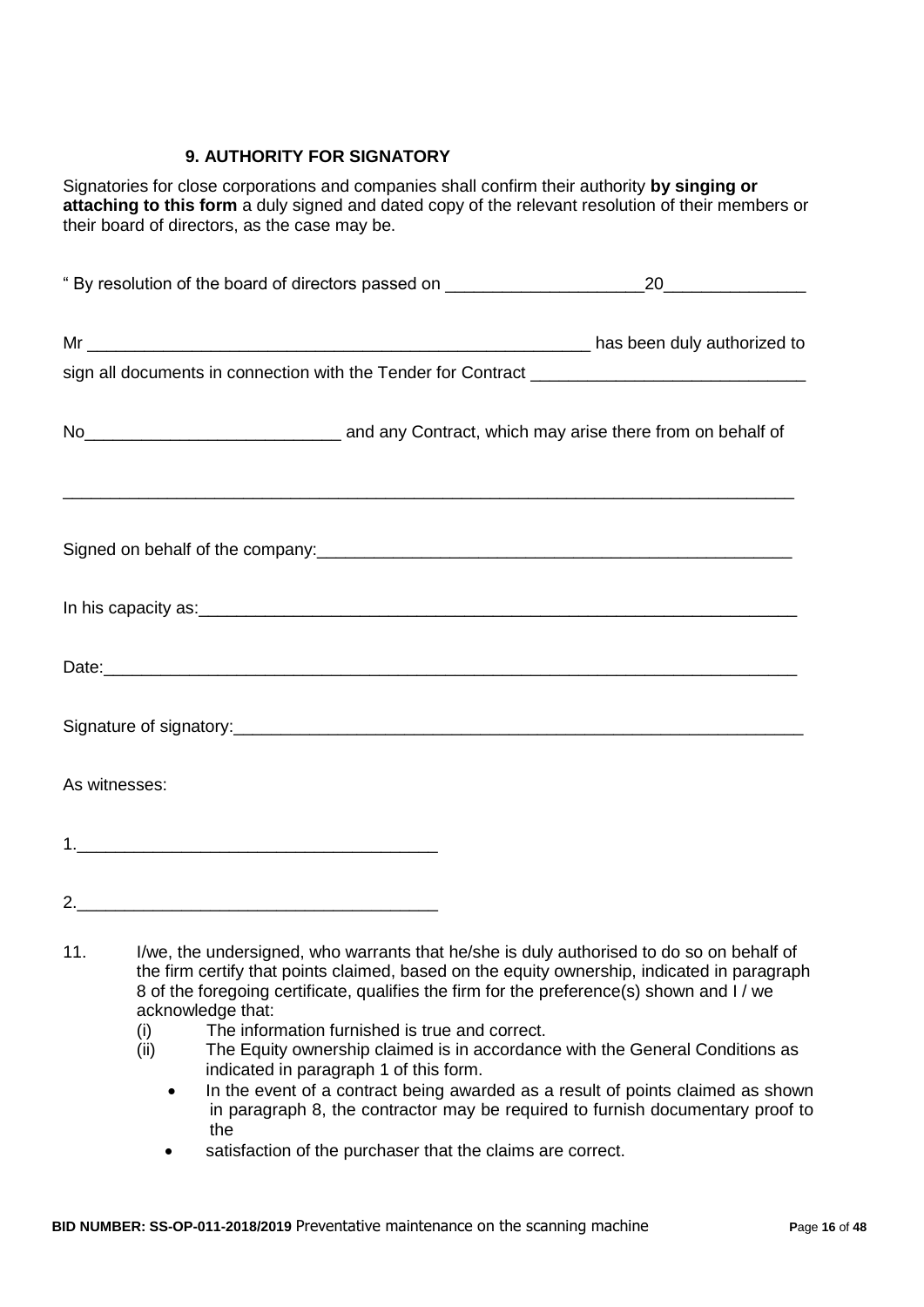- (iv) If the claims are found to be incorrect, the purchaser may, in addition to any other remedy it may have -
	- (a) recover costs, losses or damages it has incurred or suffered as a result of that person"s conduct; and
	- (b) cancel the contract and claim any damages which it has suffered as a result of having to make less favourable arrangements due to such cancellation

### **WITNESSES:**

1. <u>\_\_\_\_\_\_\_\_\_\_\_\_\_\_\_\_\_\_\_\_\_\_\_\_\_\_\_\_\_\_\_\_\_</u>

2. \_\_\_\_\_\_\_\_\_\_\_\_\_\_\_\_\_\_\_\_\_\_\_\_\_\_\_\_

**SIGNATURE (S) OF BIDDER (S)**

**DATE: \_\_\_\_\_\_\_\_\_\_\_\_\_\_\_\_\_\_\_\_\_\_\_\_\_\_\_\_\_**

**ADDRESS: \_\_\_\_\_\_\_\_\_\_\_\_\_\_\_\_\_\_\_\_\_\_\_\_\_**

\_\_\_\_\_\_\_\_\_\_\_\_\_\_\_\_\_\_\_\_\_\_\_\_\_\_\_\_\_\_\_\_\_\_\_

\_\_\_\_\_\_\_\_\_\_\_\_\_\_\_\_\_\_\_\_\_\_\_\_\_\_\_\_\_\_\_\_\_\_\_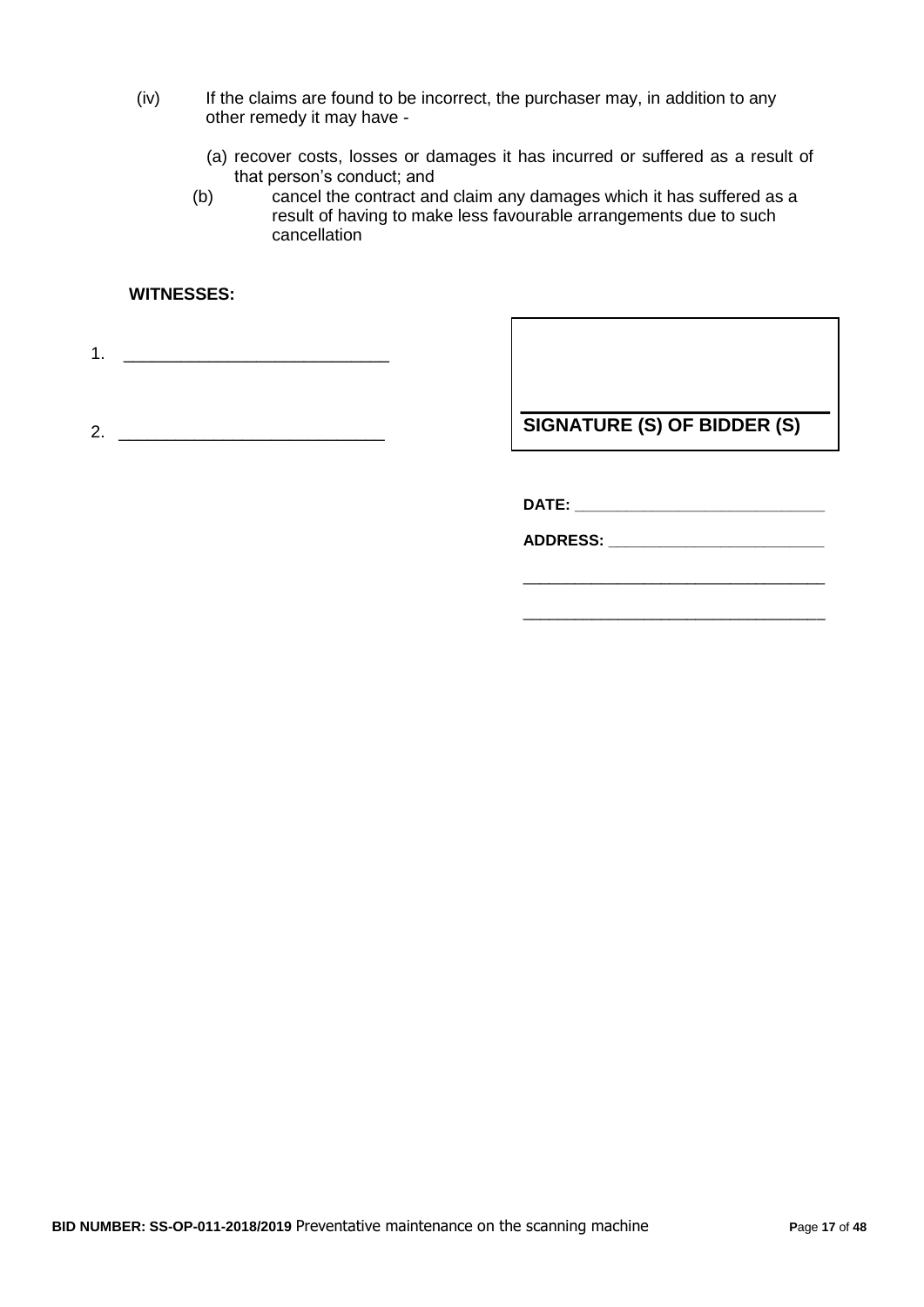#### **DECLARATION OF BIDDER'S PAST SUPPLY CHAIN MANAGEMENT PRACTICES**

- 1 This Municipal Bidding Document must form part of all bids invited.
- 2 It serves as a declaration to be used by municipalities and municipal entities in ensuring that when goods and services are being procured, all reasonable steps are taken to combat the abuse of the supply chain management system.
- 3 The bid of any bidder may be rejected if that bidder, or any of its directors have:
	- a. abused the municipality"s / municipal entity"s supply chain management system or committed any improper conduct in relation to such system;
	- b. been convicted for fraud or corruption during the past five years;
	- c. willfully neglected, reneged on or failed to comply with any government, municipal or other public sector contract during the past five years; or
	- d. been listed in the Register for Tender Defaulters in terms of section 29 of the Prevention and Combating of Corrupt Activities Act (No 12 of 2004).

#### **4 In order to give effect to the above, the following questionnaire must be completed and submitted with the bid.**

| Item  | Question                                                                                                                                        | Yes    | No        |
|-------|-------------------------------------------------------------------------------------------------------------------------------------------------|--------|-----------|
| 4.1   | Is the bidder or any of its directors listed on the National Treasury's<br>$\bullet$                                                            | Yes    | No.       |
|       | Database of Restricted Suppliers as companies or persons prohibited                                                                             | $\Box$ |           |
|       | from doing business with the public sector?                                                                                                     |        |           |
|       | (Companies or persons who are listed on this Database                                                                                           |        |           |
|       | were informed in writing of this restriction by the Accounting<br>Officer/Authority of the institution that imposed the restriction             |        |           |
|       | after the audi alteram partem rule was applied). The Database                                                                                   |        |           |
|       | of Restricted Suppliers now resides on the National                                                                                             |        |           |
|       | Treasury's website(www.treasury.gov.za) and<br>be<br>can                                                                                        |        |           |
|       | accessed by clicking on its link at the bottom of the home                                                                                      |        |           |
|       | page.                                                                                                                                           |        |           |
| 4.1.1 | If so, furnish particulars:                                                                                                                     |        |           |
|       |                                                                                                                                                 |        |           |
| 4.2   |                                                                                                                                                 | Yes    | <b>No</b> |
|       | Is the bidder or any of its directors listed on the Register for Tender<br>Defaulters in terms of section 29 of the Prevention and Combating of |        |           |
|       | Corrupt Activities Act (No 12 of 2004)? The Register for Tender                                                                                 |        |           |
|       | Defaulters can be accessed on the National Treasury's                                                                                           |        |           |
|       | websitewww.treasury.gov.za) by clicking on its link at the bottom                                                                               |        |           |
|       | of the home page.                                                                                                                               |        |           |
| 4.2.1 | If so, furnish particulars:                                                                                                                     |        |           |
|       |                                                                                                                                                 |        |           |
| 4.3   |                                                                                                                                                 |        |           |
|       | Was the bidder or any of its directors convicted by a court of law<br>(including a court of law outside the Republic of South Africa) for fraud | Yes    | No        |
|       | or corruption during the past five years?                                                                                                       |        |           |
|       |                                                                                                                                                 |        |           |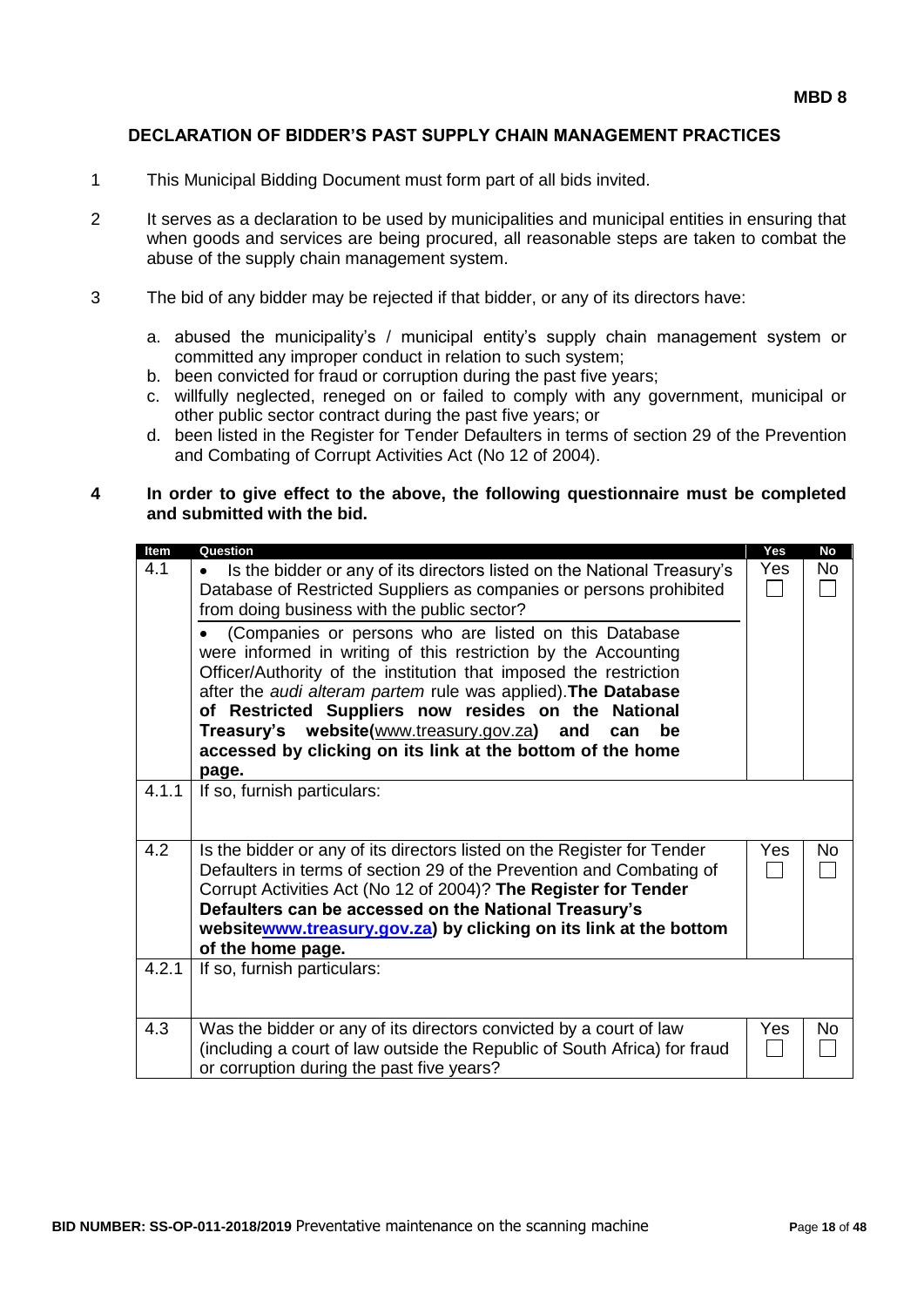| 4.3.1 | If so, furnish particulars:                                                                                                                                                                                                                     |     |           |
|-------|-------------------------------------------------------------------------------------------------------------------------------------------------------------------------------------------------------------------------------------------------|-----|-----------|
| Item  | <b>Question</b>                                                                                                                                                                                                                                 | Yes | <b>No</b> |
| 4.4   | Does the bidder or any of its directors owe any municipal rates and<br>taxes or municipal charges to the municipality / municipal entity, or to<br>any other municipality / municipal entity, that is in arrears for more<br>than three months? | Yes | No.       |
| 4.4.1 | If so, furnish particulars:                                                                                                                                                                                                                     |     |           |
| 4.5   | Was any contract between the bidder and the municipality / municipal<br>entity or any other organ of state terminated during the past five years<br>on account of failure to perform on or comply with the contract?                            | Yes | No        |
| 4.7.1 | If so, furnish particulars:                                                                                                                                                                                                                     |     |           |

### **CERTIFICATION**

### **I, THE UNDERSIGNED (FULL NAME)**

**CERTIFY THAT THE INFORMATION FURNISHED ON THIS DECLARATION FORM TRUE AND CORRECT.**

**I ACCEPT THAT, IN ADDITION TO CANCELLATION OF A CONTRACT, ACTION MAY BE TAKEN AGAINST ME SHOULD THIS DECLARATION PROVE TO BE FALSE.**

**Signature Date** 

**\_\_\_\_\_\_\_\_\_\_\_\_\_\_\_\_\_\_\_\_\_\_\_\_\_\_\_\_\_\_ \_\_\_\_\_\_\_\_\_\_\_\_\_\_\_\_\_\_\_\_\_\_\_\_\_**

**\_\_\_\_\_\_\_\_\_\_\_\_\_\_\_\_\_\_\_\_\_\_\_\_\_\_\_\_\_\_ \_\_\_\_\_\_\_\_\_\_\_\_\_\_\_\_\_\_\_\_\_\_\_\_\_ Position Name of Bidder**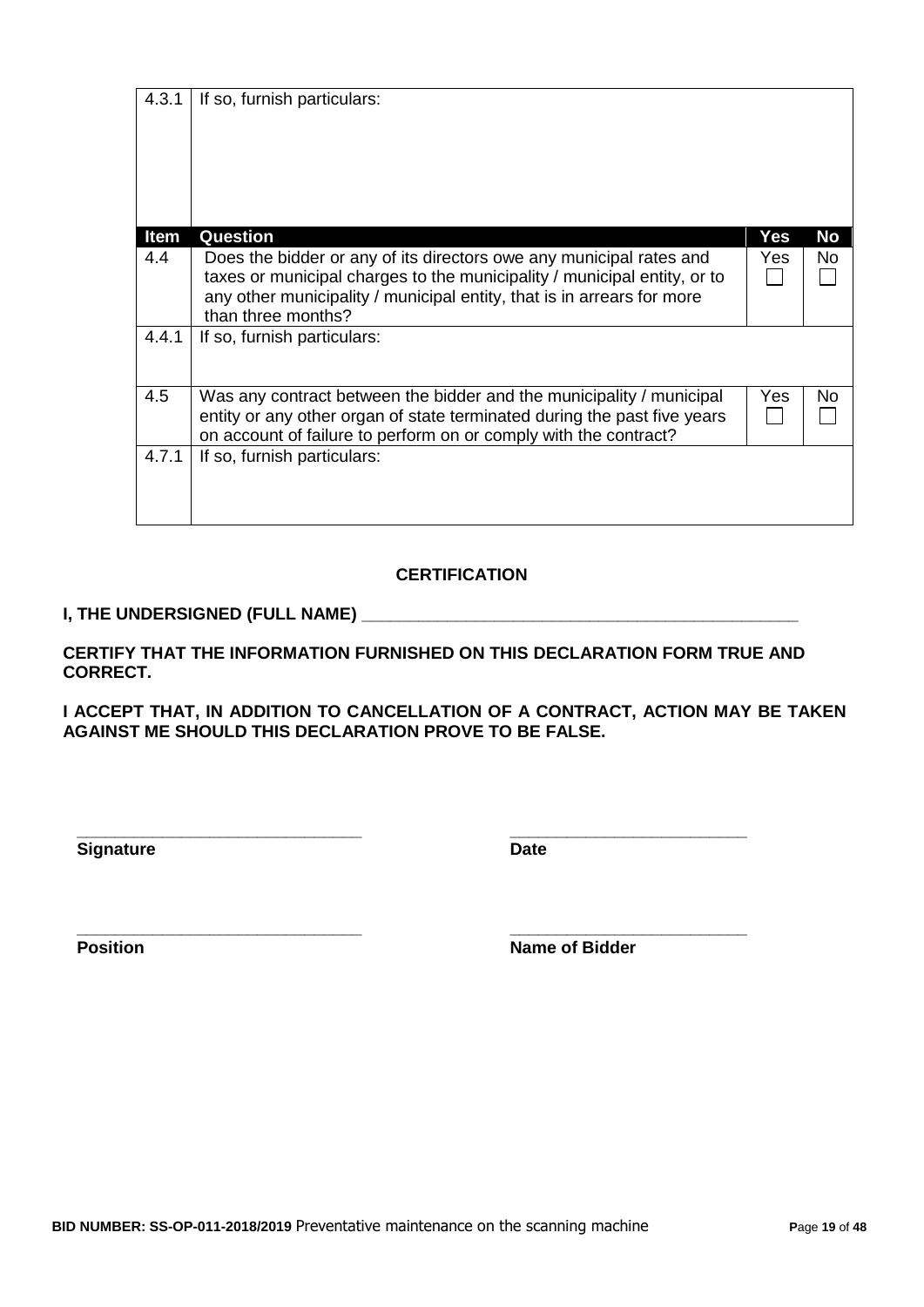#### **MBD 9**

### **CERTIFICATE OF INDEPENDENT BID DETERMINATION**

- 1 This Municipal Bidding Document (MBD) must form part of all bids<sup>1</sup> invited.
- 2 Section 4 (1) (b) (iii) of the Competition Act No. 89 of 1998, as amended, prohibits an agreement between, or concerted practice by, firms, or a decision by an association of firms, if it is between parties in a horizontal relationship and if it involves collusive bidding (or bid rigging).² Collusive bidding is a *pe se* prohibition meaning that it cannot be justified under any grounds.
- 3 Municipal Supply Regulation 38 (1) prescribes that a supply chain management policy must provide measures for the combating of abuse of the supply chain management system, and must enable the accounting officer, among others, to:
	- a. take all reasonable steps to prevent such abuse;
	- b. reject the bid of any bidder if that bidder or any of its directors has abused the supply chain management system of the municipality or municipal entity or has committed any improper conduct in relation to such system; and
	- c. cancel a contract awarded to a person if the person committed any corrupt or fraudulent act during the bidding process or the execution of the contract.
- 4 This MBD serves as a certificate of declaration that would be used by institutions to ensure that, when bids are considered, reasonable steps are taken to prevent any form of bid-rigging.
- 5 In order to give effect to the above, the attached Certificate of Bid Determination (MBD 9) must be completed and submitted with the bid:

### **¹ Includes price quotations, advertised competitive bids, limited bids and proposals.**

**² Bid rigging (or collusive bidding) occurs when businesses, that would otherwise be expected to compete, secretly conspire to raise prices or lower the quality of goods and / or services for purchasers who wish to acquire goods and / or services through a bidding process. Bid rigging is, therefore, an agreement between competitors not to compete.**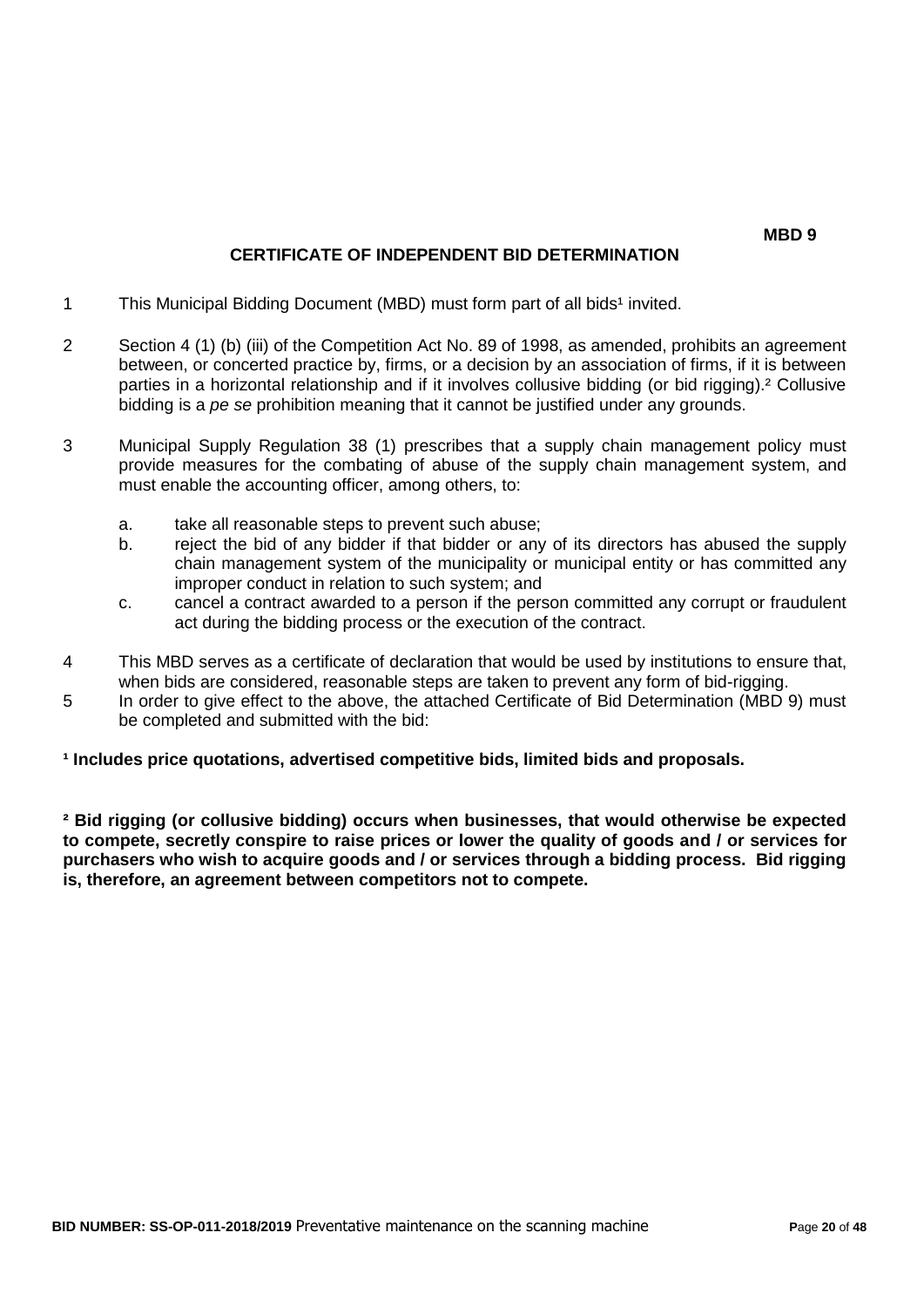# **CERTIFICATE OF INDEPENDENT BID DETERMINATION**

I, the undersigned, in submitting the accompanying bid:

(Bid Number and Description)

\_\_\_\_\_\_\_\_\_\_\_\_\_\_\_\_\_\_\_\_\_\_\_\_\_\_\_\_\_\_\_\_\_\_\_\_\_\_\_\_\_\_\_\_\_\_\_\_\_\_\_\_\_\_\_\_\_\_\_\_\_\_\_\_\_\_\_\_\_\_\_\_\_\_\_\_\_\_

\_\_\_\_\_\_\_\_\_\_\_\_\_\_\_\_\_\_\_\_\_\_\_\_\_\_\_\_\_\_\_\_\_\_\_\_\_\_\_\_\_\_\_\_\_\_\_\_\_\_\_\_\_\_\_\_\_\_\_\_\_\_\_\_\_\_\_\_\_\_\_\_\_\_\_\_\_\_

in response to the invitation for the bid made by:

(Name of Municipality / Municipal Entity)

do hereby make the following statements that I certify to be true and complete in every respect:

| I certify, on behalf of: |  |
|--------------------------|--|
|                          |  |

(Name of Bidder)

- 1. I have read and I understand the contents of this Certificate;
- 2. I understand that the accompanying bid will be disqualified if this Certificate is found not to be true and complete in every respect;
- 3. I am authorized by the bidder to sign this Certificate, and to submit the accompanying bid, on behalf of the bidder;
- 4. Each person whose signature appears on the accompanying bid has been authorized by the bidder to determine the terms of, and to sign, the bid, on behalf of the bidder;
- 5. For the purposes of this Certificate and the accompanying bid, I understand that the word "competitor" shall include any individual or organization, other than the bidder, whether or not affiliated with the bidder, who:
	- (a) has been requested to submit a bid in response to this bid invitation;
	- (b) could potentially submit a bid in response to this bid invitation, based on their qualifications, abilities or experience; and
	- (c) provides the same goods and services as the bidder and/or is in the same line of business as the bidder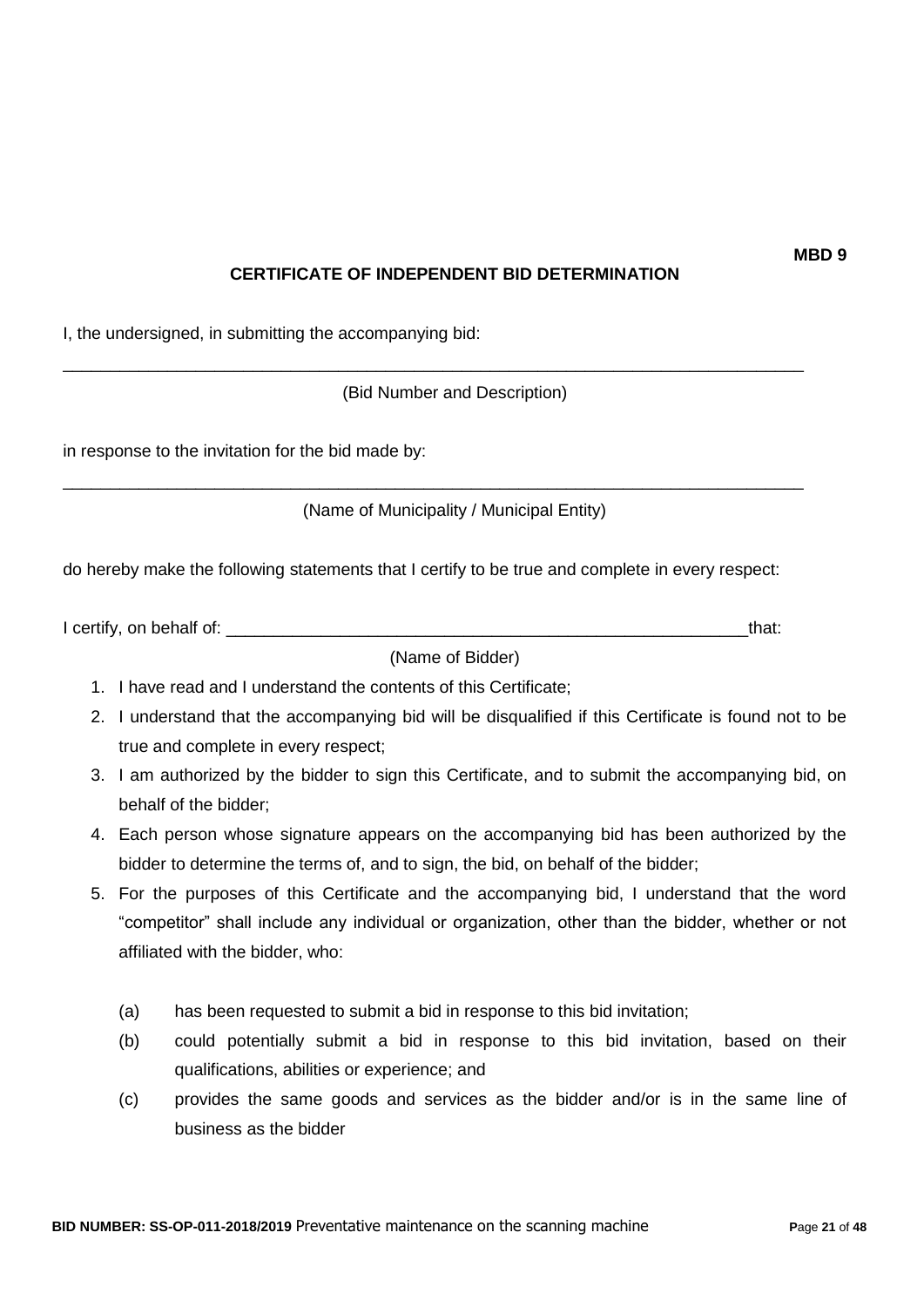- 6. The bidder has arrived at the accompanying bid independently from, and without consultation, communication, agreement or arrangement with any competitor. However communication between partners in a joint venture or consortium<sup>3</sup> will not be construed as collusive bidding.
- 7. In particular, without limiting the generality of paragraphs 6 above, there has been no consultation, communication, agreement or arrangement with any competitor regarding:
	- (a) prices;
	- (b) geographical area where product or service will be rendered (market allocation)
	- (c) methods, factors or formulas used to calculate prices;
	- (d) the intention or decision to submit or not to submit, a bid;
	- (e) the submission of a bid which does not meet the specifications and conditions of the bid; or
	- (f) bidding with the intention not to win the bid.
- 8. In addition, there have been no consultations, communications, agreements or arrangements with any competitor regarding the quality, quantity, specifications and conditions or delivery particulars of the products or services to which this bid invitation relates.
- 9. The terms of the accompanying bid have not been, and will not be, disclosed by the bidder, directly or indirectly, to any competitor, prior to the date and time of the official bid opening or of the awarding of the contract.

### **³ Joint venture or Consortium means an association of persons for the purpose of combining their expertise, property, capital, efforts, skill and knowledge in an activity for the execution of a contract.**

10. I am aware that, in addition and without prejudice to any other remedy provided to combat any restrictive practices related to bids and contracts, bids that are suspicious will be reported to the Competition Commission for investigation and possible imposition of administrative penalties in terms of section 59 of the Competition Act No 89 of 1998 and or may be reported to the National Prosecuting Authority (NPA) for criminal investigation and or may be restricted from conducting business with the public sector for a period not exceeding ten (10) years in terms of the Prevention and Combating of Corrupt Activities Act No 12 of 2004 or any other applicable legislation.

\_\_\_\_\_\_\_\_\_\_\_\_\_\_\_\_\_\_\_\_\_\_\_\_\_\_\_\_\_\_\_\_\_\_\_\_\_\_\_ \_\_\_\_\_\_\_\_\_\_\_\_\_\_\_\_\_\_\_\_\_\_\_

\_\_\_\_\_\_\_\_\_\_\_\_\_\_\_\_\_\_\_\_\_\_\_\_\_\_\_\_\_\_\_\_\_\_\_\_\_\_\_ \_\_\_\_\_\_\_\_\_\_\_\_\_\_\_\_\_\_\_\_\_\_\_

**Signature Date**

**Position Name of Bidder**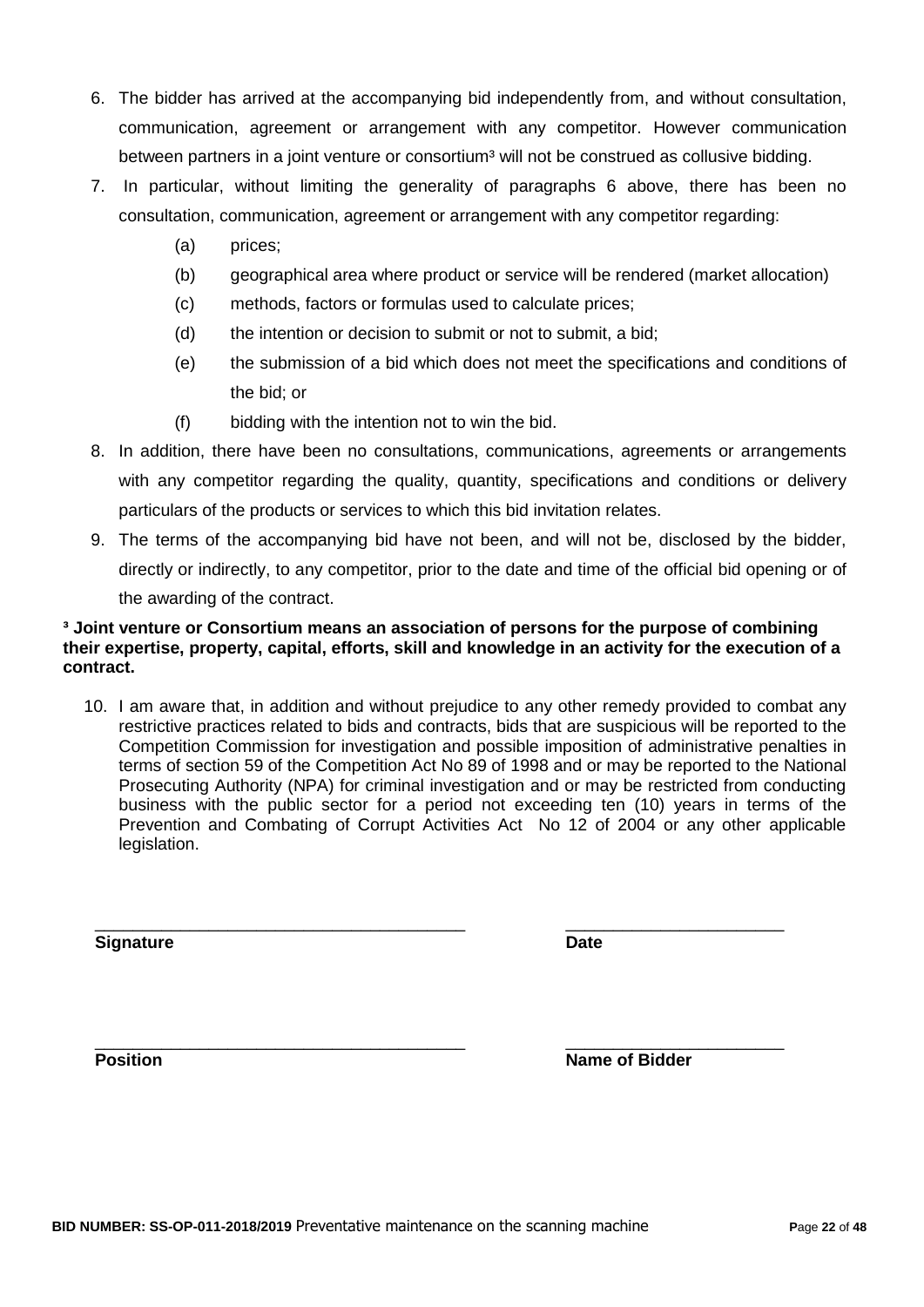# **GENERAL CONDITIONS OF CONTRACT**

| 1.       |                                                                                          |
|----------|------------------------------------------------------------------------------------------|
|          |                                                                                          |
|          |                                                                                          |
| 2.<br>3. |                                                                                          |
|          |                                                                                          |
| 4.       |                                                                                          |
| 5.       |                                                                                          |
| 6.       |                                                                                          |
| 7.       |                                                                                          |
|          |                                                                                          |
| 8.       |                                                                                          |
| 9.       |                                                                                          |
|          |                                                                                          |
| 10.      |                                                                                          |
|          |                                                                                          |
|          |                                                                                          |
|          |                                                                                          |
| 11.      |                                                                                          |
| 12.      |                                                                                          |
| 13.      |                                                                                          |
| 14.      |                                                                                          |
| 15.      |                                                                                          |
| 16.      |                                                                                          |
| 17.      |                                                                                          |
| 18.      |                                                                                          |
| 19.      |                                                                                          |
| 20.      |                                                                                          |
| 21.      |                                                                                          |
|          | BID NUMBER: SS-OP-011-2018/2019 Preventative maintenance on the scanning machine<br>Page |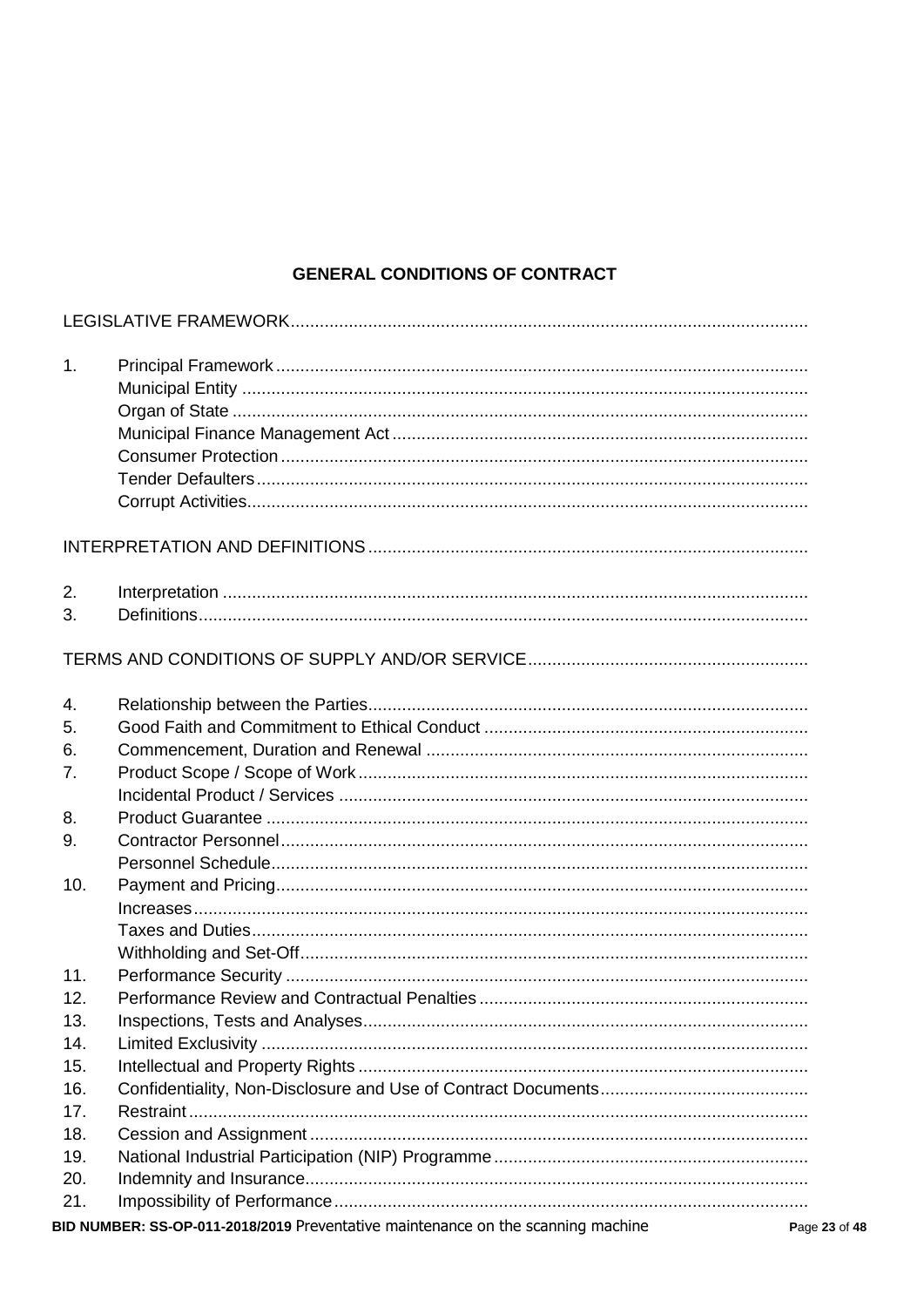| 22. |  |
|-----|--|
| 23. |  |
|     |  |
|     |  |
|     |  |
|     |  |
| 24. |  |
| 25. |  |
| 26. |  |
| 27. |  |
|     |  |

### LEGISLATIVE FRAMEWORK

### 1. Principal Framework

The information contained under this heading summarises certain of the principal statutory provisions applicable to the transaction concluded between the Parties. It is included for information purposes only and should not be regarded as legal advice, it being incumbent upon the Contractor to familiarise itself with the legislative framework. These provisions apply at law and the Parties are not competent to exclude the operation thereof by mutual agreement. As such, no agreement, transaction or series of transactions concluded outside of or in contravention of the legislative framework and the procedures provided for therein shall be binding on the Parties notwithstanding the capacity or office held or undertakings given, in writing or otherwise, by the persons contracting on behalf of either Party.

### Municipal Entity

1.1 Joburg Market is a municipal entity contemplated in section 1, read with sections 86B(1)(a)(i) and 86D(1)(a), of the Municipal Systems Act (32 of 2000), ("MSA"). It was established as such by the Greater Johannesburg Metropolitan Council (predecessor to the City of Johannesburg Metropolitan Municipality or "COJ") who procured, by virtue of the provisions of section 17D of the Promotion of Local Government Affairs Act (91 of 1983) the formation, registration and incorporation of its fresh produce market as the Joburg Market (SOC) Limited in terms of the Companies Act, with the COJ as its sole shareholder. Upon the foregoing and as required by the MSA, Joburg Market entered into a Service Delivery Agreement with the COJ in terms of which Joburg Market was appointed as an external mechanism for the delivery of a municipal service with the mandate to manage and operate the business of the fresh produce market and its assets.

### Organ of State

1.2 As a municipal entity Joburg Market is an "organ of state" as defined in section 239 of the Constitution of South Africa (108 of 1996) read with section 1 of the Institution of Legal Proceedings Against Organs of State Act (40 of 2002).

### Municipal Finance Management Act

1.3 Contracting with Joburg Market is subject, amongst others, to the Municipal Finance Management Act (56 of 2003) ("MFMA"), the MFMA Supply Chain Management Regulations (GN 868 in GG 27636 of 30 May 2005) ("SCM Regulations") and, specifically, Joburg Market"s Supply Chain Management Policy made in terms of section 111 of the MFMA and regulation 2 of the SCM Regulations (collectively referred to as the "SCM Regulatory Framework"). In terms of the irregular expenditure provisions of the SCM Regulatory Framework, Joburg Market is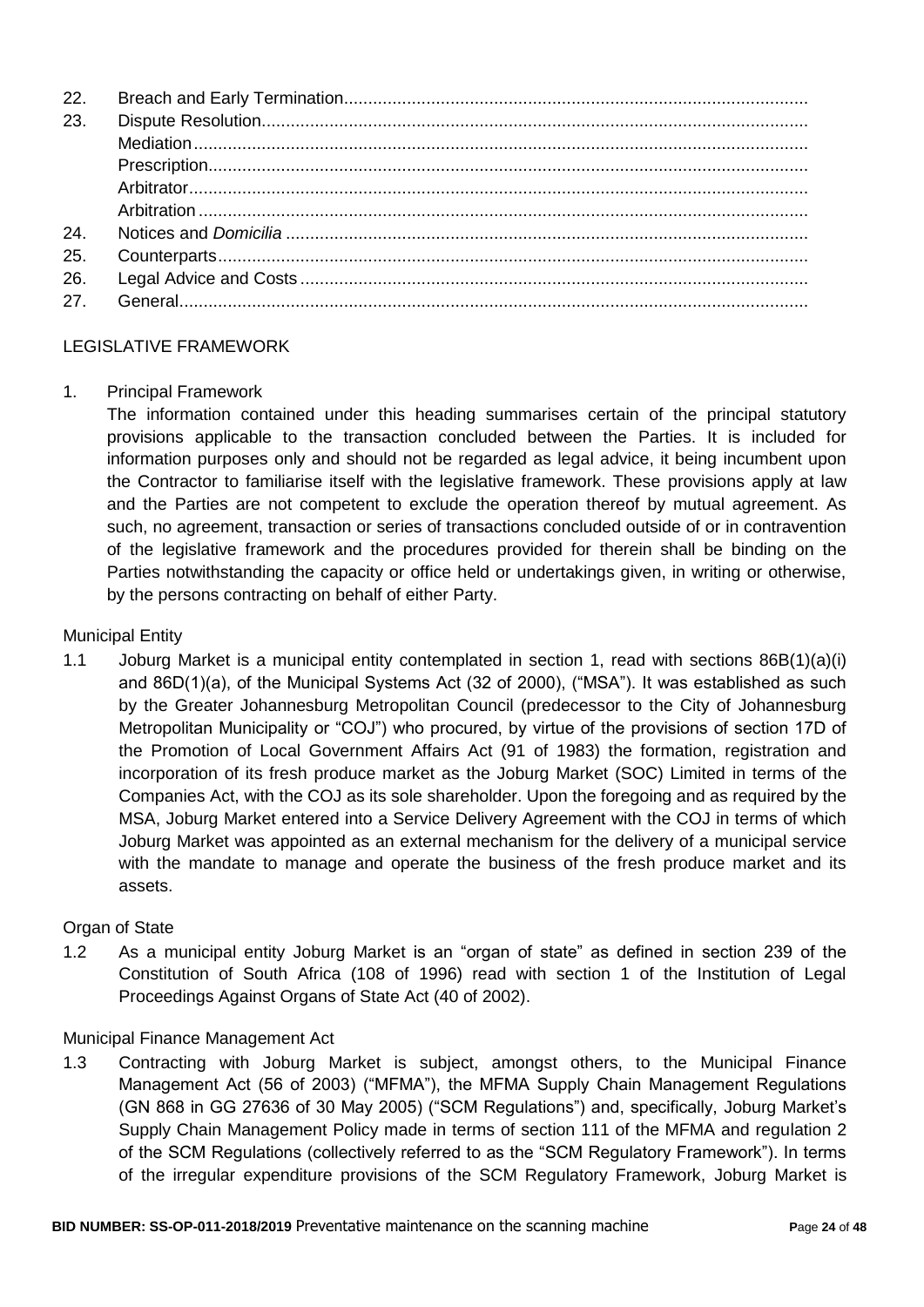prohibited from making any payment in relation to goods or services unlawfully or irregularly procured and/or rendered, notwithstanding that value might have been received.

### Consumer Protection

1.4 The Consumer Protection Act (68 of 2008) does not, in terms of section 5(2)(a), apply to any transaction in terms of which goods or services are supplied to the State. However, section 5(5) stipulates that notwithstanding the foregoing exemption, those goods, and the importer or producer, distributor and retailer of those goods are nevertheless subject to, amongst others, the provisions of section 61. Section 61 sets out the liability of the producer and/or supplier for any harm caused wholly or partly as a consequence of a product failure, defect or hazard in any goods, irrespective of whether the harm resulted from any negligence on the part of the producer, importer, distributor or retailer, as the case may be. In terms of subsections 61(5)(c) and (d), harm for which the Contractor may be held liable includes any loss of, or physical damage to, any property of Joburg Market irrespective of whether it is movable or immovable including economic loss occasioned by such harm.

### Competitive Behaviour

1.5 In terms of section 4(1)(b)(iii) of the Competition Act (89 of 1998) an agreement between, or concerted practice by, firms, or a decision by an association of firms, is prohibited if it is between parties in a horizontal relationship and if bidders was involved in collusive bidding (or bid rigging). If bidders, based on reasonable grounds or evidence obtained by Joburg Market, have engaged such restrictive practices, Joburg Market may refer the matter to the Competition Commission for investigation and possible imposition of administrative penalties. If a bidders are found guilty by the Competition Commission Joburg Market may, in addition and without prejudice to any other remedy provided for in this Agreement or at law, invalidate the bid and/or terminate this Agreement in whole or part, and/or restrict the bidders from conducting business with the public sector for a period not exceeding ten (10) years.

### Tender Defaulters

- 1.6 Where Joburg Market terminates this Agreement in whole or in part, it may decide to impose a restriction penalty on the Contractor by prohibiting the Contractor from doing business with the public sector for a period not exceeding 10 years. If Joburg Market intends imposing a restriction on a Contractor or any person associated with the Contractor, the Contractor will be allowed a period of not more than fourteen (14) days to provide reasons why the envisaged restriction should not be imposed. Should the Contractor fail to respond within the stipulated fourteen (14) days, Joburg Market might regard the intended penalty as not objected against and may impose it. Any restriction imposed on any person by the Accounting Officer of Joburg Market will, at the discretion of the Accounting Officer, also be applicable to any other enterprise or any partner, manager, director or other person who wholly or partly exercises, exercised or may exercise control over the enterprise of the first-mentioned person.
- 1.7 If a restriction is imposed, Joburg Market must, within five (5) working days of such imposition, furnish the National Treasury, with the following information:
	- 1.7.1 the name and address of the Contractor and/or person restricted by Joburg Market;
	- 1.7.2 the date of commencement of the restriction;
	- 1.7.3 the period of restriction; and
	- 1.7.4 the reasons for the restriction.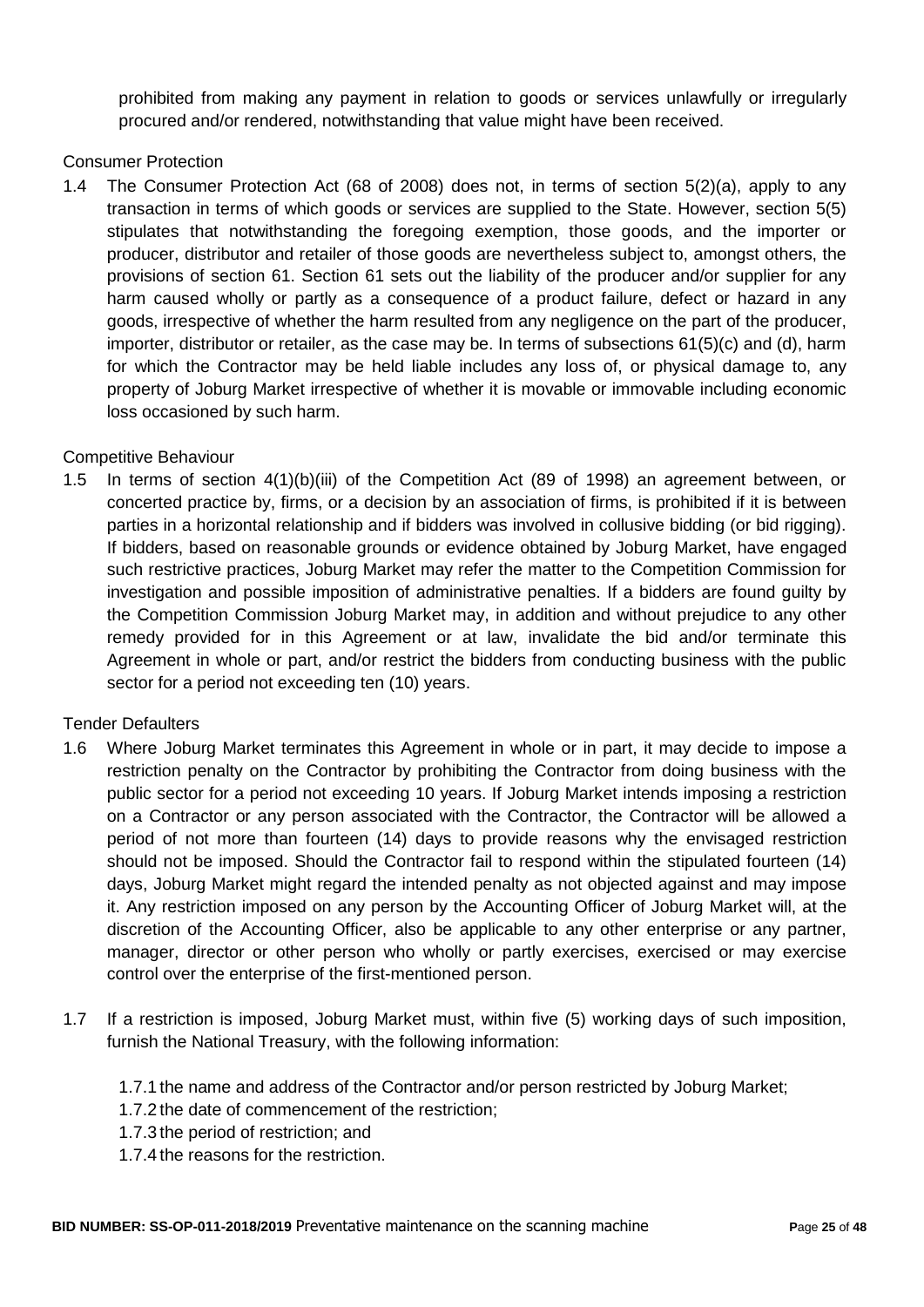1.8 These details will be loaded in the National Treasury"s central database of suppliers or persons prohibited from doing business with the public sector.

#### Corrupt Activities

1.9 If a court of law convicts a person of an offence under sections 12 or 13 of the Prevention and Combating of Corrupt Activities Act (12 of 2004), the court may also rule that such person"s name be endorsed on the Register for Tender Defaulters. When a person"s name has been endorsed on the Register, the person will be prohibited from doing business with the public sector for a period not less than five years and not more than 10 years.

#### INTERPRETATION AND DEFINITIONS

#### 2. Interpretation

This Agreement shall be governed and interpreted in accordance with the laws of the RSA; and

- 2.1 headings shall be read for the purpose of reference only and shall not be used in the interpretation of nor modify nor amplify the terms of this Agreement.
- 2.2 words importing any gender include the others; the singular include the plural and vice versa and natural persons include created entities, other legal *personae* (corporate or unincorporate) and the state and vice versa.
- 2.3 all provisions of this Agreement are severable from each other and any provision which is or may become unenforceable shall be ineffective to the extent of such unenforceability and shall be treated as if not written and severed without invalidating the remaining provisions of this Agreement (or affecting the validity or enforceability of such provision in any other jurisdiction); the Parties who declare their intention that this Agreement would be executed without such unenforceable provision if they were aware of such unenforceability at the time of execution hereof and that this Agreement should be implemented or continue to be implemented, having regard to each Party's rationale and purpose in entering into this Agreement.
- 2.4 when any number of days is prescribed, these shall business days (unless days are described as calendar days in which event Saturdays, Sundays and public holiday"s shall be included) reckoned exclusively of the first and inclusively of the last day.
- 2.5 any reference to any statute, regulation or other legislation shall be a reference to that statute, regulation or other legislation as at the Signature Date, and as amended or substituted from time to time thereafter.
- 2.6 the words "include", "including" and "in particular" shall be construed as being by way of example or emphasis and shall not be construed as, nor shall they take effect as, limiting the generality of any preceding words.
- 2.7 the rule of construction that a contract shall be interpreted against the Party principally responsible for the drafting or preparation of the contract, shall not apply.
- 2.8 any annexures, schedules, and/or documents ("appendices") referred to in this Agreement shall be deemed to be incorporated in and form an integral part hereof; in the event of a conflict between any appendices and this Agreement, the provisions of this Agreement shall prevail.
- 2.9 the termination of this Agreement shall not affect those of the provisions which provide that they shall operate after termination or which of necessity must continue to have effect thereafter notwithstanding that specific clauses do not expressly provide for such continuation.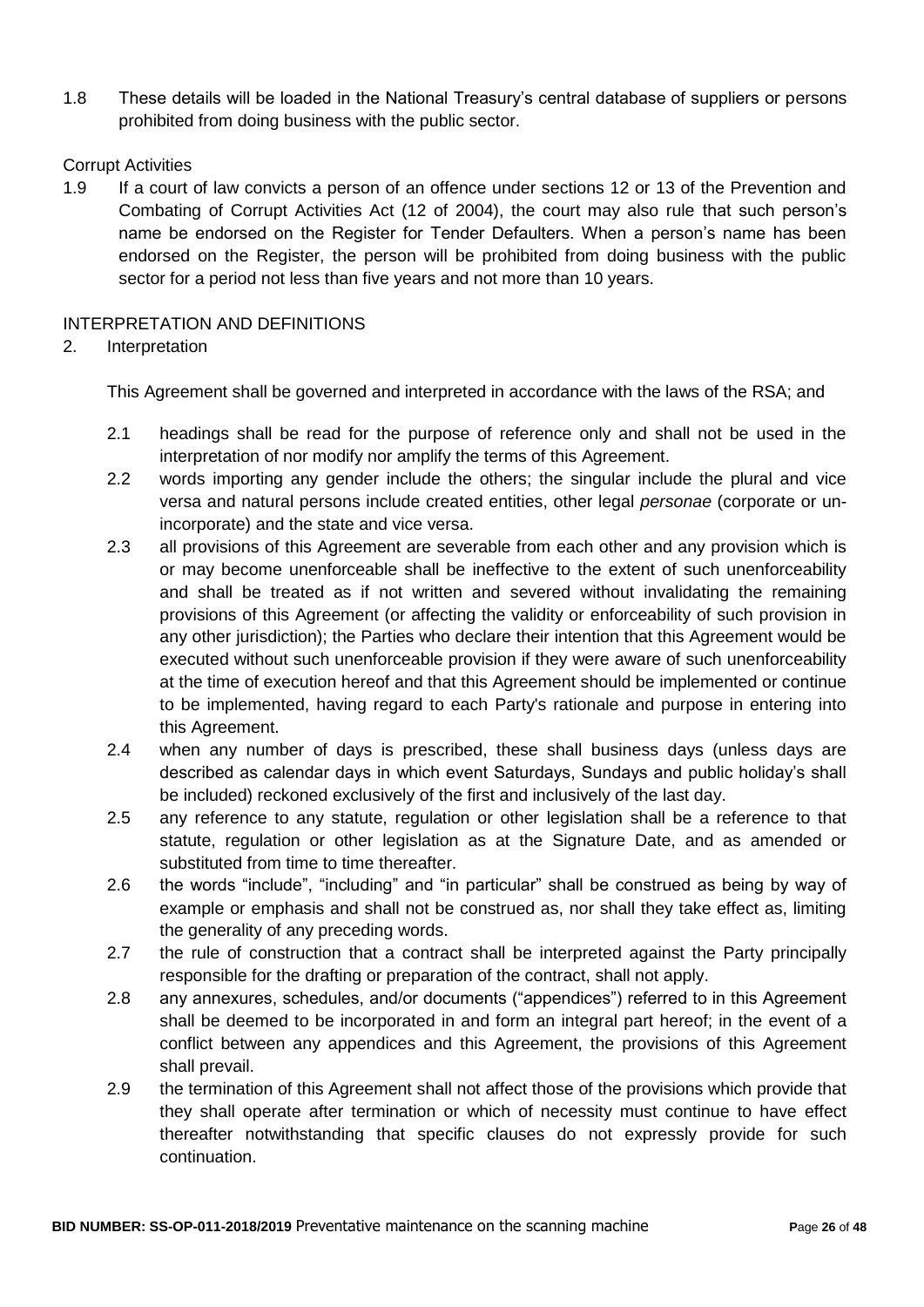- 2.10 any substantive provision imposing rights or obligations on a Party, notwithstanding that it is only in a definition clause, shall have effect as if it were a substantive provision in the body of this Agreement.
- 2.11 information supplied in the bidding documents shall be construed as material representations made by the Contractor, which induced Joburg Market to enter into this Agreement.
- 3. Definitions

Unless clearly inconsistent with or otherwise indicated by the context, the following expressions shall bear the meanings assigned to them and cognate expressions shall bear corresponding meanings in this Agreement:

- 3.1 "Agreement" means this Agreement entered into between Joburg Market and the Contractor including the appendices and all documents included therein by reference.
- 3.2 "Annexure A" means the Contractor"s tender to supply the Product or render the Services or works to Joburg Market in terms of the scope of work and on the terms and conditions, pricing and payment terms set out therein.
- 3.3 "Annexure B" means a copy of Joburg Market Supply Chain Management Policy in terms of which this Agreement and the bid was specified, evaluated, adjudicated and awarded.
- 3.4 "Annexure C" means, if applicable to the subject matter of this Agreement and the Contractor"s obligations in terms thereof, the Contractor"s Personnel Schedule.
- 3.5 "Annexure D" means, if applicable to services rendered at Joburg Market's premises by the Contractor, the Occupational Health and Safety Act Agreement entered into between the Parties in terms of section 37(2) of that Act.
- 3.6 "Annexure E" means, if applicable in terms of the scope of work, the Contractor"s Project Plan delivered to Joburg Market within the time specified therefore.
- 3.7 "Annexure F" means, if applicable to the Product or the subject matter of this Agreement and read conjunctively with the Contractor"s obligations in terms of the Consumer Protection Act, the express warranties provided by the Contractor in relation to the Product.
- 3.8 "Annexure G" means a copy of the regulation 36 deviation approved by the Accounting Officer (Chief Executive Officer) of Joburg Market in the event that in the procurement of this Agreement the official procurement processes was dispensed with based on an exceptional circumstance allowed by the SCM Regulatory Framework.
- 3.9 "Closing Time" means the date and hour specified in the bidding documents for the receipt of bids.
- 3.10 "Commencement Date" means, notwithstanding the Signature Date, the date specified in the Contract Schedule.
- 3.11 "Confidential Information" means including this Agreement, Joburg Market's trade secrets, processes, techniques, methods, designs, products and organisational and other structures employed in its business, the contractual and financial arrangements with its suppliers, customers, employees, clients and other business associates, its financial details including its results, details of the prospective and existing clients, customers and employees, its business strategies, general modus operandi, client information including its customer lists and customer contact details, price lists, employee remuneration and salary packages, medical and/or patient information, computer programs and information systems, policies and procedures, diagnostic tools, data, diagrams, reports including incidents, incident reports, electronic and other visual and audio recordings, related statistics, specifications, charts, studies and Intellectual Property, know-how, trade and any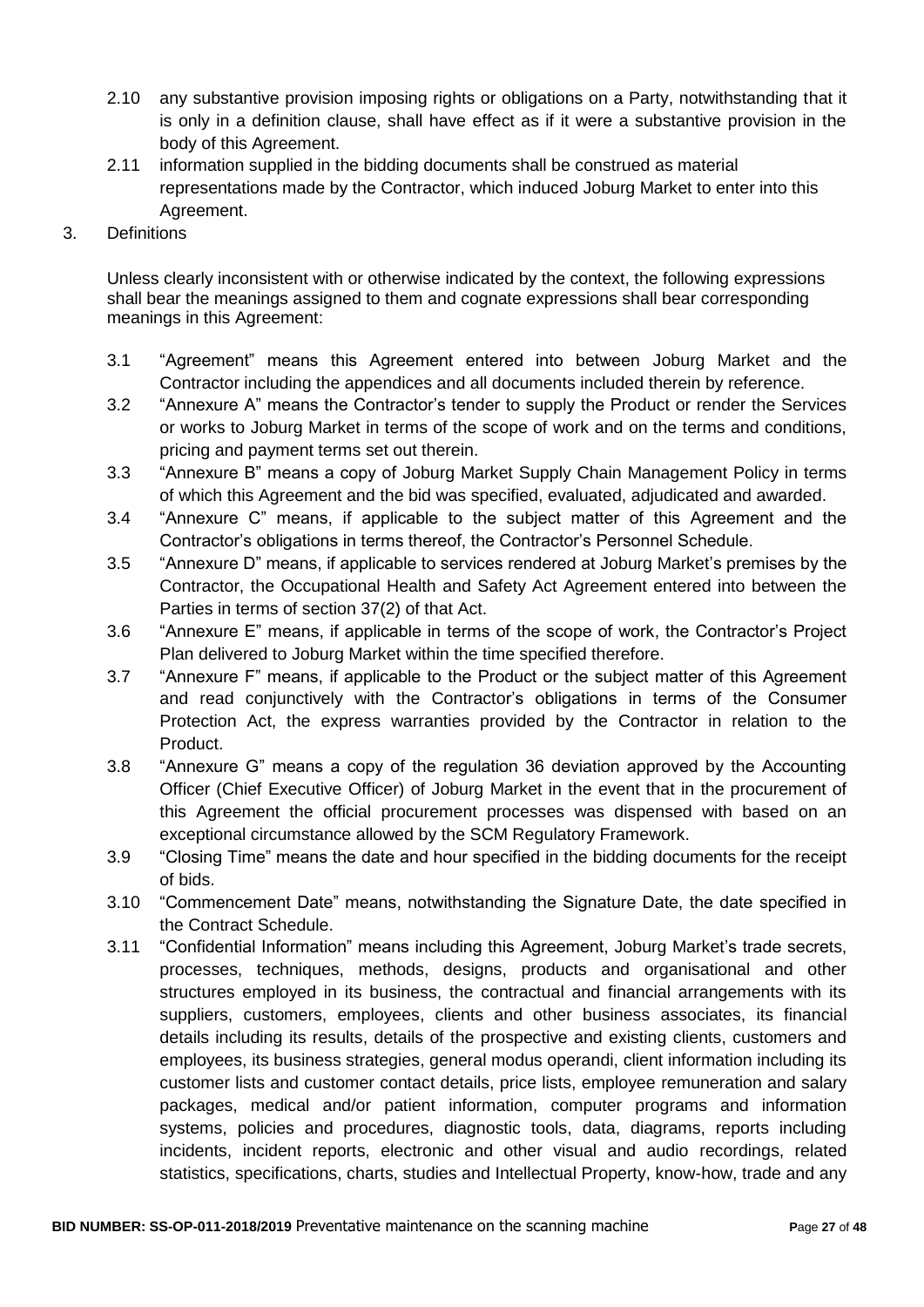other similar information all of which is, by its nature, confidential and/or proprietary to Joburg Market and its business.

- 3.12 "Contractor" means the incorporated entity, consortium, and partnership or individual who is the service provider, supplier or seller in terms of this Agreement, identified as such in the Contract Schedule; howsoever the Contractor may be legally constituted or formed.
- 3.13 "Contract Period" means the period set out in the Contract Schedule.
- 3.14 "Contract Price" means the price payable to the Contractor under this Agreement for the full and proper performance of its contractual obligations specified in the Contract Schedule.
- 3.15 "Corrupt Practice" means the offering, giving, receiving, or soliciting of a thing of value to influence the action of a public official in the procurement process or in the execution of this Agreement.
- 3.16 "Countervailing Duties" are imposed in cases where an enterprise abroad is subsidised by its government and encouraged to market its products internationally.
- 3.17 "Country of Origin" means the place where the Product was mined, grown or produced or from which the services are supplied.
- 3.18 "CPI" means the headline consumer price index (for all urban areas) annual inflation rate, or such amended or replacement index, as published monthly by Statistics South Africa in Statistical Release P0141, available from <http://www.statssa.gov.za>.
- 3.19 "Default Interest" means interest chargeable in terms of this Agreement to unpaid amounts or outstanding obligations which interest shall be calculated, from the due date until date of payment, on a daily balance and compounded monthly in arrear at an annual rate of two percent (2%) above the prevailing, variable prime rate publicly quoted by ABSA Bank Limited from time to time.
- 3.20 "Delivery" means delivery of the Product (and a reference to the rendering any service or executing any works) inclusive of necessary clearing, documentation, carriage (through whatsoever mode), insurance, licensing, unloading, installation and commissioning in operational working order at the store, site or premises of Joburg Market (which shall, unless the contrary is agreed in writing, be performed, conducted and/or delivered in accordance with Joburg Market's usual policies and procedures), the Contractor bearing all the risks and charges in the Product until completion of delivery is confirmed in writing by Joburg Market.
- 3.21 "Delivery Period" means that period agreed in writing between the Parties in relation to Delivery of the Product or parts thereof by the Contractor, any delay in which shall be deemed a breach of this Agreement and entitle Joburg Market to exercise its remedies in terms of this Agreement or at law.
- 3.22 "Dumping" means a private enterprise resident outside of the RSA market its goods on own initiative in the RSA at lower prices than that of the Country of Origin and which have the potential to harm the local industries in the RSA.
- 3.23 "Fraudulent practice" means a misrepresentation of facts in order to influence a procurement process or the execution of this Agreement to the detriment of any bidder or Joburg Market, and includes collusive practice among bidders (prior to or after bid submission) designed to establish bid prices at artificial non-competitive levels and to deprive the bidder of the benefits of free and open competition.
- 3.24 "Intellectual Property" means collectively, patents, copyright, trademarks, logos, style names, slogans, designs, models, methodologies, inventions, software object code or programme interface and/or structure, and any other type of intellectual property (whether registered or unregistered including applications for and rights to obtain, use or for their protection) which are used or held, whether or not currently, in connection with Joburg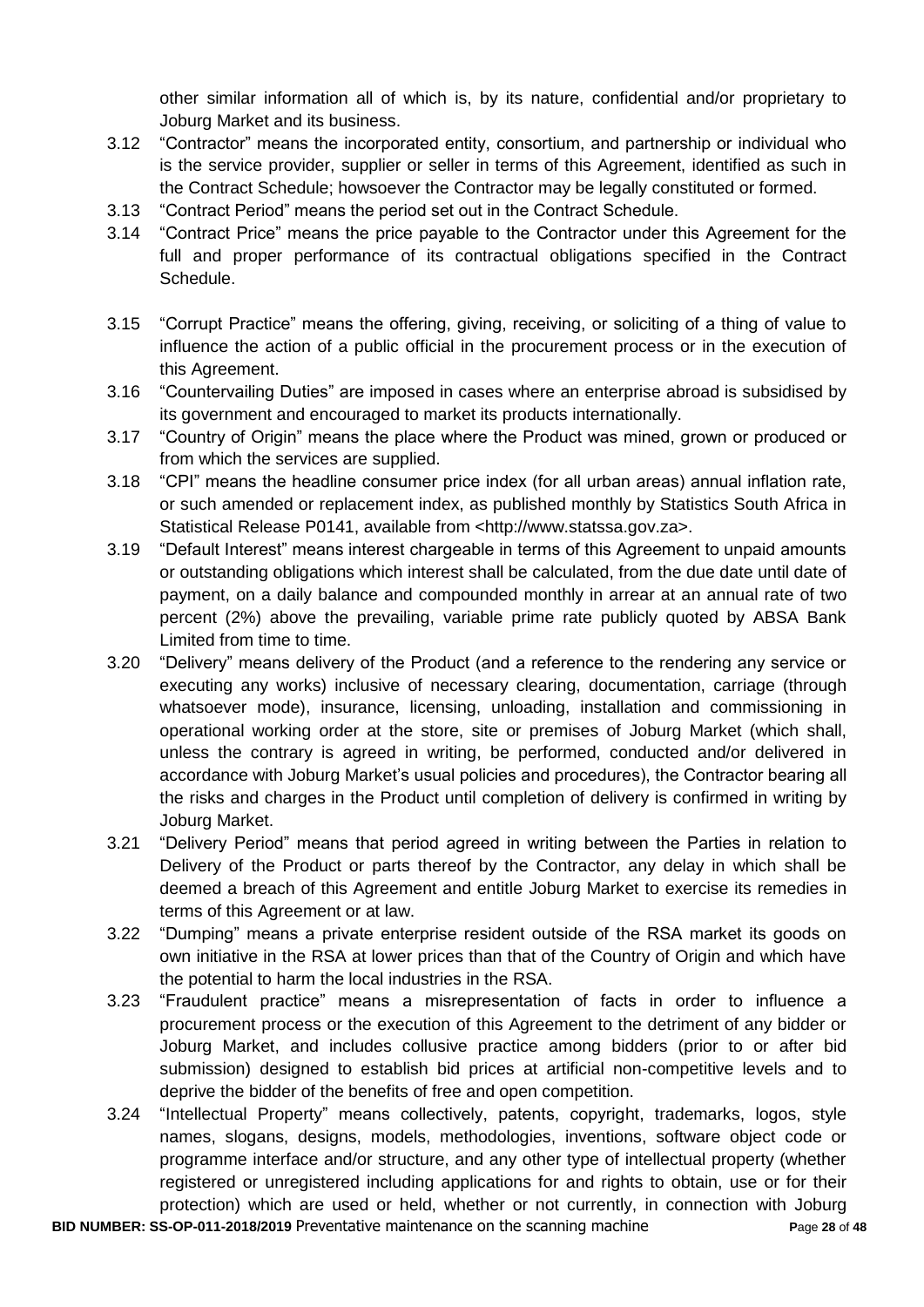Market's business and includes the Confidential Information and, "know-how" being ideas, designs, documents, diagrams, information, devices, technical data, scientific data, secret and other processes and methods used in connection with Joburg Market"s business, and, all available information regarding marketing and promotion of the goods and services of Joburg Market, and, all and any modifications or improvements to any of them.

- 3.25 "Joburg Market" means Joburg Market (SOC) Limited (trading as Joburg Market), a corporatized municipal entity incorporated in terms of the laws of the RSA under registration number 2000/023383/07 and with VAT registration number 4840195038, with its *domicilium citandi et executandi* situated at The Office of the CEO, 3<sup>rd</sup> Floor, Main Building, Joburg Market, 4 Fortune Road (off Heidelberg Road), City Deep, 2049, Johannesburg.
- 3.26 "Imported Content" means that portion of the bidding price represented by the cost of components, parts or materials which have been or are still to be imported (whether by the Contractor or its subcontractors) and which costs are inclusive of the costs abroad, plus freight and other direct importation costs such as landing costs, dock dues, import duty, sales duty or other similar tax or duty at the RSA place of entry as well as transportation and handling charges to the factory in the RSA where the Product covered by the bid will be manufactured.
- 3.27 "Local Content" means that portion of the bidding price, which is not included in the imported content provided that local manufacture does take place.
- 3.28 "Order" means an official written order or requisition issued for the supply of the Product.
- 3.29 "Parties" mean the Contractor and Joburg Market and "Party" shall mean that one of them be indicated by the context.
- 3.30 "Product" means, depending on the subject matter of this Agreement, either or both of:
	- 3.30.1 "Goods" e.g. plant, equipment, machinery, manufactured items and/or other materials or combined works that the Contractor is required to supply to Joburg Market including (where usually, logically or of right or common practice) ancillary services such as installation, commissioning, provision of technical assistance, after sales support, warranty services etc. and/or
	- 3.30.2 "Services" e.g. those functional, consulting and/or professional services or combined works the Contractor as service provider is required to render to Joburg Market including (where usually, logically or of right or common practice) ancillary goods such as spare parts, packing, documents, manuals, reports etc.).
- 3.31 "RSA" means the Republic of South Africa as defined in section 1 of the Constitution of the Republic of South Africa (108 of 1996).
- 3.32 "Signature Date" means the date of the on which this Agreement, or any other document in relation thereto, is signed by the Party signing it last in time on the last date in time.
- 3.33 "VAT" means Value-Added Tax defined and levied in terms of the Value-Added Tax Act (89 of 1991) and unless stated to the contrary, all amounts quoted in this Agreement are quoted exclusive of VAT.

### TERMS AND CONDITIONS OF SUPPLY AND/OR SERVICE

- 4. Relationship between the Parties
	- 4.1 The Contractor shall fulfil its obligations in terms of this Agreement as an independent contractor to Joburg Market and not as an employee, labour broker, agent, partner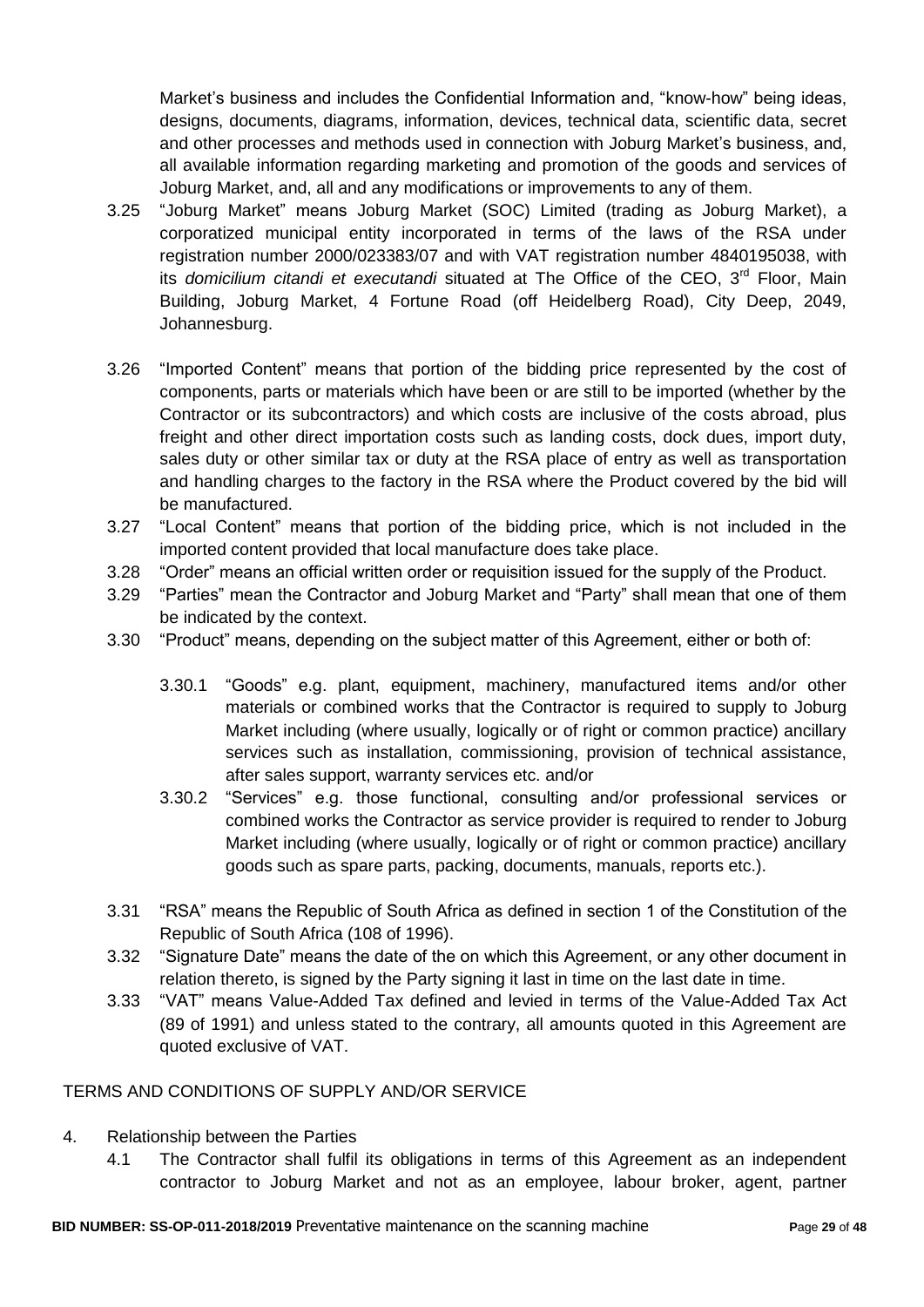(whether in consortium or joint venture) of Joburg Market; and, neither it nor any of its employees shall hold itself/themselves out as being the same.

- 4.2 In addition, save as set out herein, neither Party shall be entitled to bind the other Party to any representation, obligation or promise of any nature whatsoever, pledge the credit of the other or incur any liability on behalf of the other Party or purport to do so.
- 5. Good Faith and Commitment to Ethical Conduct
	- 5.1 The Parties commit to ethical business conduct and undertake to exercise and display the utmost good faith to one another in giving effect to the terms of this Agreement.
	- 5.2 Without limiting the generality of the foregoing the Parties undertake not to accept, offer, induce, permit or promote the acceptance or offering of any gratuity, enticement, incentive or gift that could reasonably be regarded as a bribe or an attempt to otherwise exert undue influence over the recipient.
	- 5.3 The Parties will use their best endeavours to prevent their officers, employees, agents and contractors from doing any of the foregoing; or, to otherwise act in a manner which a reasonable and informed person would regard as unethical or do anything which could reasonably be expected to damage or diminish the reputation or business image of the other.
- 6. Commencement, Duration and Renewal
	- 6.1 This Agreement shall commence on the Commencement Date and endure for the Contract Period, delimited in terms of time and/or the expenditure of a particular amount, as set out in the Contract Schedule.
	- 6.2 In the event that the Contractor"s obligations is to be performed in terms of a project plan or in phased or other manner, the same shall be set out in a separate annexure.
	- 6.3 Unless provision is made for renewal in the Contract Schedule, this Agreement shall terminate on the expiry of the Contract Period unless terminated earlier in terms of this Agreement or at law. Any renewal shall be conditional upon the subject matter of this Agreement being susceptible for renewal and, the proper performance by the Contractor of its obligations during the initial Contract Period.
	- 6.4 However, notwithstanding anything to the contrary contained in this Agreement or any terms contained in any document produced whether in relation to this Agreement of otherwise by Joburg Market or the Contractor, any renewal of this Agreement shall at all times:
		- 6.4.1 remain within the discretion and at the option of Joburg Market,
		- 6.4.2 be express and in writing, and
		- 6.4.3 executed no sooner than three (3) months before and no later than the termination date.

### 7. Product Scope / Scope of Work

The relevant part of Annexure A shall apply in relation to the description, quality and quantity of the Product (goods, services, works or any combination thereof) to be delivered to Joburg Market in terms of this Agreement.

7.1 The Product shall conform to the standards, specifications and/or scope of work set out in the bidding documents and, where applicable, be packed in a manner designed to prevent damage or deterioration during transit to its final destination / Joburg Market, which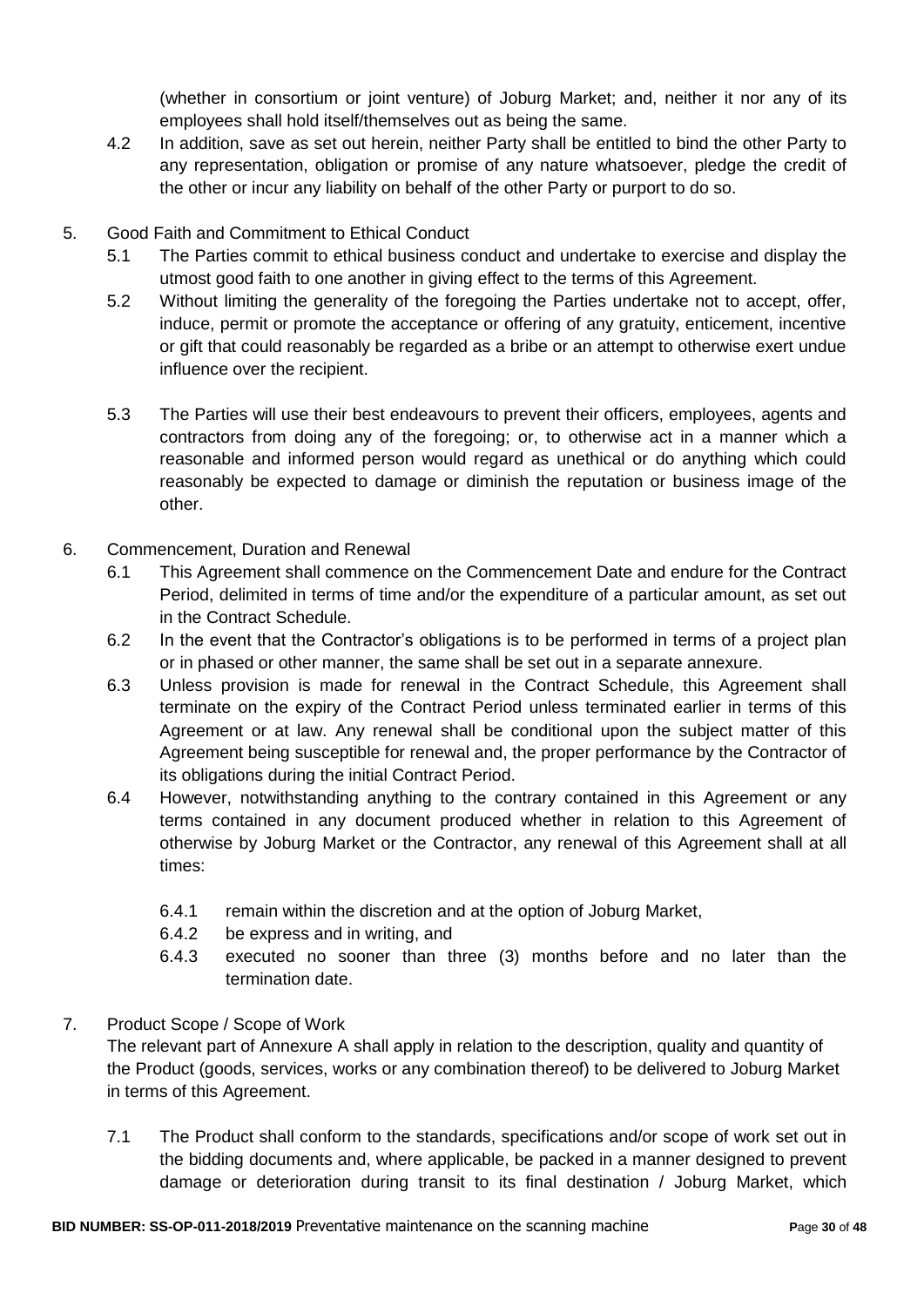packing, marking, case size, weights and documentation both inside and outside the packaging shall:

- 7.1.1 be sufficient to withstand, without limitation, rough handling during transit and exposure to extreme temperatures, salt and precipitation during transit, and open storage.
- 7.1.2 take into consideration, where appropriate, the location of the Product's final destination and the absence of heavy handling facilities at all points in transit.
- 7.1.3 comply strictly with such special requirements expressly provided for in the bidding documents and in any subsequent instructions ordered by Joburg Market.

Incidental Product / Services

- 7.2 The bid documents may require that the Contractor provide any or all of the following incidental Product (services, goods or works including materials, notifications, and information pertaining to spare parts manufactured or distributed by the Contractor or its principal):
	- 7.2.1 performance or supervision of on-site assembly and/or commissioning of the Product.
	- 7.2.2 furnishing of tools required for assembly and/or maintenance of the Product.
	- 7.2.3 furnishing of a detailed operations and maintenance manual for each appropriate unit of the Product.
	- 7.2.4 performance or supervision or maintenance and/or repair of the Product, for a period agreed by the Parties, provided that this shall not relieve the Contractor of any warranty obligations under this Agreement.
	- 7.2.5 training of Joburg Market's personnel, at the Contractor's plant and/or on-site, in assembly, start-up, operation, maintenance, and/or repair of the Product.
	- 7.2.6 such spare parts as Joburg Market may elect to purchase from the Contractor, provided that this election shall not relieve the Contractor of any warranty obligations under this Agreement and advance notification to the discontinuation of any particular model of Product, spare parts etc. in sufficient time to permit Joburg Market to procure needed requirements.
- 7.3 Prices charged by the Contractor for incidental Product and/or services, if not included in the Contract Price, shall be agreed upon in advance by the Parties and shall not exceed the prevailing rates charged to other Parties by the supplier for similar services.

# 8. Product Guarantee

- 8.1 The Contractor warrants that the Product shall be fit for the intended purpose of use and free of defect, arising from design, materials, or workmanship (except when the design and/or material is required by Joburg Market's specifications) or from any act or omission of the Contractor and that it is new, unused, of the most recent or current model, and incorporates all recent improvements in design and materials unless provided otherwise in the bid documents.
- 8.2 Unless a more favourable Product warranty is offered by the Contractor or warranty terms are expressly agreed between the Parties (refer annexures and Contract Schedule), this warranty shall remain valid for twelve (12) months after the Product have been delivered to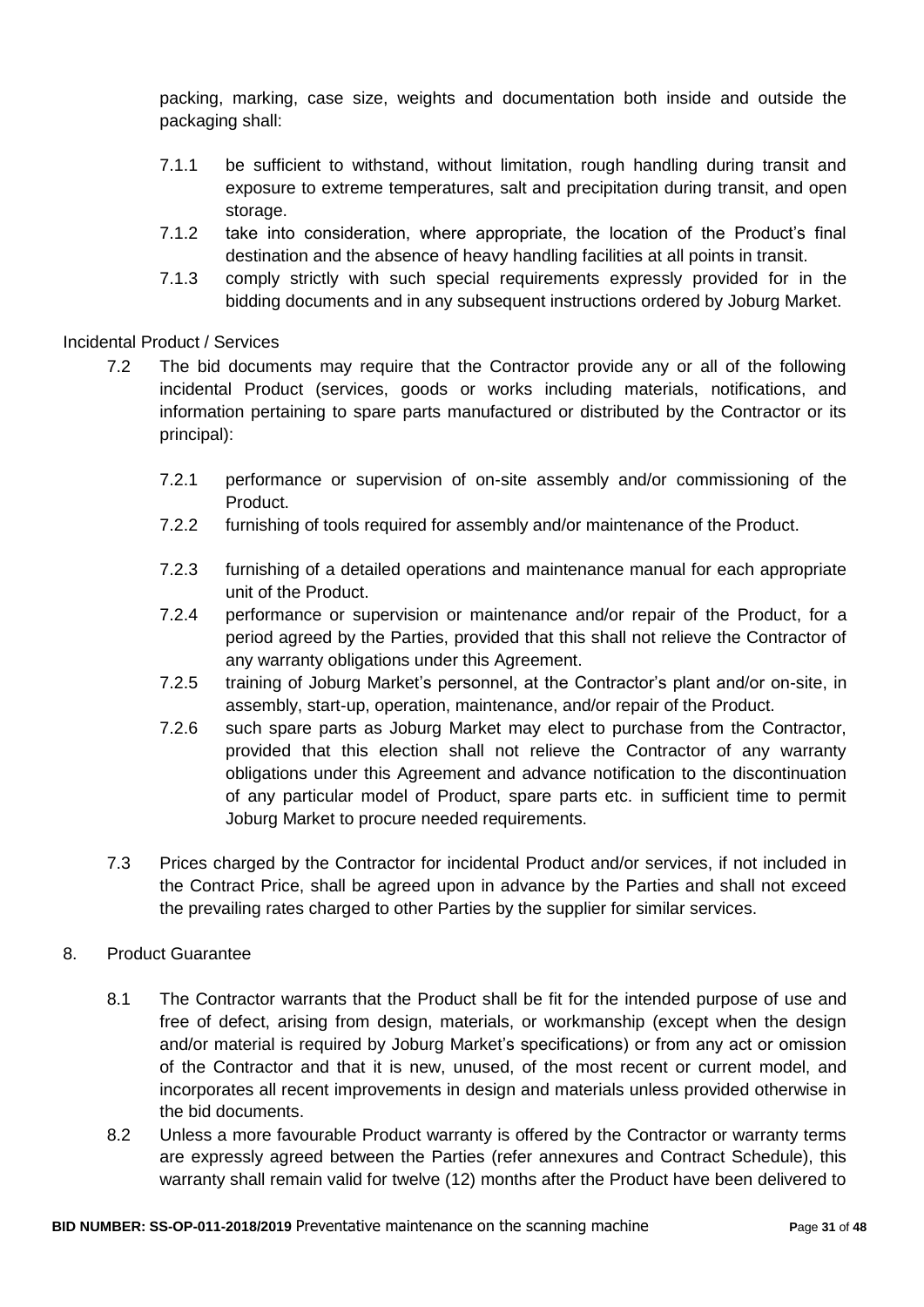Joburg Market or, for eighteen (18) months after the date of shipment from the port or place of loading in the source country, whichever period concludes earlier.

- 8.3 Joburg Market shall notify the Contractor in writing of any claims arising under this warranty. Upon receipt of such notice, the Contractor shall, within the reasonable period specified therein and with all reasonable speed, repair or replace the defective goods or parts thereof, without costs to Joburg Market. If the Contractor, having been notified, fails to remedy the defect(s) within the period specified in the notice, Joburg Market may proceed to take such remedial action as may be necessary at the Contractor"s risk and expense and without prejudice to any other rights, which Joburg Market may have against the Contractor.
- 9. Contractor Personnel

The Contractor shall employ and provide all qualified and experienced personnel required to perform the Services and shall take all measures necessary and shall provide all materials and equipment necessary to enable personnel to perform their duties in an efficient, workmanlike and professional manner.

Personnel Schedule

- 9.1 If required in terms of this Agreement, the Contractor shall provide key persons or named personnel listed (including titles, job descriptions, qualifications and estimated periods of engagement) in a Personnel Schedule who will perform specific duties for periods of time indicated therein in the delivery of the Product; and shall forward same to Joburg Market for approval within ten (10) days of the Signature Date or the Commencement Date (whichever is the earlier).
- 9.2 If at any time, a key person cannot be made available, the Contractor may engage a replacement who is equally or better qualified to perform the stated duty. Where the fees for the Product are time-based, the fee payable for a person provided as a replacement to a named key person shall not exceed that which would have been payable to the person replaced and the Contractor shall bear all additional costs arising out of or incidental to replacement of personnel.
- 9.3 Where the Contractor proposes to utilise a person not listed in the Personnel Schedule, it shall submit the name, relevant qualifications and experience of the proposed replacement person to Joburg Market for approval. Should Joburg Market not object in writing within ten (10) days of receipt of such notification, the replacement shall be deemed to have been approved by Joburg Market.
- 10. Payment and Pricing

The Contract Price shall be fixed and not vary from the Contractor"s tendered prices with the exception of variations allowed in the tender document.

- 10.1 The method and conditions of payment (in South African Rand) to be made to the Contractor under this Agreement shall be specified in relevant part of Annexure A. Unless specified to the contrary in Annexure A, payment shall be made thirty (30) days from the end of the month in which the relevant invoice is received.
- 10.2 Notwithstanding the foregoing, payment shall at all times remain subject to such deductions / penalties as may be allowed in terms of this Agreement and the Contractor upon fulfilment of its obligations furnishing Joburg Market with an valid tax invoice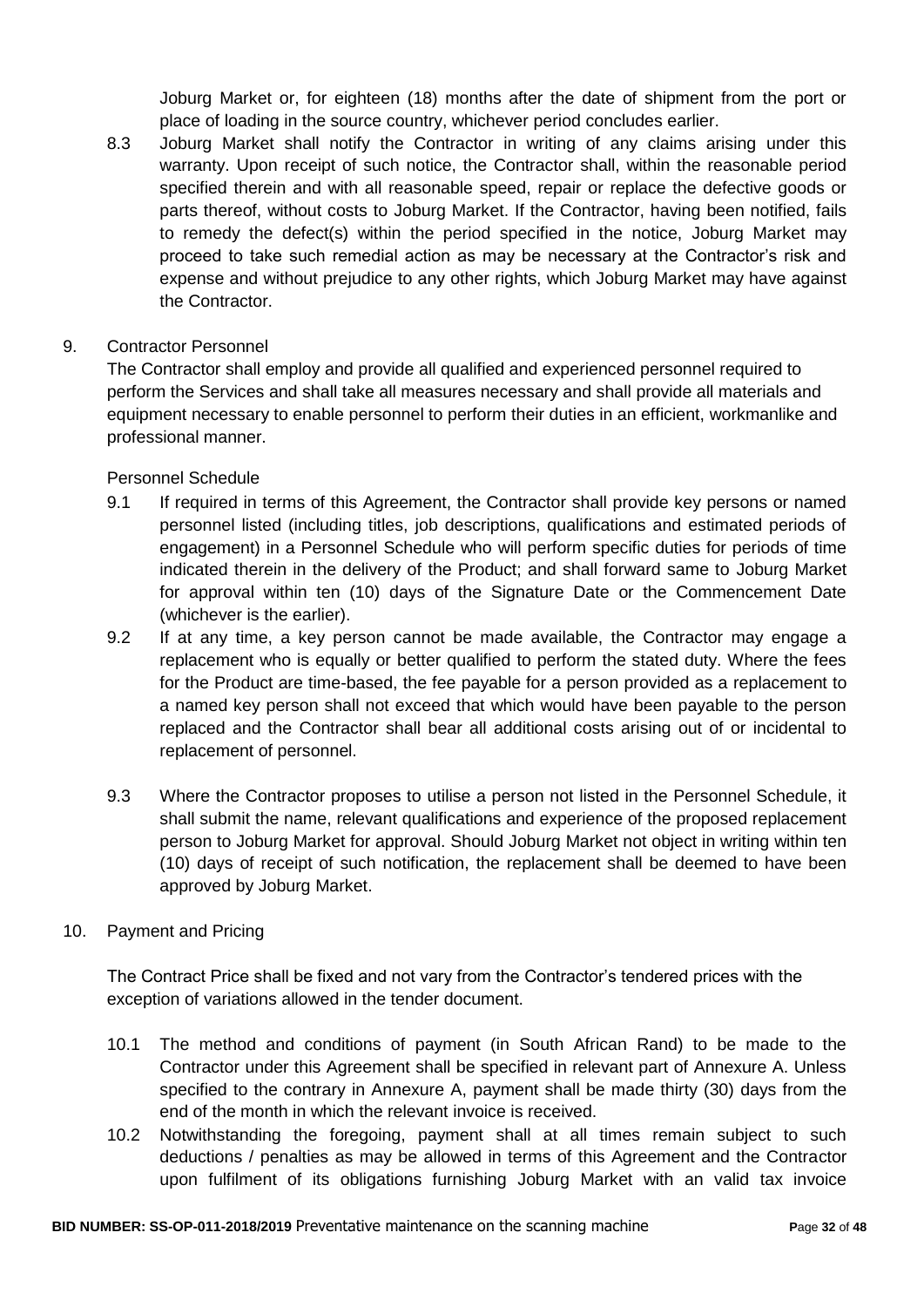accompanied by a copy of the delivery note, completion certificate or such other document as may be prescribed or customary given the subject matter of the Product delivered.

#### Increases

10.3 The Contractor shall not be entitled to increase its rates or prices to Joburg Market; however, in the event of an annual of multi-year agreement, the Contractor shall be entitled, on the anniversary of the Commencement Date, to increase its rate and/or prices to Joburg Market by an amount not exceeding CPI.

Taxes and Duties

10.4 The Contractor shall be entirely liable for all taxes, stamp duties, license fees, and other such levies imposed in relation to the Product / this Agreement, whether levied in the RSA or abroad, until the Product is delivered to Joburg Market.

### Withholding and Set-Off

10.5 The Contractor shall not be entitled because of any (improvement) lien, set-off, counterclaim, abatement or other similar deduction to withhold delivery or hand-over of any of the Product under any circumstances including when same is disputed.

### 11. Performance Security

If specified in the bid documents, Joburg Market may within thirty (30) days of the Signature Date, require the Contractor to furnish Joburg Market with performance security in the amount specified in the bid documents (refer Contract Schedule), the furnishing of which shall be a resolutive condition to the continued operation of this Agreement.

- 11.1 The performance security shall be denominated in South African Rand and shall be a bank guarantee or an irrevocable letter of credit issued by a reputable bank located in the RSA.
- 11.2 The bank guarantee shall be payable to Joburg Market on demand, in whole or in part, as either contractual penalties or, as compensation for any loss resulting from the Contractor"s failure to comply with its obligations under this Agreement.
- 11.3 The performance security will be discharged by Joburg Market and returned to the Contractor not later than thirty (30) days following the date of completion of the Contractor"s obligations under this Agreement, including any warranty obligations, unless otherwise specified.

### 12. Performance Review and Contractual Penalties

The Contractor's performance of its obligations in terms of this Agreement may be monitored and evaluated by Joburg Market in terms of its performance measurement criteria and contract management systems from time to time against the requirements of this Agreement. In the event that the Contractor"s performance is at any time, in Joburg Market"s reasonable opinion:

- 12.1 not carried out in accordance with this Agreement and/or any instruction to rectify any performance shortcoming, whether or not the obligation arose as a result of a breach of this Agreement or a performance evaluation, or
- 12.2 of a quality not in conformance with the specifications that places the objectives of this Agreement or Joburg Market"s public service delivery mandate at undue risk, or
- 12.3 represents a performance shortcoming or delay or a series or trend of such shortcomings or delays which is likely to continue or recur,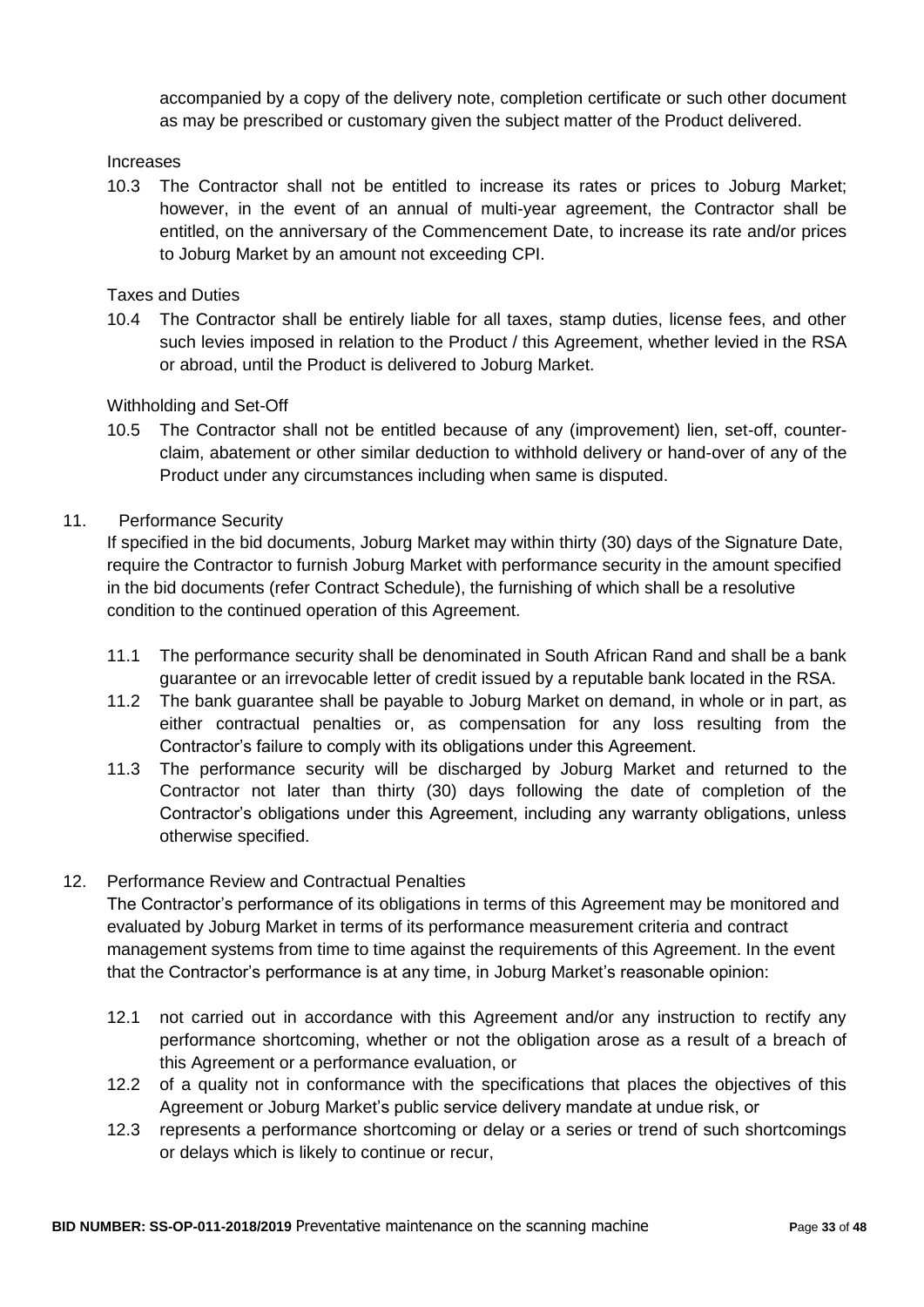Joburg Market shall at its discretion and with reservation of Joburg Market's rights in terms of this Agreement and its remedies at law to:

12.4 suspend the Contractor and at the Contractor"s cost take or cause corrective action and/or take over the rendering of the services / supply of the goods in whole or in part (itself or through another party) to the extent and for the time deemed necessary to remedy or rectify the performance shortcomings or delays, or

without prejudice to claim damages in lieu of the following and/or Joburg Market's right to terminate this Agreement, to deduct from any payments due and payable to the Contractor:

- 12.5 a contractual penalty, calculated on the delivered price or Contract Price of the delayed goods or underperformed services, per instance, in an amount equal to the Default Interest pro-rated per day of delay or as a percentage of underperformance, and/or
- 12.6 calculated as the reasonable cost of repair or replacement, any damage to Joburg Market"s property, plant, equipment and/or infrastructure attributable to the wilful or negligent actions and/or omissions of the Contractor.
- 13. Inspections, Tests and Analyses
	- 13.1 All pre-bidding testing will be for the account of the bidder / Contractor. If it is a bid condition that Product to be produced or rendered should at any stage during production or execution or on completion be subject to inspection, the premises of the bidder or Contractor shall be open, at all reasonable hours, for inspection by a representative or nominee of Joburg Market.
	- 13.2 If there are no inspection requirements indicated in the bidding documents but during the Contract Period Joburg Market in its discretion decide that inspections shall be carried out, the Contractor shall make the necessary arrangements, including payment arrangements with the testing and/or certification authority concerned. If the results of the foregoing inspections, tests and/or analyses reflects that the Product is:
		- 13.2.1 in good order and/or complies with the bid requirements, the cost of the inspections, tests and analyses shall be defrayed by Joburg Market, or
		- 13.2.2 defective and/or does not comply with the bid requirements, tests and analyses shall be defrayed by the Contractor.
	- 13.3 Joburg Market shall, irrespective of whether defective and/or non-compliant Product was previously accepted by it, be entitled to reject the same based on the inspections, tests and/or analyses result.
	- 13.4 Any Product may on or after (subject to the Product guarantee) Delivery be inspected, tested or analysed and may be rejected if found not to comply with the requirements of this Agreement. Such rejected Product shall be held at the cost and risk of the Contractor who shall, when called upon, remove them immediately at its own cost and forthwith substitute them with Product which do comply with the requirements of this Agreement. Failing such removal, the rejected Product shall be returned at the Contractor's cost and risk. Should the Contractor fail to provide the substitute supplies forthwith, Joburg Market may, without giving the Contractor further opportunity to substitute the rejected Product, purchase such Product as may be necessary at the expense of the Contractor.
	- 13.5 Joburg Market"s right (whether personally or through a third party) to test, inspect, analyse or certify the Product and the remedies set out above, shall be without prejudice to Joburg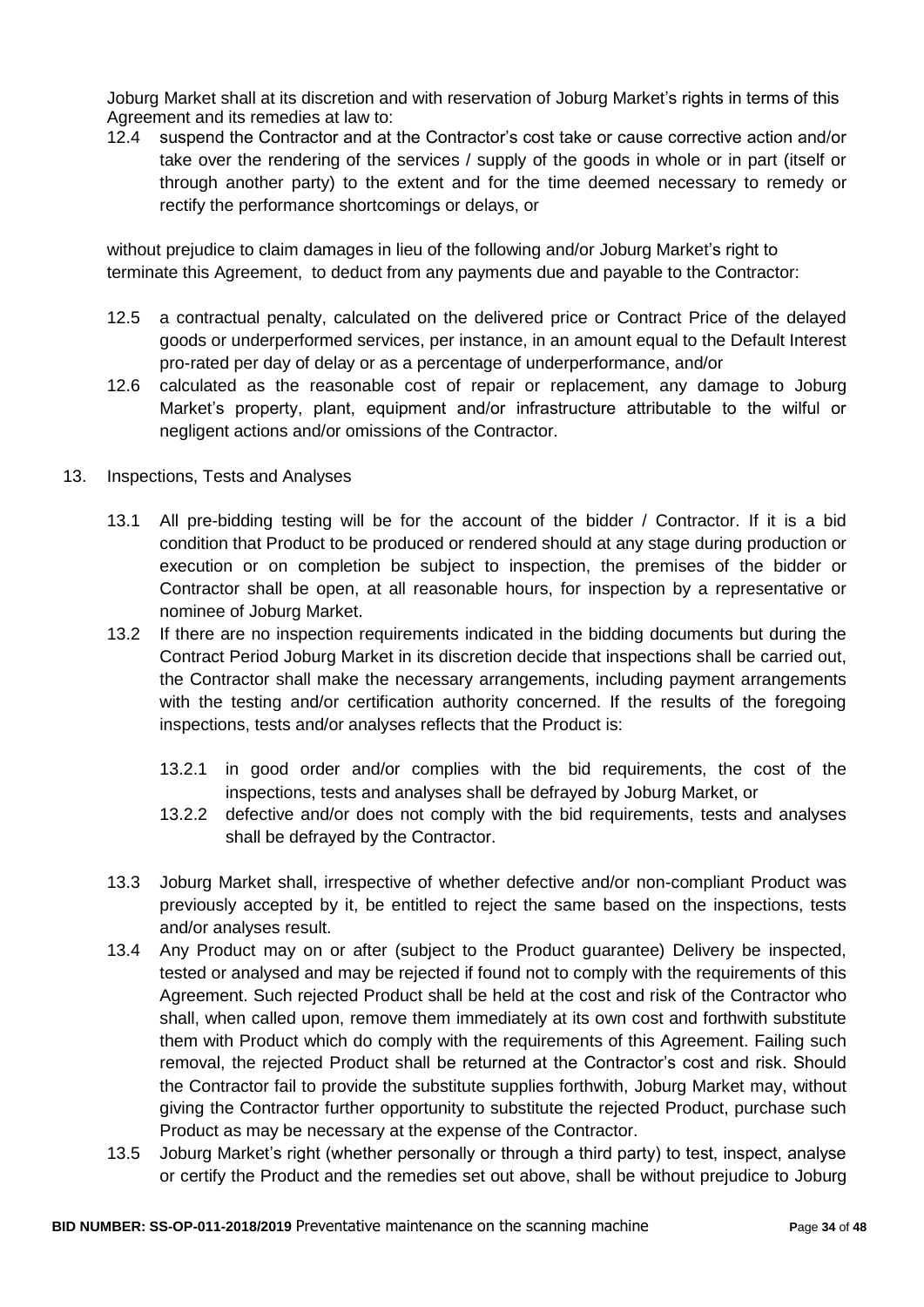Market"s right to terminate this Agreement for breach, impose contractual penalties or to claim damages in lieu of the penalty.

### 14. Limited Exclusivity

The appointment of the Contractor by Joburg Market is on an exclusive basis and Joburg Market shall for the duration of this Agreement obtain all of the Product listed in the scope of work from the Contractor, subject thereto that:

- 14.1 the Contractor is not in default of its obligations in terms of this Agreement, failing which the exclusivity afforded to the Contractor shall end and Joburg Market shall be free to conclude contractual arrangements with third parties.
- 14.2 no provision in this Agreement shall prohibit the procurement of similar Product from a national department, provincial department, or a local authority; or, outside of this Agreement in small quantities or to have minor essential Product executed if an emergency arises which in Joburg Market sole discretion cannot timeously be delivered / rendered by the Contractor.
- 15. Intellectual and Property Rights
	- 15.1 In respect of the Product any of the same that are either transferred or rendered to Joburg Market under this Agreement, including without limitation the items listed in the scope of work (if any) or any part of them, the Contractor warrants, to the best of its knowledge, that it has full clear and unencumbered title to all such items, and that at the date of delivery of such items to Joburg Market it will have full and unrestricted rights to sell and transfer the Product. For the avoidance of doubt, it is recorded that any Intellectual Property Rights created prior to the Commencement Date or the Signature Date (whichever is the earlier), shall vest exclusively with the Party who created same and this Agreement does not transfer to the receiving Party title to any Intellectual Property Rights so vested.
	- 15.2 The Contractor hereby indemnifies Joburg Market against losses arising directly out of any claim brought by a third party that operation, possession or use of the Product in accordance with the terms of this Agreement infringes an RSA patent or copyright or is subject to claims of misappropriation of trade secrets protected by RSA law. Where any Product become the subject of any such claims, the Contractor may, in consultation with Joburg Market, choose to either at the Contractor "s cost to:
		- 15.2.1 obtain the right of use of the Product if commercially practicable, or
		- 15.2.2 replace or modify the Product to avoid the claim of infringement, or
		- 15.2.3 require that Joburg Market cease use of the item of Product and return it to the Contractor / supplier, in which case the Contractor shall refund Joburg Market the consideration paid by Joburg Market for that item of Product and any additional costs incurred by Joburg Market in relation to such return including the costs of obtaining reasonably similar replacement Product.
	- 15.3 This indemnity shall not apply if such claim is made by a parent, subsidiary or affiliate of Joburg Market or Joburg Market"s holding company, or results from any modification, alteration, repair or addition made by Joburg Market to the Product to the extent that if it were removed, the infringement or violation would cease, or arises out of the use by Joburg Market of the Product in combination with any other product, service or materials.
- 16. Confidentiality, Non-Disclosure and Use of Contract Documents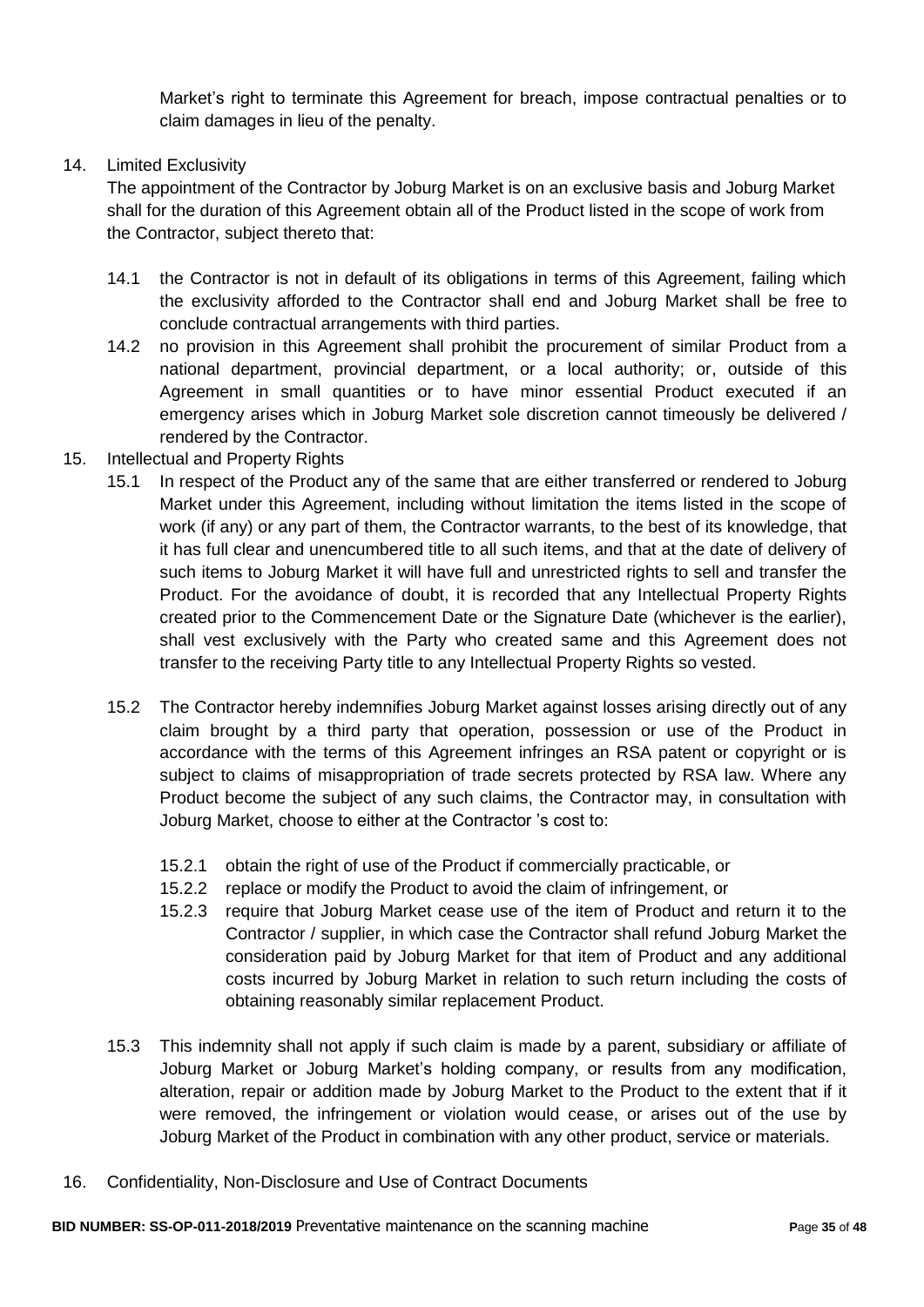- 16.1 All of Joburg Market"s Confidential Information, Intellectual Property and know-how received by or exchanged with the Contractor, shall be kept confidential and not disclosed by the Contractor to any person other than a person employed by the Contractor in the performance of this Agreement. Disclosure to employed persons shall be made in confidence and shall extend only as far as may be necessary for purposes of such performance and the Contractor shall take all reasonable steps to minimise the risk of disclosure.
- 16.2 Notwithstanding the foregoing, the Contractor may disclose Confidential Information to its own professional advisers and, if required to do so by law or any applicable regulatory requirement or requested to do so by any regulatory body to whose jurisdiction the Contractor is subject or with whose instruction it is customary to comply.
- 16.3 All documents produced in the course of this Agreement or in relation thereto, shall remain or become, as the case may be, the property of Joburg Market and Joburg Market shall be entitled to require the return (all copies) to Joburg Market on completion of the Contractor's performance
- 16.4 The Contractor"s confidentiality and non-disclosure obligations shall endure indefinitely beyond the termination of this Agreement until such Confidential Information enters the public domain.

# 17. Restraint

- 17.1 The Contractor undertakes in favour of Joburg Market that it shall not during the currency of this Agreement nor for a period of one year after its termination (for whatsoever reason) in any manner entice away, offer employment to or employ whether directly or indirectly, alone or jointly any of Joburg Market"s employees in any capacity including that of advisor, agent, consultant, director, employee, financier, manager, member of a close corporation, member of a voluntary association, partner, proprietor, or trustee unless the express, prior written consent of Joburg Market is obtained thereto.
- 18. Cession and Assignment
	- 18.1 The Contractor shall not without Joburg Market"s prior written consent being obtained, which consent shall not unreasonably be withheld, be entitled to cede, assign, transfer, make over or otherwise part with or encumber its rights and/or obligations under this Agreement. When requesting such consent, or at any time thereafter, the Contractor shall notify Joburg Market in writing of all subcontracts awarded under this Agreement. Such notification shall not relieve the Contractor from its liability or obligation under this Agreement.
- 19. National Industrial Participation (NIP) Programme
	- 19.1 The NIP Programme administered by the Department of Trade and Industry shall be applicable to all contracts that are subject to the NIP obligation.
- 20. Indemnity and Insurance
	- 20.1 The Contractor hereby indemnifies Joburg Market and agrees to keep it indemnified and hold it harmless against any loss or claim, including claims for damage to equipment or property or, personal injury resultant disability or, loss of profit, income or opportunity, howsoever caused and whether general or special, direct or consequential (collectively "any loss"), either on or about the premises of Joburg Market, including by or in relation to third parties arising out of this Agreement or the Product delivered, rendered or manufactured pursuant thereto.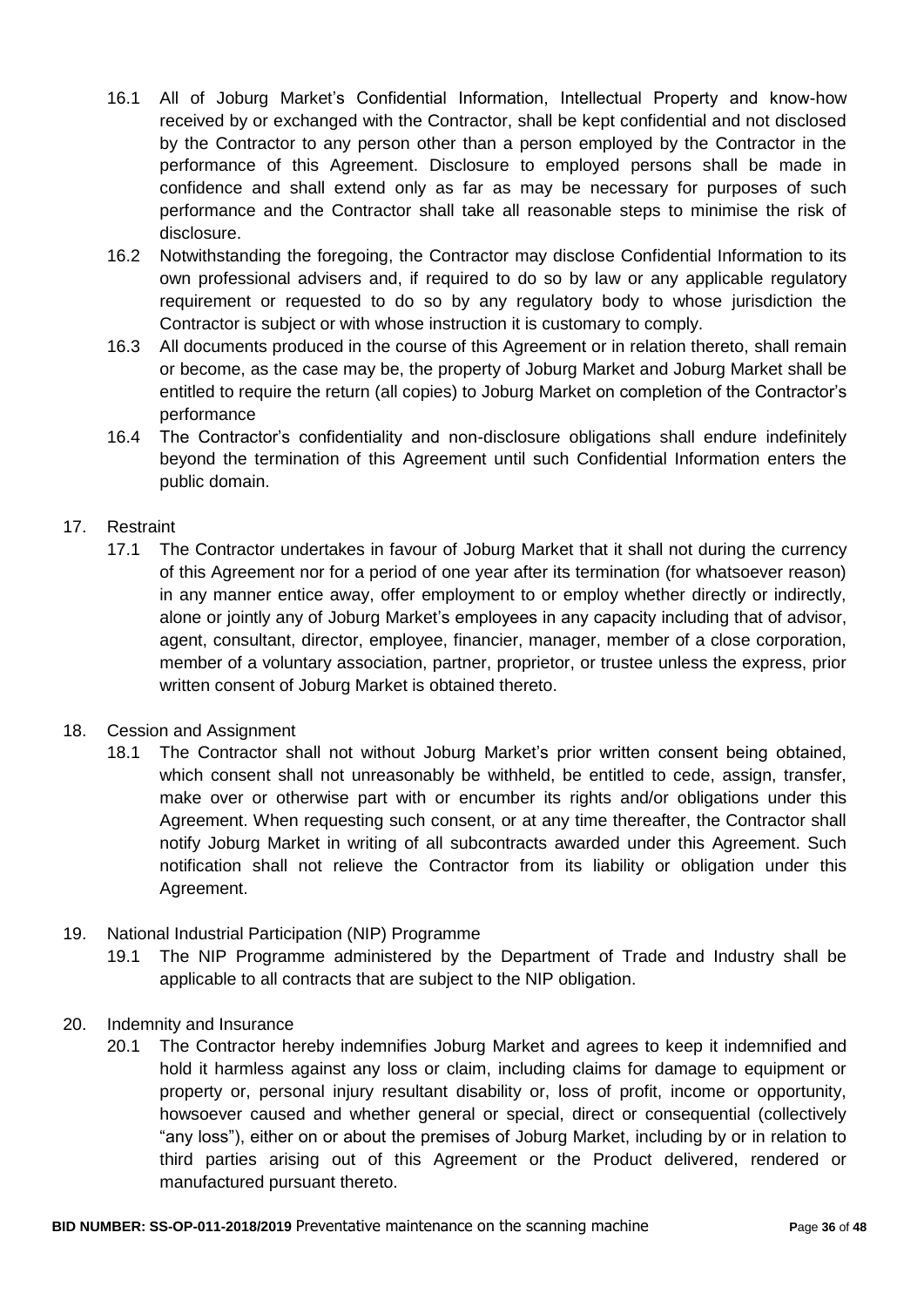20.2 The Contractor shall maintain a paid up policy of public liability insurance suited to the risks inherent to its business and the possible exposures it may encounter in the execution of this Agreement. The Contractor shall be obliged to notify Joburg Market of any claims made against the said policy.

### 21. Impossibility of Performance

- 21.1 No Party shall be responsible to the other for its failure to perform or any delay in performing any obligation under this Agreement in the event and to the extent that such failure or delay is caused by impossibility of performance ("Force Majeure"). For the purposes of this Agreement, Force Majeure shall mean any circumstance which is beyond the reasonable control of the Party giving notice of Force Majeure ("the affected Party"), which may include but will not be limited to war (whether declared or not), revolution, invasion, insurrection, riot, civil commotion, mob violence, sabotage, blockage, embargo, boycott, the exercise of military or usurped power, fire, explosion, theft, storm, flood, drought, wind, lightening or other adverse weather condition, epidemic, quarantine, accident, acts or restraints of government imposition, or restriction of or embargoes in imports or exports.
- 21.2 Notwithstanding the foregoing, the following shall in no circumstances be treated as an event of Force Majeure:
	- 21.2.1 a labour dispute, strike or lockout that could have been averted had the Contractor reasonably acceded to the demands made of it.
	- 21.2.2 economic distress and/or inability to meet a payment because of a lack of funds or exchange rate fluctuation.
	- 21.2.3 breakdown or damage to Contractor equipment and/or other machinery.
- 21.3 The affected Party shall give notice to the Party not so affected ("the other Party") immediately upon the occurrence of an event of Force Majeure. If the event that the Force Majeure is of such a nature that it will:
	- 21.3.1 result in impossibility of performance of an obligation going to the root of the agreement, the other Party shall be entitled on receipt of notice of the Force Majeure event to terminate this Agreement upon notice to the Affected Party but shall not be entitled to recover any damages, which it may suffer as a result of premature termination.
	- 21.3.2 not result in impossibility of performance of the obligation in question but will delay its performance, the affected Party shall be entitled to such extension of time in which to perform that obligation as may be reasonable in the circumstances, taking into account the interests of both Parties, provided that if any Force Majeure event persists for a period in excess of three Months the other Party shall be entitled to terminate this Agreement forthwith but shall not be entitled to recover any damages which it may suffer as a result of such premature termination.
- 22. Breach and Early Termination
	- 22.1 Should a Party breach any of its obligations in terms of this Agreement and fail to remedy such breach within ten (10) days from receipt of a written notification calling upon such Party to do so, the aggrieved Party shall, without prejudice to any other right or remedies which it may have, be entitled to cancel this Agreement without further notice being required.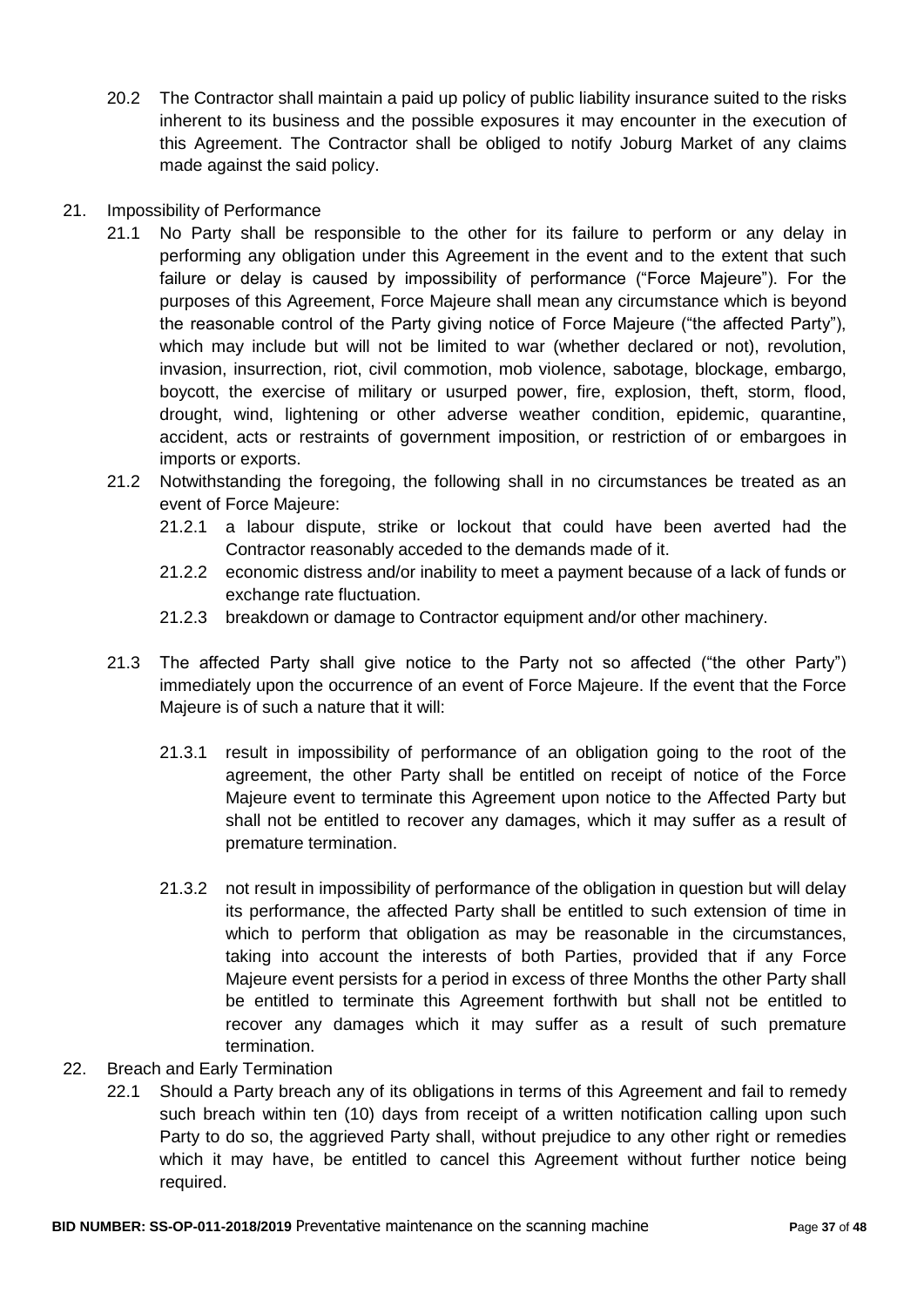- 22.2 Notwithstanding the foregoing and in addition to any other recourse Joburg Market may have, Joburg Market shall be entitled (without prior notice to remedy any particular breach having been given or being required) to cancel this Agreement forthwith on written notice should any of the following events occur:
	- 22.2.1 The Contractor and/or its officials, employees and/or representatives commit any crime of which dishonesty is an element against Joburg Market or maliciously destroys the property of Joburg Market or take any violent, abusive, coercive or threatening action against any person whilst on the Property or in relation to customers, Contractors or suppliers of Joburg Market or collude in such conduct.
	- 22.2.2 The Contractor repudiates this Agreement by acting, or omitting to act, in a manner that reasonably demonstrates to Joburg Market the Contractor"s intention not to be bound by this Agreement.
	- 22.2.3 Any composition, compromise or arrangement with the creditors of the Contractor and/or procedure taken in relation to the suspension of payments, moratorium of any indebtedness, winding-up, dissolution, administration or re-organisation by way of arrangement or otherwise of the Contractor including the appointment of a liquidator, administrator, judicial manager other than where such action is dismissed, withdrawn or discharged within ten (10) days of being brought or, if demonstrated to the satisfaction of Joburg Market, within that ten-day period, that such action is frivolous or vexatious and is being contested by the Contractor.
	- 22.2.4 The Contractor suspends or ceases to carry on, or threatens to suspend or cease to carry on, all or a material part of its business activities or, whether or not it has acted as aforesaid, abandons any works at Joburg Market"s premises or the particular site of work.

# 23. Dispute Resolution

Save in respect of those provisions of this Agreement which provide for their own remedies or disputes which would be incompatible with arbitration, any dispute which arises and cannot be resolved by the operational personnel of the Parties shall be resolved through a process of alternative dispute resolution in accordance with the procedure set out below:

# **Mediation**

23.1 In the event that the operational personnel of the Parties, acting within the scope of their (delegated) authority, are unable to resolve a dispute, that dispute shall be referred to a joint committee comprising of the Chief Executive Officer of each of the Parties (or their suitably authorised alternate or nominee) who will use their reasonable commercial endeavours to resolve the dispute within twenty (20) days of the dispute having been referred to them; however, should the joint committee be unable to resolve a dispute within that time period, any Party shall have the right to demand that the dispute be referred for determination by an arbitrator agreed on by the Parties.

# **Prescription**

23.2 The Parties agree that upon the failure to reach a mediated resolution that a written demand given by either Party to submit such a dispute in terms of this clause to arbitration is to be deemed a legal process for interrupting extinctive prescription in terms of the Prescription Act (68 of 1969).

# Arbitrator

- 23.3 The arbitrator shall be, if the matter in dispute is principally:
	- 23.3.1 an accounting matter independent auditors agreed between the Parties or, failing such agreement within five (5) business days after the arbitration has been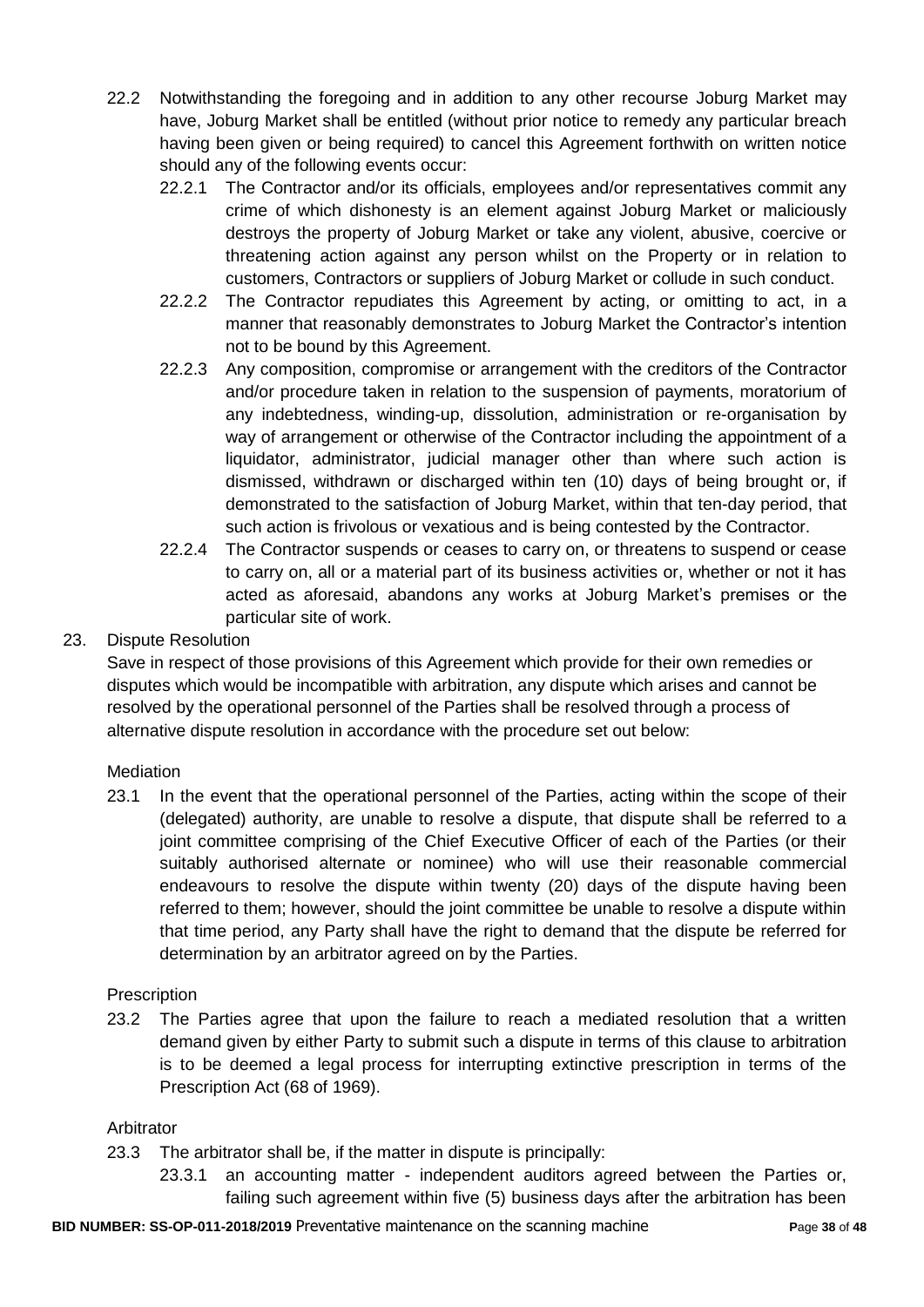demanded, at the request of either of the Parties shall be nominated by the president for the time being of the South African Institute of Chartered Accountants (or its successor body), whereupon the Parties shall forthwith appoint such person as the arbitrator.

- 23.3.2 any other matter an impartial attorney or advocate of not less than ten (10) years' standing agreed between the Parties or, failing such agreement within five (5) business days after the arbitration has been demanded, at the request of either of the Parties shall be nominated by the president for the time being of the Law Society of the Northern Provinces (or its successor body), whereupon the Parties shall forthwith appoint such person as the arbitrator,
- 23.4 Should the Parties to the dispute fail to agree whether the dispute is principally an accounting or any other matter within five (5) business days after the arbitration was demanded, the matter shall be deemed to be any other matter and the provisions in relation to "any other matter" shall apply.
- 23.5 Should any person appointed to do so fail or refuse to nominate an arbitrator, either Party may approach any court having jurisdiction to make such appointment and, to the extent necessary, such court is expressly empowered to do so.
- 23.6 The arbitrator shall:
	- 23.6.1 have power to open up, and review any certificate, opinion, decision, requisition or notice relating to all matters in dispute submitted to him and to determine all such matters in the same manner as if no such certificate, opinion, decision or notice had been issued.
	- 23.6.2 be obliged to give his award in writing fully supported by reasons and shall have the power to give default judgment if any Party fails to make submissions on due date and/or fails to appear at the arbitration.

**Arbitration** 

- 23.7 The arbitration shall be conducted in accordance with, save as set out herein, the Commercial Rules of the Arbitration Foundation of Southern Africa:
	- 23.7.1 held with only the Parties and their representatives present thereat at Johannesburg unless mutual agreement on an alternative place is reached between the Parties; and
	- 23.7.2 where possible, be concluded in twenty (20) days after it has been demanded and the Parties shall use their reasonable commercial endeavours to procure the expeditious completion of the arbitration.
- 23.8 The evidence, representations, transcript and information generally made available during the course of the arbitration and/or arbitrator"s award constitute Confidential Information and shall be treated as such.
- 23.9 The costs of the arbitrator and the incidental costs of the arbitration shall be borne equally by the Parties to the dispute subject thereto that the arbitrator shall be competent to make any interim and/or final order as to the costs, or parts thereof, as he deems appropriate.
- 23.10 The award of the arbitrator shall be final and binding on the Parties and any Party shall be entitled to apply to a competent court to have the award made an order of court.
- 23.11 Nothing under this heading shall prevent any Party from seeking urgent relief in the High Court of South Africa.
- 24. Notices and Domicilia
	- 24.1 Any notice or communication required or permitted to be given in terms of this Agreement shall be valid and effective only if in writing. The addresses of the Parties set out in the Contract Schedule shall be the Parties" chosen as its *domicilium citandi et executandi.*

**BID NUMBER: SS-OP-011-2018/2019** Preventative maintenance on the scanning machine **P**age **39** of **48**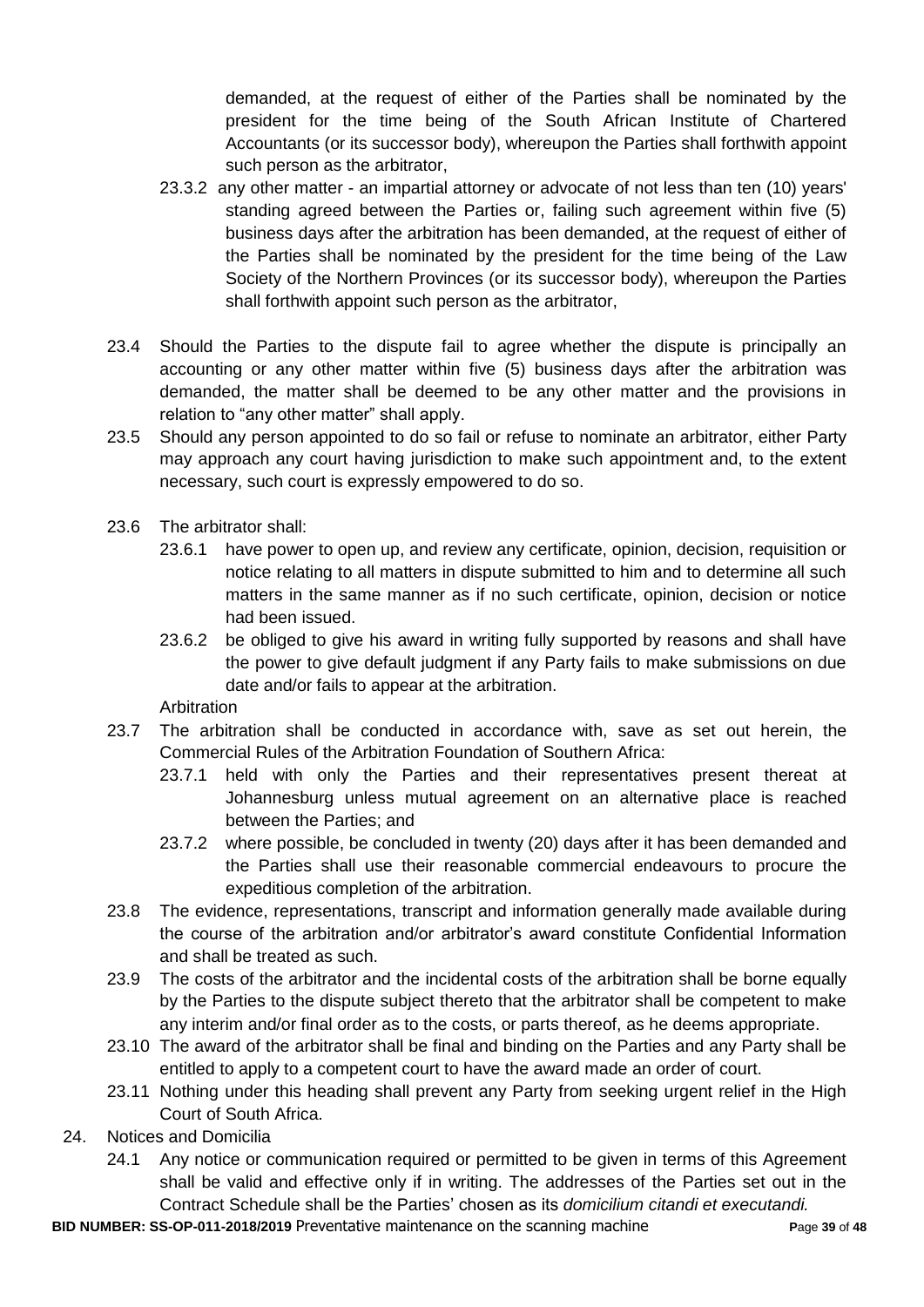- 24.2 A Party may by notice to the other Party change the physical address chosen as its *domicilium citandi et executandi* to another physical address provided that the change shall become effective on the tenth day from the deemed receipt of the notice by the other Party.
- 24.3 Any notice to a Party, and it shall be competent to give notice by fax and email, unless the contrary is proved, deemed to have been received if delivered by:
	- 24.3.1 registered post to the Party"s postal address, on the tenth (10th) Day after posting;
	- 24.3.2 hand to a responsible person during ordinary business hours at the Party"s physical address, on the date of delivery; or
	- 24.3.3 fax to its usual fax number, on the date of dispatch.
	- 24.3.4 email to its usual email address, on the date of dispatch.
- 24.4 Notwithstanding anything to the contrary herein contained a written notice or communication actually received by a Party shall be an adequate written notice or communication to it notwithstanding that it was not sent to or delivered at its chosen *domicilium citandi et executandi* or its usual fax number or email address.

# 25. Counterparts

- 25.1 This Agreement may be executed in one or more counterparts, each of which shall be deemed an original, and all of which together shall constitute the same agreement as at the Signature Date of the Party last signing one of the counterparts.
- 26. Legal Advice and Costs
	- 26.1 The Parties acknowledge that the provisions of this Agreement are fair and reasonable in the circumstances and in accordance with the Party"s intentions and they had been free to secure legal and professional advice as to the nature and effect of the provisions of this Agreement and that it had either taken such advice or dispensed with the necessity of doing so and, each Party will bear its own costs incidental to the negotiation and preparation of this Agreement
	- 26.2 In the event of a dispute arising between the Parties, the guilty Party shall be liable to the innocent Party for any costs, including attorney and client costs, the cost of expert witnesses, advocates costs as on brief and any other professional costs incurred by a Party arising out of the breach by a guilty Party of any of the provisions of this Agreement.

# 27. General

- 27.1 This Agreement constitutes the whole agreement between the Parties and supersedes any other discussions, agreements and/or understandings regarding the subject matter hereof. To the extent permissible by law no Party shall be bound by any express or implied term, representation, warranty, promise or the like not recorded herein, whether it induced the contract and/or whether it was negligent or not.
- 27.2 No amendment or consensual cancellation of this Agreement or any provision or term hereof or of any agreement or other document executed pursuant to or in terms of this Agreement and no settlement of any disputes arising under this Agreement and no extension of time, waiver or relaxation or suspension of or agreement not to enforce or to suspend or postpone the enforcement of any of the provisions or terms of this Agreement or of any agreement or other document issued pursuant to or in terms of this Agreement shall be binding unless recorded in a written document signed by the Parties.
- 27.3 No extension of time or waiver or relaxation of any of the provisions or terms of this Agreement or any agreement or other document issued or executed pursuant to or in terms of this Agreement, shall operate as an estoppel against any Party in respect of its rights under this Agreement, nor shall it operate so as to preclude such Party thereafter from exercising its rights strictly in accordance with this Agreement.
- **BID NUMBER: SS-OP-011-2018/2019** Preventative maintenance on the scanning machine **P**age **40** of **48** 27.4 The Parties are in express agreement that it is not the intention of any Party to violate any public policy, statutory or common law, and that if any sentence, paragraph, clause or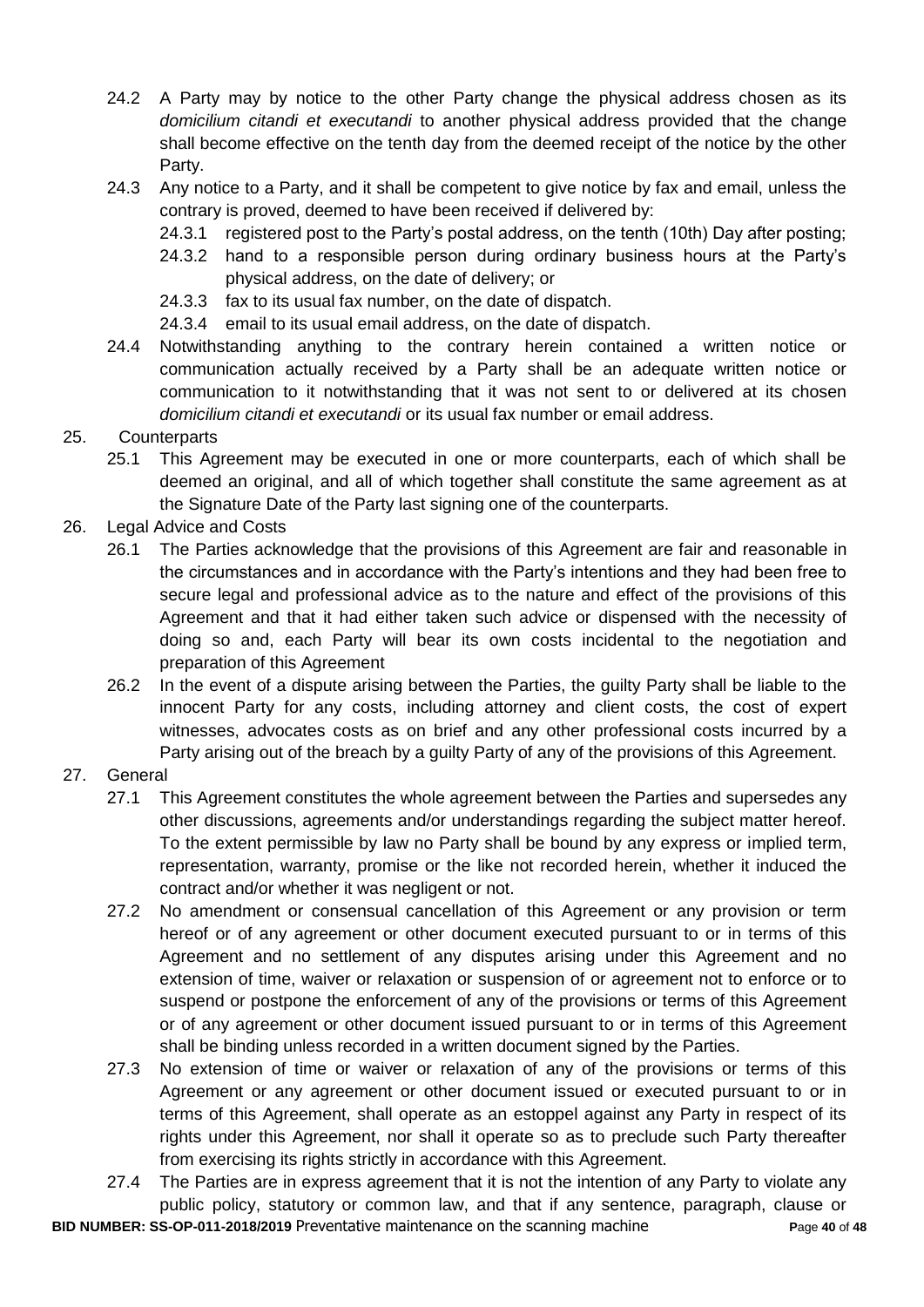combination of the same is in violation of the law of the RSA, such sentence, paragraph, clause or combination of the same alone shall be void in the jurisdiction where it is unlawful, and the remainder of such clause and this Agreement shall remain binding upon the Parties hereto.

I \_\_\_\_\_\_\_\_\_\_\_\_\_\_\_\_\_\_\_\_\_\_\_\_\_\_\_\_\_\_\_\_ (full name) the undersigned hereby certify that I"ve read the content of the general conditions of contract and accept the conditions herein.

\_\_\_\_\_\_\_\_\_\_\_\_\_\_\_\_\_\_\_\_\_\_\_\_\_\_\_\_\_\_\_\_\_\_\_\_\_\_\_ \_\_\_\_\_\_\_\_\_\_\_\_\_\_\_\_\_\_\_\_\_\_\_

\_\_\_\_\_\_\_\_\_\_\_\_\_\_\_\_\_\_\_\_\_\_\_\_\_\_\_\_\_\_\_\_\_\_\_\_\_\_\_ \_\_\_\_\_\_\_\_\_\_\_\_\_\_\_\_\_\_\_\_\_\_\_

**Signature Date**

**Position** Name of Bid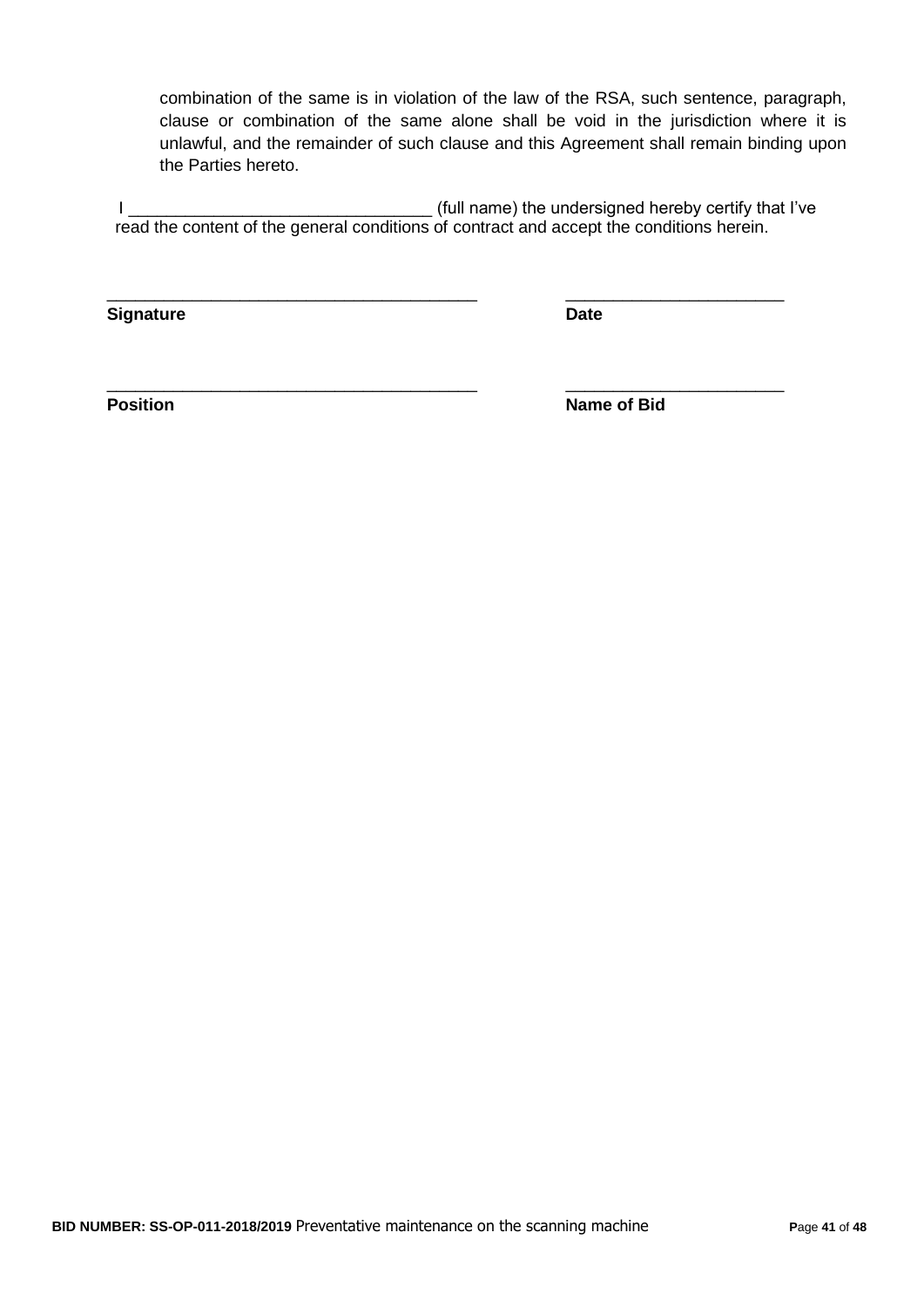#### **TERMS OF REFERENCE**

### **1. BACKGROUND**

A service provider was appointed through a tender process to supply and install the electronic scanning equipment at the security check point situated at the ground floor of the admin building on the 14<sup>th</sup> April 2015. The electronic scanning machine was supplied with a 36 month maintenance contract which expired on the 23<sup>rd</sup> of August 2018. Joburg Market owns the machine and therefore requires the services of an external service provider to carry out the preventative maintenance on the scanning machine for another 36 months period i.e. May 2019 to August 2021. The main purpose of this maintenance intervention is to ensure the equipment is in satisfactory operating conditions at all times by providing for systematic inspection, detection, and correction of incipient failures either before they occur or before they develop into major defects. The required maintenance program is to be carried out once in every six months.

### **2. TECHNICAL SPECIFICATIONS**

#### **2.1 Scope of work**

This specification covers detailed requirements for the preventative maintenance services to be rendered on the electronic scanning equipment. All works forming part of this contract is set out below:

#### **Safety Checks, repairs and maintenance**

- Unit housing & labelling check
- **Unit cleaned (outside and inside)**
- **Light barriers cleaned and checked**
- Operating elements checked<br>• PE wiring checked
- PE wiring checked
- **Supply voltage checked**
- **Emergency-Stop keys checked**
- **Interlock system checked**
- **Lamp current monitor checked**
- **Conveyor belt checked and cleaned**
- **Tracking of convevor belt checked**
- Safety rollers at input and output checked
- Roller convevor and inputs/outputs checked

#### **Motor checks, repairs and maintenance**

- **•** Driving chain checked and lubricated
- **UPS** unit checked and serviced
- **Frequency converter setting checked**
- **Fan checked**
- **Unit configuration checked**
- Diagnosis report made up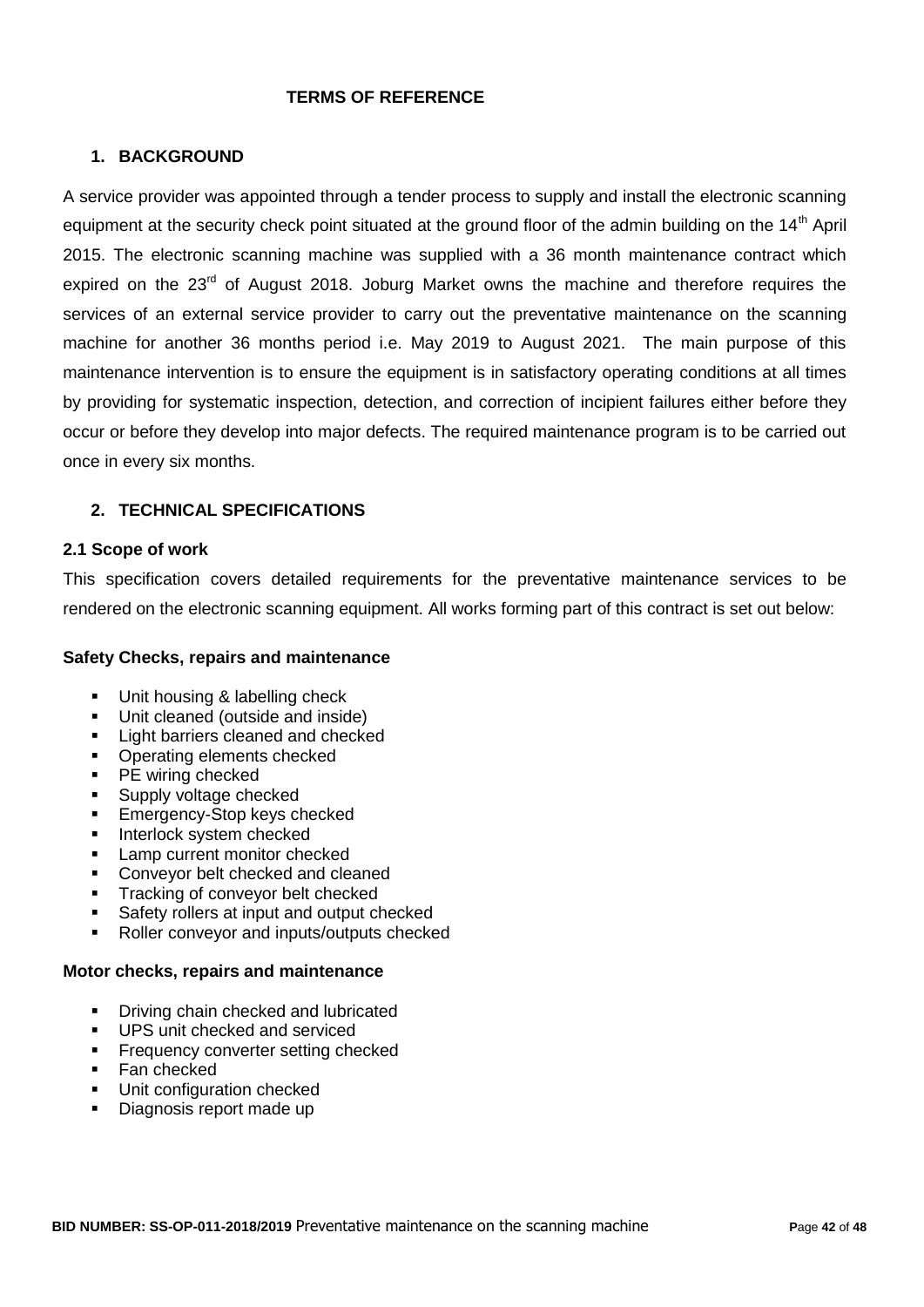#### **Generator control checks, repairs and maintenance**

- X-ray off: heater current mA
- X-ray on: heater current mA Anode current uA High tension by kv
- **External X-ray Radiation dose** uSv/hr
- **X-ray beam alignment checked**
- **EXEC** Line signal and detector modules checked
- **Monitor setting & image quality checked**
- **Unit Calibrated**
- **EXECOUNTER 19 TO COUNTER 15 TO COUNTER** Counter

#### **Reset-able Baggage Counter**

- Dongle ID Options
- Hitrax Ver Software Ver
- PI Voltage **LIF** Voltage
- **Error Code**

### **3. MINIMUM REQUIREMENTS**

Please note that failure to meet the requirements or to lodge the following documentation and/or proof thereof will lead to an immediate disqualification:

#### **3.1 Mandatory Requirements**

a) Registration on the National Treasury Central Database illustrating required compliance 1,2 and 3 below

Or

- 1. Submissions of a valid Tax Clearance Certificate, Master Registration Number or alternatively supply the unique pin number to access the Tax compliance status
- 2. Proof of company registration documents.
- 3. Certified I.D. copies for directors/shareholders and share certificates, certification not older than three months

#### **Including the following**

- b) Completed and signed MBD 1,4,6.1, 8 and 9
- c) General Condition of Contract (GCC) must be signed
- d) Initial / sign for ALL alterations in the tender document, failure to do so **may** lead to a disqualification
- e) Signed JV agreement for Joint Venture companies

Note: Joint Ventures must submit a consolidated BBBEE certificate

**3.2** Additional Requirements

#### **These documents may be submitted with the bid but will be required prior to award**

- a) Rates and taxes account not older than three months or signed lease agreement
- b) Proof of JV bank account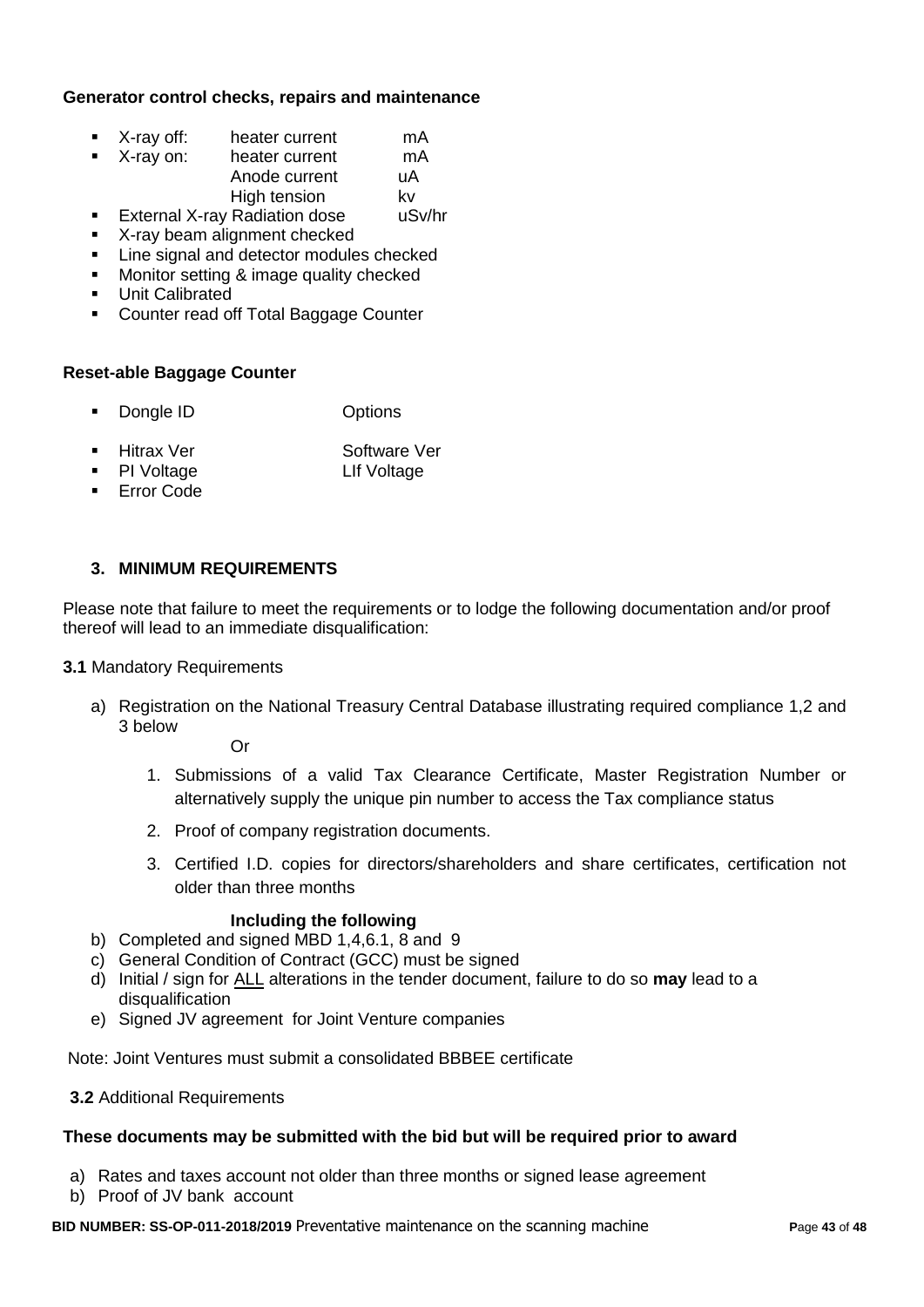# **4. EVALUATION CRITERIA**

#### **Functionality**

| <b>Criterion</b>                                                                                                                                                                                      | <b>Weighting</b> |
|-------------------------------------------------------------------------------------------------------------------------------------------------------------------------------------------------------|------------------|
| Bidders past relevant experience related to rendering of maintenance on the<br>Security X - ray scanning equipment (attach reference letters from contactable<br>clients on the client 's letterhead) | 40               |
| Proof of manufacturer's/Distributors accreditation                                                                                                                                                    | 30               |
| Qualifications and skills of resources (attach CV's)                                                                                                                                                  | 30               |
| <b>Total</b>                                                                                                                                                                                          | 100              |

**Note:** A bidder/s that scores less than 80 points out of 100 in respect of functionality will be regarded as submitting a non-responsive bid and will be disqualified. Should the relevant bidder/s meet the minimum required percentage or minimum points, they will be evaluated in terms of price and preference as per the PPPFA Act, No.5 of 2000 and its associated Regulations issued by the National Treasury.

#### 4.1 Detailed functionality criterion

| <b>Evaluation Category</b>                                                                                             | <b>Description</b>                                                                                                                                                     |    | <b>Max</b><br><b>Score</b> |  |
|------------------------------------------------------------------------------------------------------------------------|------------------------------------------------------------------------------------------------------------------------------------------------------------------------|----|----------------------------|--|
| Bidders past relevant<br>experience related to<br>rendering of maintenance<br>on the Security X - ray                  | Bidder has experience in rendering the<br>preventative maintenance work on the Security X<br>40<br>- ray scanning Equipment. (Attach three (3) or<br>more references). |    |                            |  |
| scanning Equipment<br>(attach a list of previous<br>clients or signed and<br>dated reference letters                   | Bidder has experience in rendering the<br>preventative maintenance work on the Security X<br>- ray scanning Equipment. (Attach two (2)<br>references).                 |    | 40                         |  |
| from contactable clients on<br>the client letterhead)                                                                  | Bidder has experience in rendering the<br>preventative maintenance work on the Security X<br>- ray scanning Equipment. (Attach one (1)<br>reference)                   | 15 |                            |  |
| Proof of<br>manufacturer's/Distributors<br>accreditation                                                               | Submit<br>certificate<br>letter<br>a<br><sub>or</sub><br>Ωf<br>accreditation to maintain Security X-ray<br>scanning machine number (PS 6550)                           | 30 | 30                         |  |
| Experience and<br>qualifications of key<br>project personnel (Attach<br>CVs and certified copies of<br>qualifications) | Project team leader has a National<br>Diploma or higher in mechanical<br>engineering with at least 5 years'<br>experience                                              | 15 | 30                         |  |
|                                                                                                                        | qualified<br>Project<br>team<br>has<br>a<br>electronic/control systems technician<br>with at least 5 years' experience                                                 | 15 |                            |  |

**Note:** A bidder/s that scores less than 80 points out of 100 in respect of functionality will be regarded as submitting a non-responsive bid and will be disqualified. Should the relevant bidder/s meet the minimum required percentage or minimum points, they will be evaluated in terms of price and preference as per the PPPFA Act, No.5 of 2000 and its associated Regulations issued by the National Treasury.

**BID NUMBER: SS-OP-011-2018/2019** Preventative maintenance on the scanning machine **P**age **44** of **48**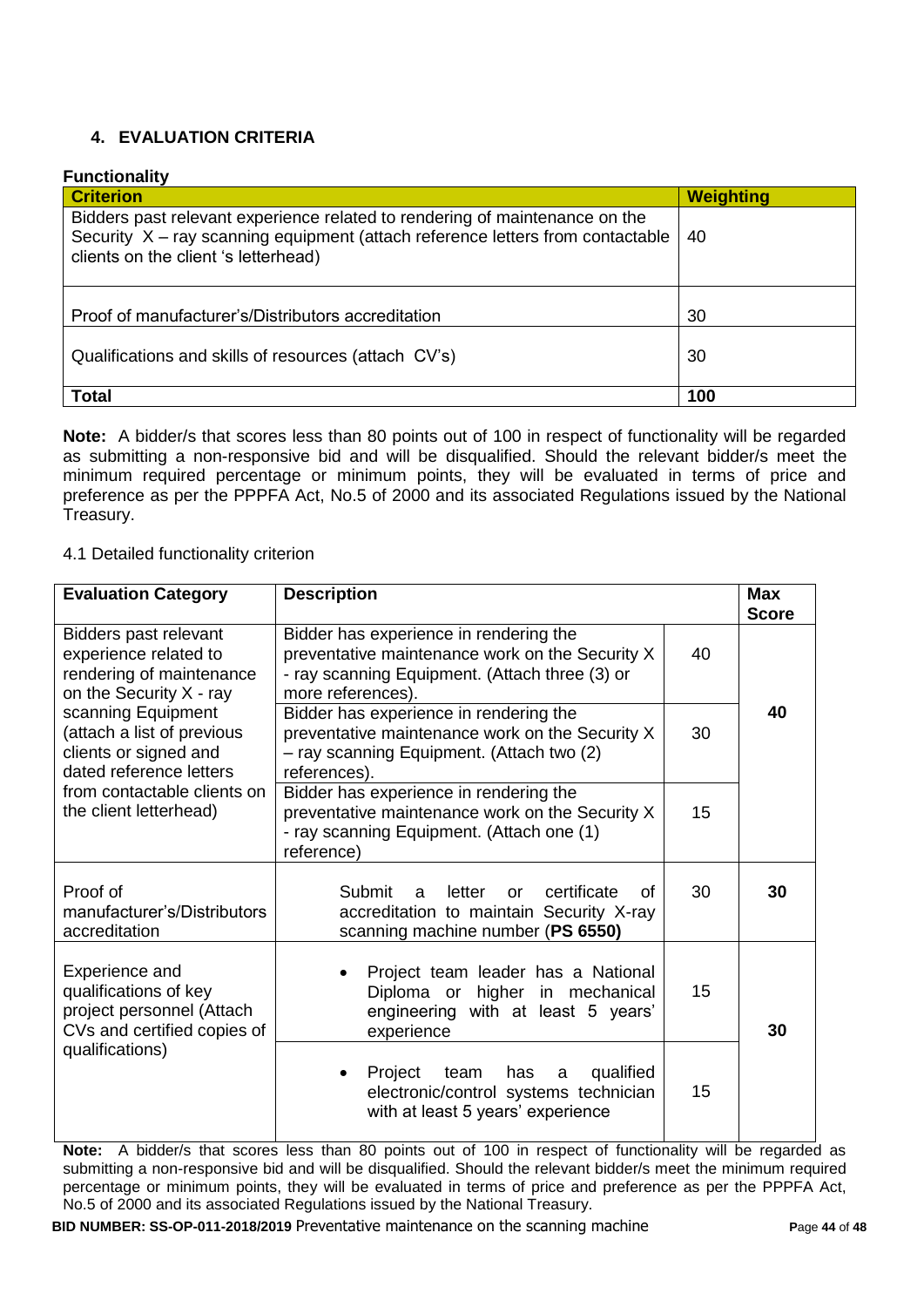# **1. PRICING SCHEDULE**

| <b>Compliance to</b><br>specification<br>(Technical data<br>sheet) | <b>Item Description</b>                    | Unit pricing on the<br>replacement parts<br>(EXCLUDING VAT) |  |
|--------------------------------------------------------------------|--------------------------------------------|-------------------------------------------------------------|--|
|                                                                    | 1. Safety                                  |                                                             |  |
|                                                                    | $\blacksquare$<br>Unit housing & labelling |                                                             |  |
|                                                                    | <b>Light barriers</b><br>٠                 |                                                             |  |
|                                                                    | Operating elements<br>٠                    |                                                             |  |
|                                                                    | PE wiring<br>٠                             |                                                             |  |
|                                                                    | Supply voltage<br>٠                        |                                                             |  |
|                                                                    | Emergency-Stop keys<br>٠                   |                                                             |  |
|                                                                    | Interlock system<br>$\blacksquare$         |                                                             |  |
|                                                                    | Lamp current monitor<br>٠                  |                                                             |  |
|                                                                    | Conveyor belt<br>٠                         |                                                             |  |
|                                                                    | Tracking of conveyor belt<br>٠             |                                                             |  |
|                                                                    | Safety rollers at input and output<br>٠    |                                                             |  |
|                                                                    | Roller conveyor and inputs/outputs<br>п    |                                                             |  |
|                                                                    | 2. Motor                                   |                                                             |  |
|                                                                    | Driving chain<br>٠                         |                                                             |  |
|                                                                    | <b>UPS unit</b><br>п                       |                                                             |  |
|                                                                    | Frequency converter setting<br>٠           |                                                             |  |
|                                                                    | Fan<br>٠                                   |                                                             |  |
|                                                                    | Unit configuration<br>٠                    |                                                             |  |
|                                                                    | 3. Generator control                       |                                                             |  |
|                                                                    | X-ray off: heater current<br>mA<br>٠       |                                                             |  |
|                                                                    | X-ray on: heater current mA<br>٠           |                                                             |  |
|                                                                    | Anode current uA<br>٠                      |                                                             |  |
|                                                                    | High tension kv<br>п                       |                                                             |  |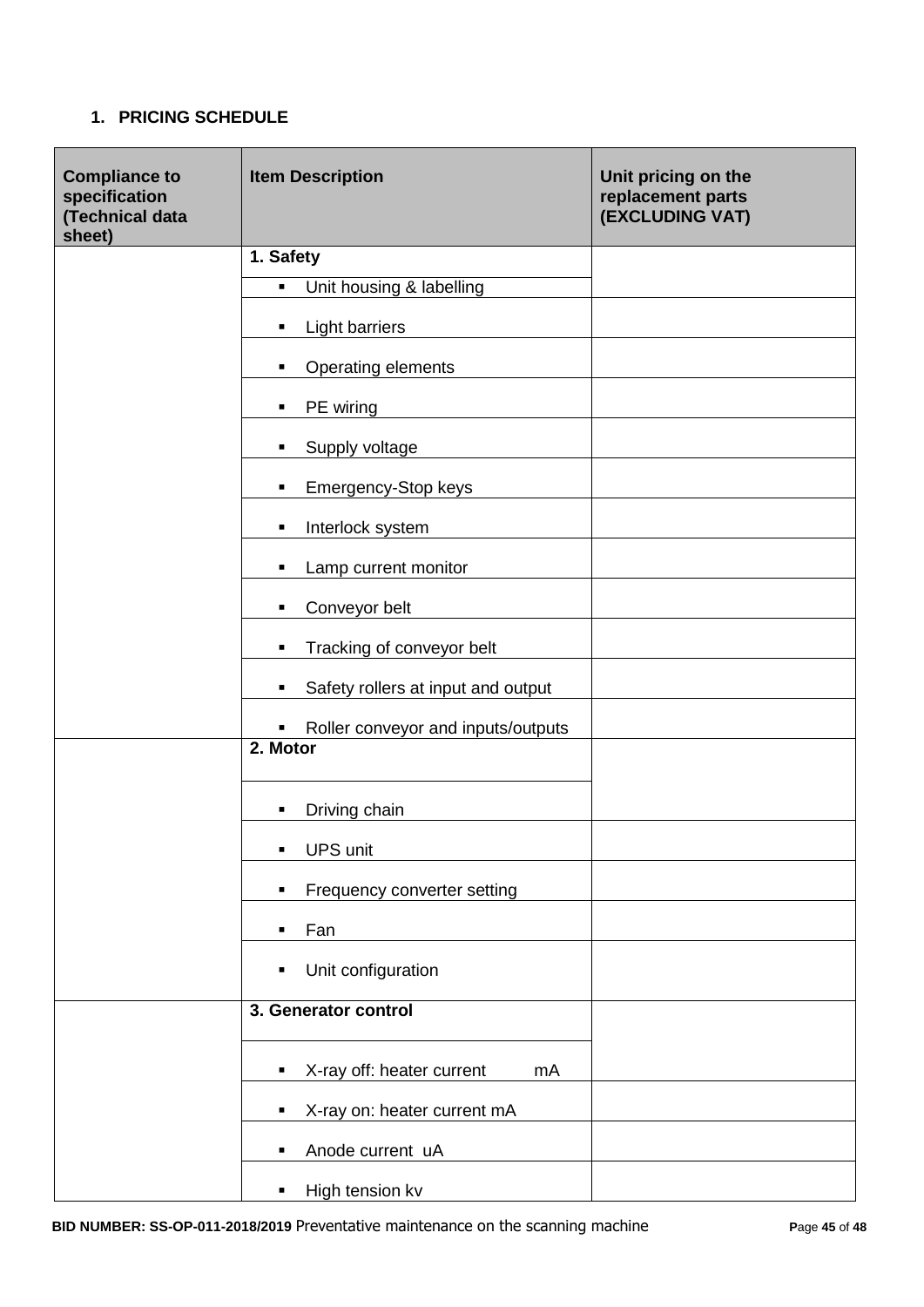| External<br>X-ray<br>Radiation<br>dose<br>$\blacksquare$<br>uSv/hr |
|--------------------------------------------------------------------|
| X-ray beam alignment<br>٠                                          |
| Line signal and detector modules<br>٠                              |
| Monitor setting & image quality<br>٠                               |
| <b>Unit Calibrated</b><br>٠                                        |
| Counter read off<br>٠                                              |
| <b>Total Baggage Counter</b><br>$\blacksquare$                     |
| 4. Reset-able Baggage Counter                                      |
| Dongle ID Options<br>$\blacksquare$                                |
| <b>Hitrax Ver</b><br>$\blacksquare$                                |
| Software Ver                                                       |
| PI Voltage<br>$\blacksquare$                                       |
| <b>LIf Voltage</b><br>٠                                            |
| Error Code<br>$\blacksquare$                                       |
| <b>Total Unit price Excluding VAT</b>                              |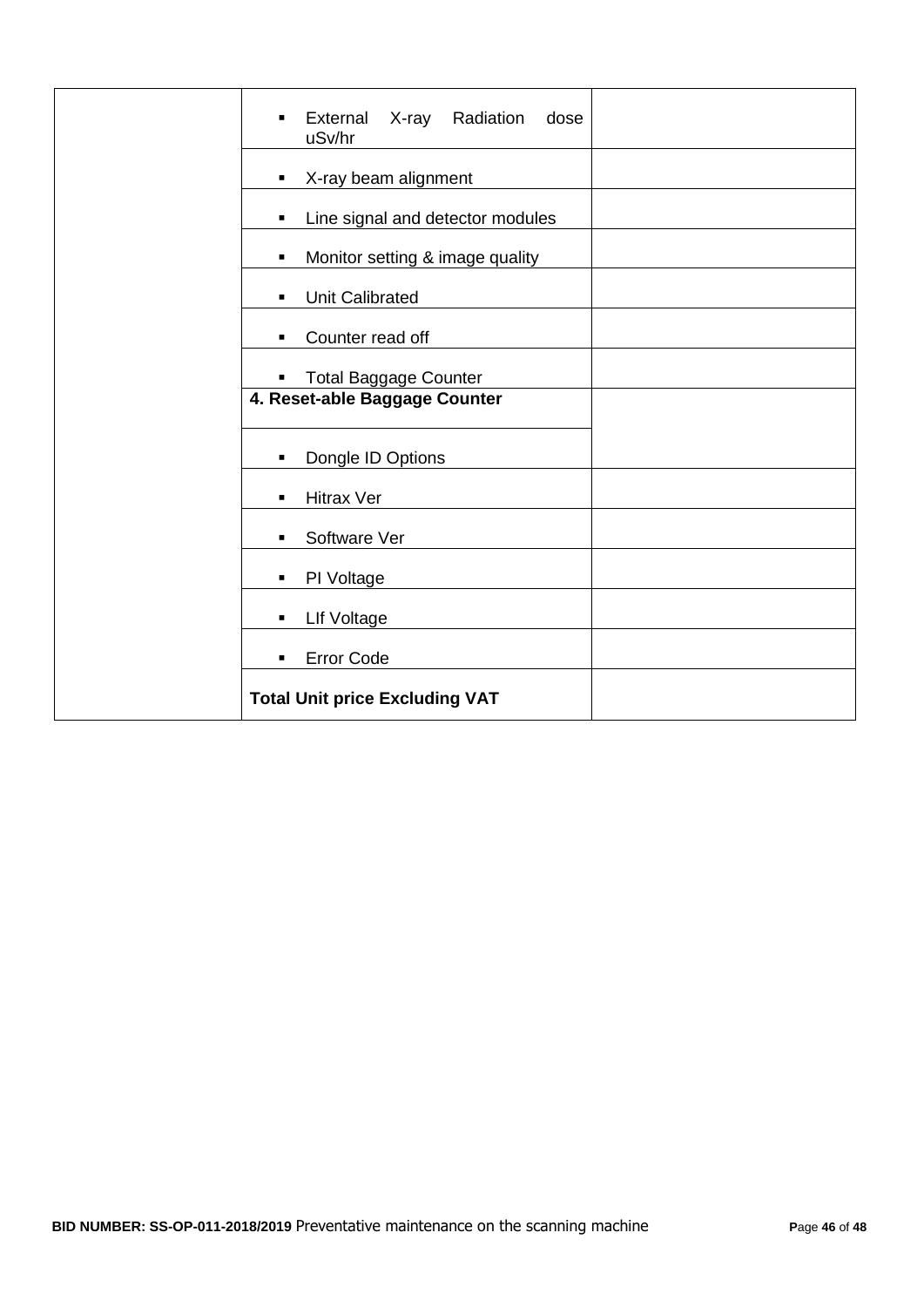

#### **Joburg Market**

| <b>Heidelberg Road</b><br><b>City Deep</b><br>Johannesburg<br>2049 | PO Box 86007<br>City Deep,<br>Johannesburg<br>South Africa<br>2049 | Tel +27(0) 11 992 8000<br>Fax +27(0) 11 613 7381<br>E-mail:<br>info@joburgmarket.co.za<br>www.joburgmarket.co.za<br>www.joburg.org.za |
|--------------------------------------------------------------------|--------------------------------------------------------------------|---------------------------------------------------------------------------------------------------------------------------------------|
|--------------------------------------------------------------------|--------------------------------------------------------------------|---------------------------------------------------------------------------------------------------------------------------------------|

#### **1. ADHOC SERVICES/REPAIRS**

The service provider may be required to carry out ad-hoc services on the Security X-ray Scanning Equipment that are not included in the scope. Such works will require pre-approval of quotation with a maximum 10% admin or labour fee.

| Item | <b>Description</b>                                                                                                                                               | Amount (R) | unit price<br>Year 1<br>(R) | Year 2<br>price (R) | unit   Year 3 unit price  <br>(R) | Total (R) unit price |
|------|------------------------------------------------------------------------------------------------------------------------------------------------------------------|------------|-----------------------------|---------------------|-----------------------------------|----------------------|
| -1.  | Conduct<br>preventative<br>one<br>maintenance of the Security X-ray<br>Scanning Equipment in accordance<br>with the check list provided in the<br>scope of works |            |                             |                     |                                   |                      |
|      | <b>15% VAT</b>                                                                                                                                                   |            |                             |                     |                                   |                      |
|      | <b>Total tender price including VAT</b>                                                                                                                          |            |                             |                     |                                   |                      |

### **PLEASE NOTE THAT THE TOTAL TENDER PRICE MUST BE INDICATED ON MBD 1**

**N.B: For the purpose of evaluation all bidders are requested to assume a CPI figure of 6.5% for year 2 and year 3 pricing, however escalation will not exceed CPIX.**